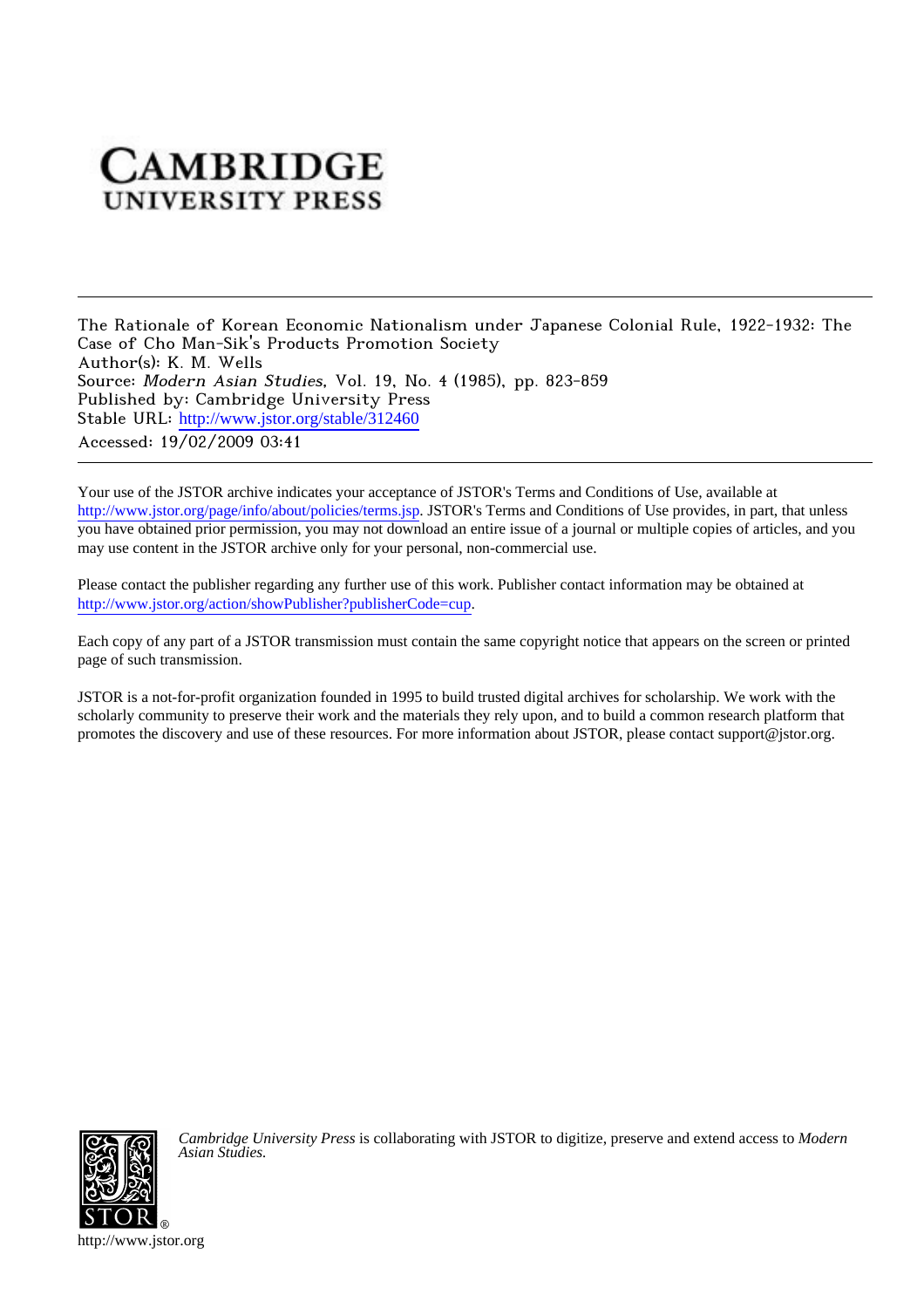## **The Rationale of Korean Economic Nationalism Under Japanese Colonial Rule, 922-1932: The Case of Cho Man-sik's Products Promotion Society**

#### **K. M. WELLS**

#### **The Australian National University**

**Economic nationalism may seem rather too grand a term for the contents of this paper. And indeed, I have not attempted any analysis of the economics of economic nationalism. My concern is with the nationalist element in the equation, in particular the basic perceptions of nationalists inside Korea who responded to the plight of their colonially oppressed nation. The question, 'Is economic nationalism viable under colonial occupation?' may be answered negatively in Korea's case. But one may equally assert that all nationalist movements and all economic action, of left or right, were not viable in Korea at this time. Even if a certain theory of the determinative role of economic superstructures is employed, I suspect this question of viability may generate only fruitless dispute over whether we strictly mean non-viability or simply failure. Hence I willingly leave the theoretical aspects of the case to those equipped to deal with them.** 

**The political context of the Korean nationalists' struggle during the period 1922 to 1932 was aJapanese Government-General which in its restrictions on any Korean attempts to direct national affairs was inflexible and unyielding.1 But there was nothing illusory about their struggle, which involved issues broader and more long-term than immediate opposition to this administration. The nationalists not only perceived a harsh present but also envisaged a new or future possibility and here, I believe, we approach the dynamics of Korean self-recon-**

**<sup>1</sup> See K. M. Wells, 'Spencer and Mahan in Kimonos: Japanese Colonial Theory', in**  Hournal of East and West Studies, Seoul, Yonsei University, vol. 10, no. 1 (April 1981), pp. **43-58.** 

**<sup>0026-749</sup>X/85/0902-OI09\$02.oo ? Cambridge University Press**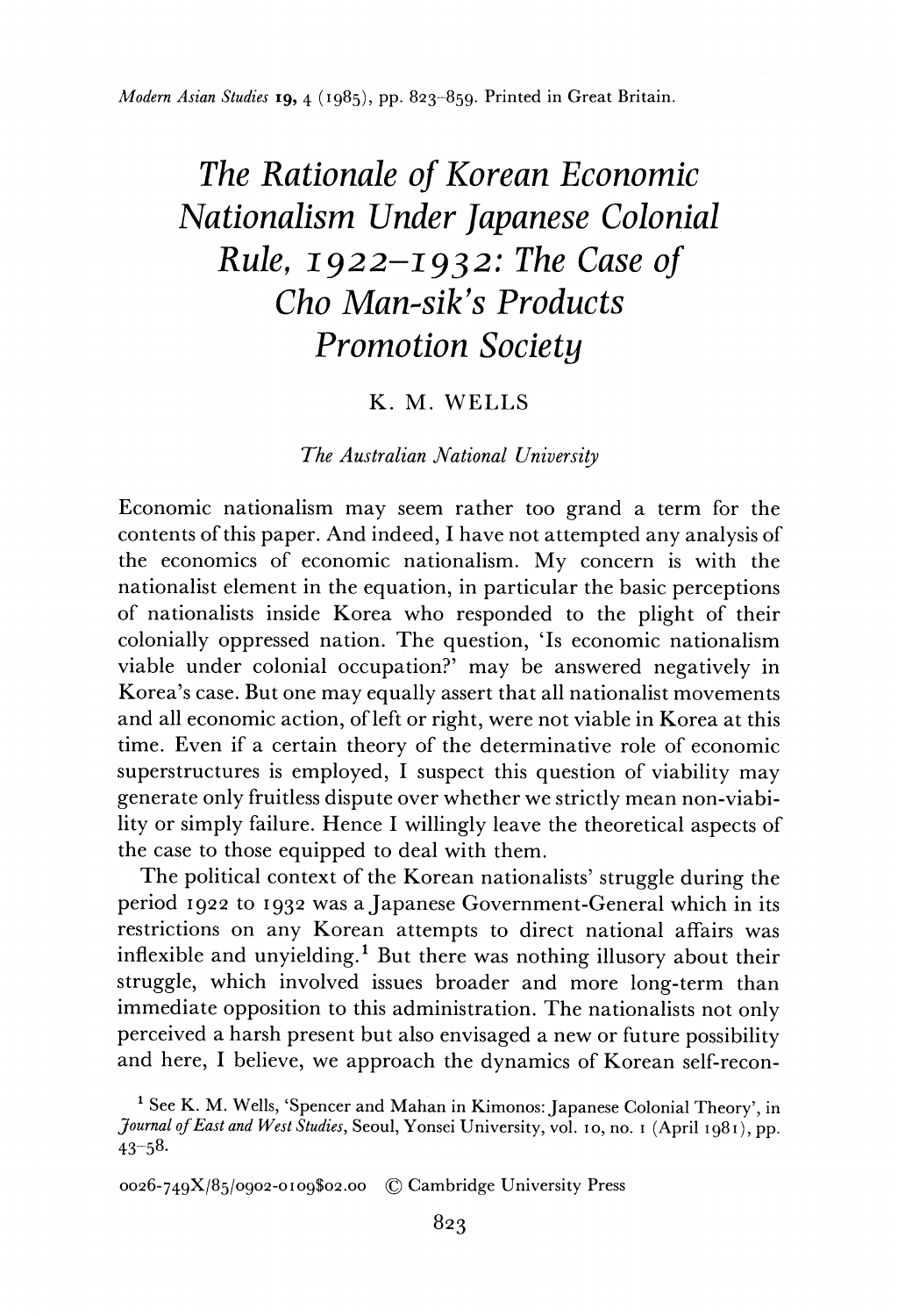**struction nationalism:2 its endeavour to create and promote an ethically responsible course of action for all levels of society and the strong religious influence on this endeavour. The Korean Products Promotion**  Society (朝鮮物產獎勵会), inaugurated in 1922 by the Presbyterian nationalist Cho Man-sik (曹晚植), was the largest and most explicit **example of this nationalism and as such engendered considerable thought and debate among the Koreans. Before examining the movement itself, I shall briefly present its economic context.** 

#### **Economic Background**

Few scholars have disagreed<sup>3</sup> that in terms of Japan's avowed strategic **interest in Korea since the late nineteenth century, commercial interests ranked high, or that the economic benefits of trading and industrial activities in Korea since I9I0 were intended for Japan. Results often disappoint intentions, but in colonial situations the imperial power has greater control over results than in even its own nation. Certainly Schumpeterian and catalytic theories of industrial development have**  been applied to colonial Korea (1910-45),<sup>4</sup> but to the Korean **nationalists the economic harm of colonialism far outweighed any even real gains.** 

**The Government-General's land policies as implemented by the Land Survey Bureau and the (pseudo-) private Oriental Development Company had early caused intense resentment and suffering among Koreans. The Development Company had begun acquiring land from December I9o85 and by I9IO Japanese holdings amounted to 3% of arable land.6 In I912 theJapanese Minh6 (ti&) was applied to Korea** 

<sup>2</sup> The self-strengthening (白强) movement of the late nineteenth and early twentieth **centuries re-emerged under colonial occupation as a reconstruction (ic'3') movement. In both instances, ethical beliefs and theories were influential, and 'ethical nationalism' may be an appropriate label for the two movements. However, 'reconstruction' was to be carried out through self-reliance, thus 'self-reconstruction nationalism' is justified, as** 

<sup>3</sup> Alleyne Ireland is one of the few. His book, The New Korea (N.Y., E. P. Dutton, **I926), was based only on the Government-General's English-language Annual Reports, and was an apology for the regime written during its second decade of rule.** 

**<sup>4</sup>E.g., Yong Iob Chung, 'Korean Investment underJapanese Rule', in C. I. Kim and Doretha E. Mortimore (eds), Korea's Response to Japan: The Colonial Period I9go-i945 (Centre for Korean Studies, Kalamazoo, Western Michigan University, 1977).** 

 $^5$  Annual Report on Reforms and Progress in Chosen, 1910–1911: 'The Oriental Development **Company'. Records of the U.S. Department of State relating to internal affairs of Korea, 1910-29, Document 895.602.** 

**<sup>6</sup>Yun-sik Chang, 'Planned Economic Transformation and Population Change,' in Kim and Mortimore, Korea's Response to Japan, p. 54.**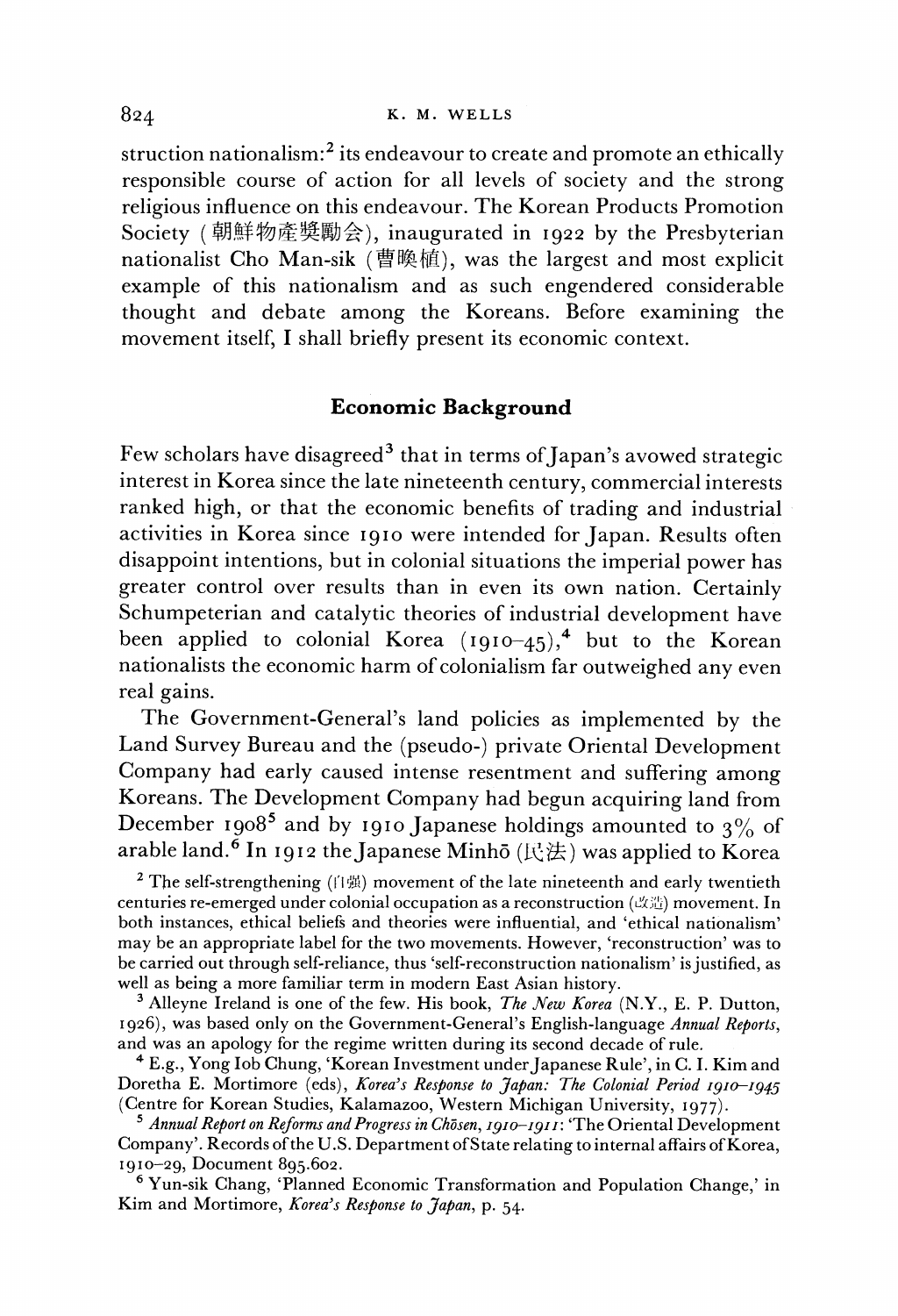as the Chōsen Minji Rei (朝鮮民事令) with the aim of establishing a **private ownership system. However, the land-ownership surveys that followed were based on self-assessment7 with no concession made to the confused Korean farmers to whom the system was so new. These land surveys thus facilitated 'legal' confiscation of land on technical grounds.**  The Japanese professor, Yoshino Sakuzō, commented in the Tokyo Chūō Koron after his stay in Korea in 1916: 'Without consideration and **mercilessly [the Japanese] have resorted to laws for the expropriation of land, the Koreans concerned being compelled to part with their family property for nothing.'8 Certainly, the Oriental Development Company's holdings increased dramatically between 191 o and 1931 as Table I illustrates.9** 

**TotalJapanese holdings in I930 accounted for 60% of arable land,10 while Korean landlords were required by law to have Japanese landlords.11 Considering that during the period under examination the Japanese in Korea represented only 3% of the total population (of I7-I9 million: about 80% being rural) and these mostly officials, bureaucrats, patrolmen and soldiers, it is clear that a small number of Japanese directly controlled the larger part of Korean agriculture and supervised the remainder.** 

**Until the operation of the Yen Bloc economy of the 1930s, priority was given to agricultural industry. The most intensive agricultural develop-**

| TABLE I                                                 |  |  |  |  |  |  |  |  |
|---------------------------------------------------------|--|--|--|--|--|--|--|--|
| Oriental Development Co. Holdings in Korea, in Hectares |  |  |  |  |  |  |  |  |

**190I 1920 1925 I929 I930 I93I I I,oo 77,000 85,500 96,000 I05,000 I23,000 (Approx.)** 

<sup>7</sup> 'Order No. 2 of the Governor-General of Chōsen, 13 August 1912: Regulations for Land Investigation', and 'Ordinance No. 6 of the Government-General of Chosen, 13 **August I912: Regulations for the Enforcement of the Order of Land Investigation', in Orders and Regulations relating to Land Tax, Urban Land Tax, Tobacco Tax and Land**  Investigation (Government-General of Chōsen, Keijo (Seoul), July 1914), pp. 62-9.

<sup>8</sup> Quoted in Henry Chung, *The Case of Korea* (N.Y., Fleming H. Revell Co., 1921), pp. **IIO--II.** 

<sup>9</sup> Ch'oe Ho-jin, *Han'guk kyǒngje sa* (An Economic History of Korea) (Seoul, Pak yǒng **sa, rev. and enlarged edn, 198I), pp. 220-I; 'The Oriental Development Company (see**  note 5) gives a figure of 27,035 acres (10,945 hectares) for 1910. This and the figures **given in the text reveal only a portion of the Company's actual activities, for in 1910 also**  the Company rented a further 18,335 acres from the Government-General.<br><sup>10</sup> Chang, 'Economic Transformation', p. 54.

<sup>11</sup> C. A. Fisher, 'The Role of Korea in the Far East', *Geographical Journal*, vol. 120 **(1954), p. 290.**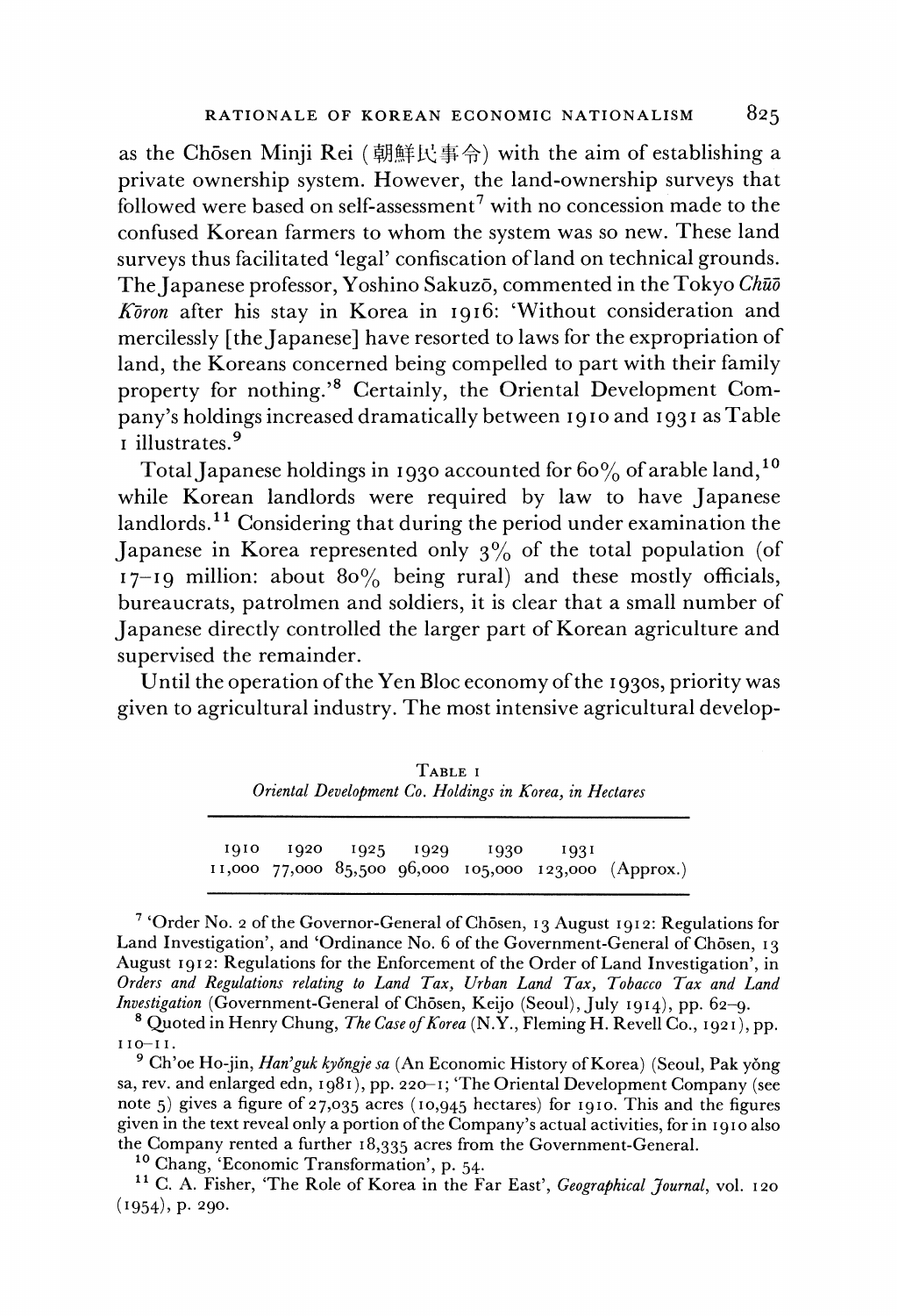**ment occurred during the I920S when the Rice Production Expansion Plan was implemented in Korea following the 19 18 and 1920 Rice Riots in Japan. This plan was consciously designed to achieve imperial self-sufficiency in rice and to solve the problem of rising rice prices after the first world war.12 Hence although rice output in Korea almost doubled between 1910 and 1938, export of rice to Japan in the same period increased twenty-fold, accounting for 40% of Korea's annual yield; the average rice consumption declined by almost one half, replaced mainly by millet imported from Manchuria.13 The Japanese had noted in 1913 that Korean farmers even in the capital province of Kyonggi often subsisted on 'the roots of grasses and the tender bark of trees,'14 and Governor-General Ugaki observed the same situation in the I930s.15 As agricultural development progressed, the proportion of Korean farmers tilling their own soil declined and tenancy increased. Between 1922 and 1933 tenancy increased from 40.6% to 55.2% of rural households.16 But excluded from land or labour opportunities, Korean farmers were obliged to emigrate in large numbers from the I920S, to Manchuria, Mongolia, North China, Hawaii and Japan. Nearly I40,000 Koreans emigrated to Manchuria from 1920 to I929,17 while the number of Korean labourers in Japan (mainly Osaka) rose from less than 30,000 in 1920 to over 230,000 in I933.18** 

**Non-agricultural industry showed a steady quantatitive increase from before the annexation with the construction of railways and development of mining. Zaibatsu firms-Mitsui, Mitsubishi and Nagoya-established themselves in Korea in the mid-I92os to augment beer, paper, flour, cement, magnesium, nitrogen, tungsten and hydroelectric industries, as well as to develop the existing textile, iron and coal industries.19 It was not until after the period examined in this paper that the Government-General implemented rapid industrialization through** 

**<sup>12</sup>Y. Hayami, 'Rice Policy in Japan's Economic Development', American Journal of Agricultural Economics, 54 (I) (February I972), pp. 24-5.** 

**13 Fisher 'Role of Korea', pp. 289-90; A. J. Grajdanzev, Modern Korea (N.Y., John Day Co., I944), pp. I I8ff; Joong-Gun Chung, 'Japanese Colonial Administration in Korea, 1905-I919', doctoral dissertation, Claremont Graduate School and University Centre, 197I, p. I63. 14 The Seoul Press, 30.4. 91I3.** 

**<sup>15</sup>Wonmo Dong, 'Japanese Colonial Policy and Practice in Korea, I905-I945: A**  Study in Assimilation<sup>7</sup>, doctoral dissertation, Georgetown University, 1965, p. 319.<br><sup>16</sup> Ch'oe Ho-jin, *Han'guk Kyōngje sa*, p. 223. <sup>17</sup> Ibid., p. 224.

**<sup>16</sup>Ch'oe Ho-jin, Han'guk Kyongje sa, p. 223. 17 Ibid., p. 224. 18 Shakai undo no jokyo: Naimush6 keihokyoku, December I933: 'Zairyu Ch6senjin und6' (Published in Tokyo, Sanichi Shobo, I97I).** 

**19 Chul Wong Kang, 'An Analysis of Japanese Policy and Economic Change in Korea', in Andrew Nahm (ed.), Korea Under Japanese Colonial Rule (Centre for Korean Studies, Kalamazoo, Western Michigan University, 1974), p. 8o.**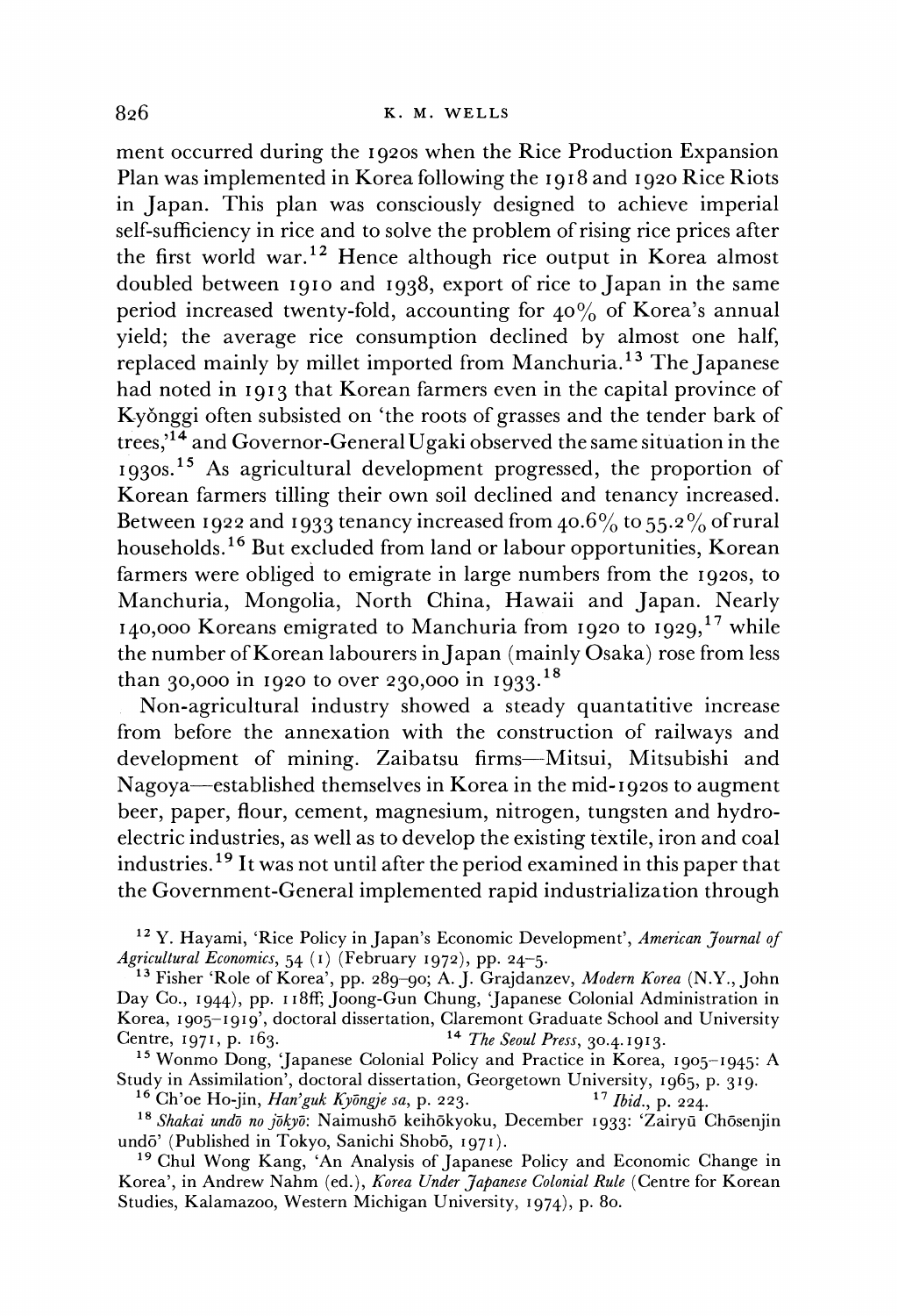**its North Korea Exploitation Plan (Hokusen Kaitaku Keikaku), and so social unease derived from structural change in industry was not a prominent feature of the Ig2os.20** 

**The overriding economic grievance and concern of Korean nationalists in the I920S was the Japanese strangle-hold on enterprise-rural and urban. The Government-General gave financial assistance only to large businesses and offered loans to Koreans at a rate one third higher than to Japanese.21 The only large-scale Korean enterprises which**  succeeded without openly pledging loyalty to Japan were the Kyongsang Textile Company (Seoul), the Kyongnam Bank (Pusan), the **Honam Bank (S.W. Korea), and the Paeksan Trading Company (Pusan): even the latter two were ordered to dissolve or merge with Japanese enterprises in I941 and 1927 respectively.22 (Small and medium enterprises fared a little better in Seoul and P'y6ngyang, as will be noted below.) Grievances were exacerbated at employment level by a**  discriminatory wage system which, as Table 2 demonstrates,<sup>23</sup> left

|                     |      |      |      |                 | Shinŭiju | Sŏnch'ŏn                     |
|---------------------|------|------|------|-----------------|----------|------------------------------|
| Japanese            | 4.29 | 3.30 | 3.50 | 4.00            | 4.00     | 4.65                         |
| Korean              | 2.98 | 2.50 | 2.50 | 2.65            | 2.10     | 3.60                         |
| <i>apanese</i>      | 5.50 | 3.40 | 3.50 | 3.85            | 4.50     | 4.20                         |
| Korean              | 3.63 | 2.52 | 2.63 | 2.65            | 2.50     | 3.00                         |
| apanese             | 5.30 | 4.00 | 4.00 | 4.17            | 4.50     | 4.30                         |
| Korean              | 3.48 | 3.50 | 2.00 | 2.453           | 2.50     | 2.50                         |
| apanese             | 2.50 | 2.20 | 1.70 | I.I2            | 2.II     | 2.53                         |
| Korean              | 1.48 | 1.35 | 1.35 | .8 <sub>5</sub> | 1.10     | 1.73                         |
| Japanese<br>Dockers | 2.83 | 2.75 | 2.38 | 2.40            | 2.75     | 2.83                         |
| Korean              | 2.13 | 1.50 | 1.53 | 1.90            | 2.00     | 2.03                         |
| <b>Japanese</b>     | 2.58 | 1.94 | 2.13 | 2.50            | 2.25     | 3.6 <sub>5</sub>             |
| Korean              | 1.50 | 1.50 | 1.00 | 1.75            | 1.75     | 1.58                         |
|                     |      |      |      |                 |          | Seoul Mokpo Pusan P'yǒngyang |

**TABLE 2 Wages by Nationality, I921** 

**Source: Annual Report (1918-21), p. 223.** 

**<sup>20</sup>Yong Iob Chung, 'Japanese Investment in Korea I904-I945', p. 94, and Chul Won Kang, 'Japanese Policy', p. 84, both in Nahm (ed.) (see note I9).** 

<sup>21</sup> Yong Iob Chung, 'Korean Investment under Japanese Rule', in Kim and Mortimore, Korea's Response to Japan, pp. 35–6.

<sup>22</sup> Daniel S. Juhn, 'Nationalism and Korean Businessmen', in *ibid.*, pp. 49ff.<br><sup>23</sup> From Joong-gun Chung's doctoral dissertation (cited in note 13), p. 164.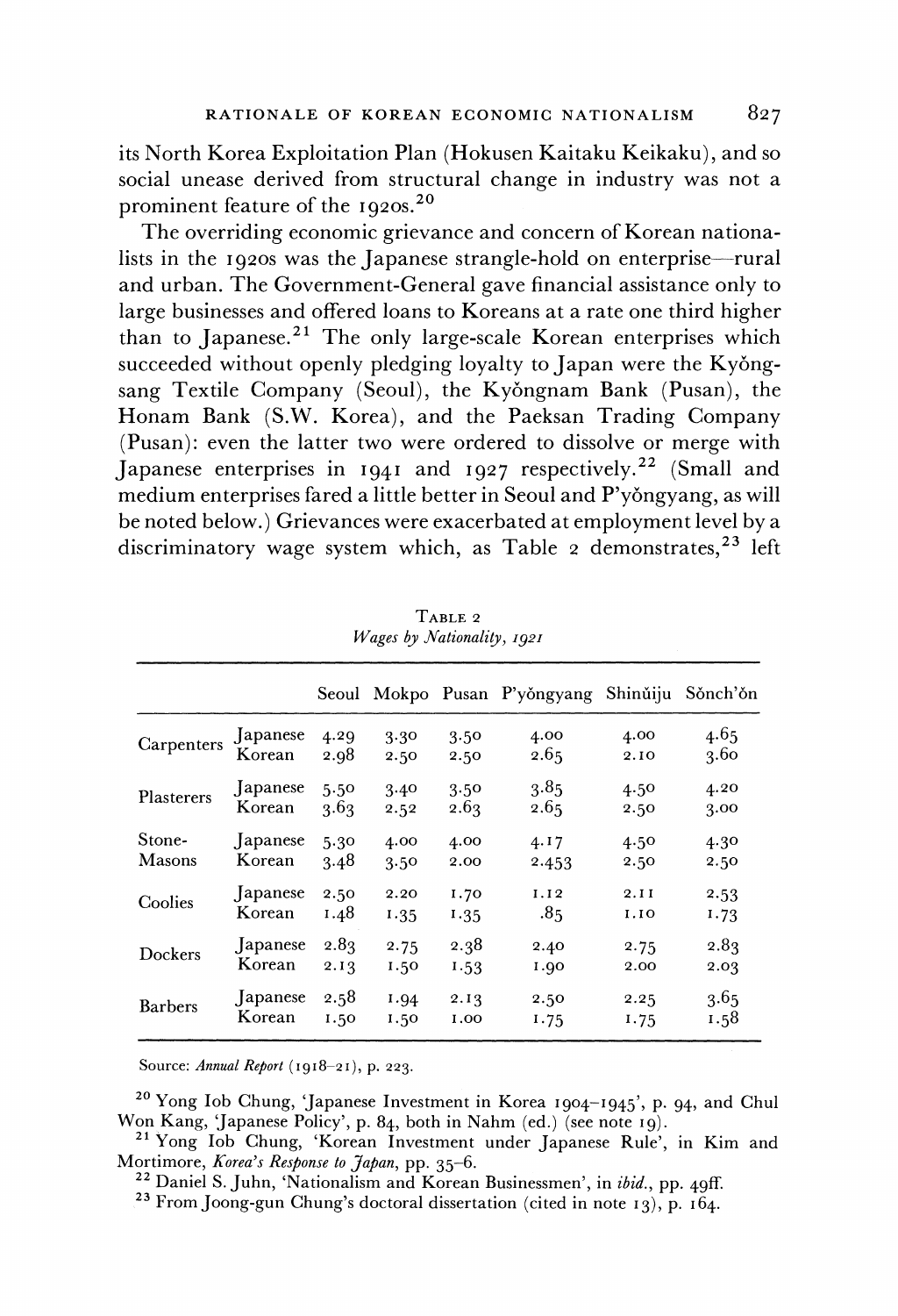**Korean workers at least 40% poorer than theirJapanese counterparts in Korea.** 

**Korea's economic dependence on Japan is illustrated by the fact that**  by 1931, 95.1% of Korean exports—grain, cotton silk and minerals **went to Japan, whilst 80% of her imports came from Japan to absorb Zaibatsu surplus production.24 In short, the Korean economy was a colonial economy: its determining features were controlled by and for**  the Japanese while Koreans supplied relatively under-paid services and **labour. Without political powers, the Koreans could do little about inequities or the export of food and new materials to Japan. But one avenue did appear to be open in Cho Man-sik's view: Koreans could refuse to spend the wealth that remained to them on imported daily necessities and instead patronize such goods as Koreans produced or were able to produce.** 

### **The Korean Products Promotion Society. Formation and Activities**

The Korean Products Promotion Society was born in P'yongyang **amidst a widespread growth of numerous smaller movements promoting frugality, purposeful work and ethical life-styles, such as temperance societies and savings clubs, mostly initiated by Protestant Christians.25 The idea was not entirely new to the region. A 'Love Korean Products'**  movement had arisen in P'yǒngyang in 1909, urging Koreans to **patronize Korean products in order to promote a national economy based on native industry.26 Indeed, the north-western provinces (North**  and South P'vongyang and Hwanghae) were commercially and **industrially far more active and more socially mobile than the conservative,yangban-dominated southern areas.27 Cho Man-sik was a**  Presbyterian Elder, General-Secretary of the P'yongyang Y.M.C.A., an **organizer of the nation-wide March First Movement of 1919, for which he had been imprisoned for ten months, and former principal of the Christian and openly nationalist Osan Boys College in Ch6ngju, South P'yongan Province. He was a graduate in Law of Meiji University, the son of a medium owner-cultivator in a relatively poor and strongly** 

**<sup>24</sup>Fisher, 'Role of Korea', p. 289. <sup>25</sup>Shakai undo no jikyo, 1931: 'Minzokushugi undo'.** 

<sup>&</sup>lt;sup>26</sup> Shinhan Minbo (新韓民報), 28.7.1909.

**<sup>27</sup>Lee Kwang-rin, 'Kaikaki no Kansei chiho to Kaishinky6', in Kan, vol. 8, no. 2 (February 1979), pp. 9-10, 20.**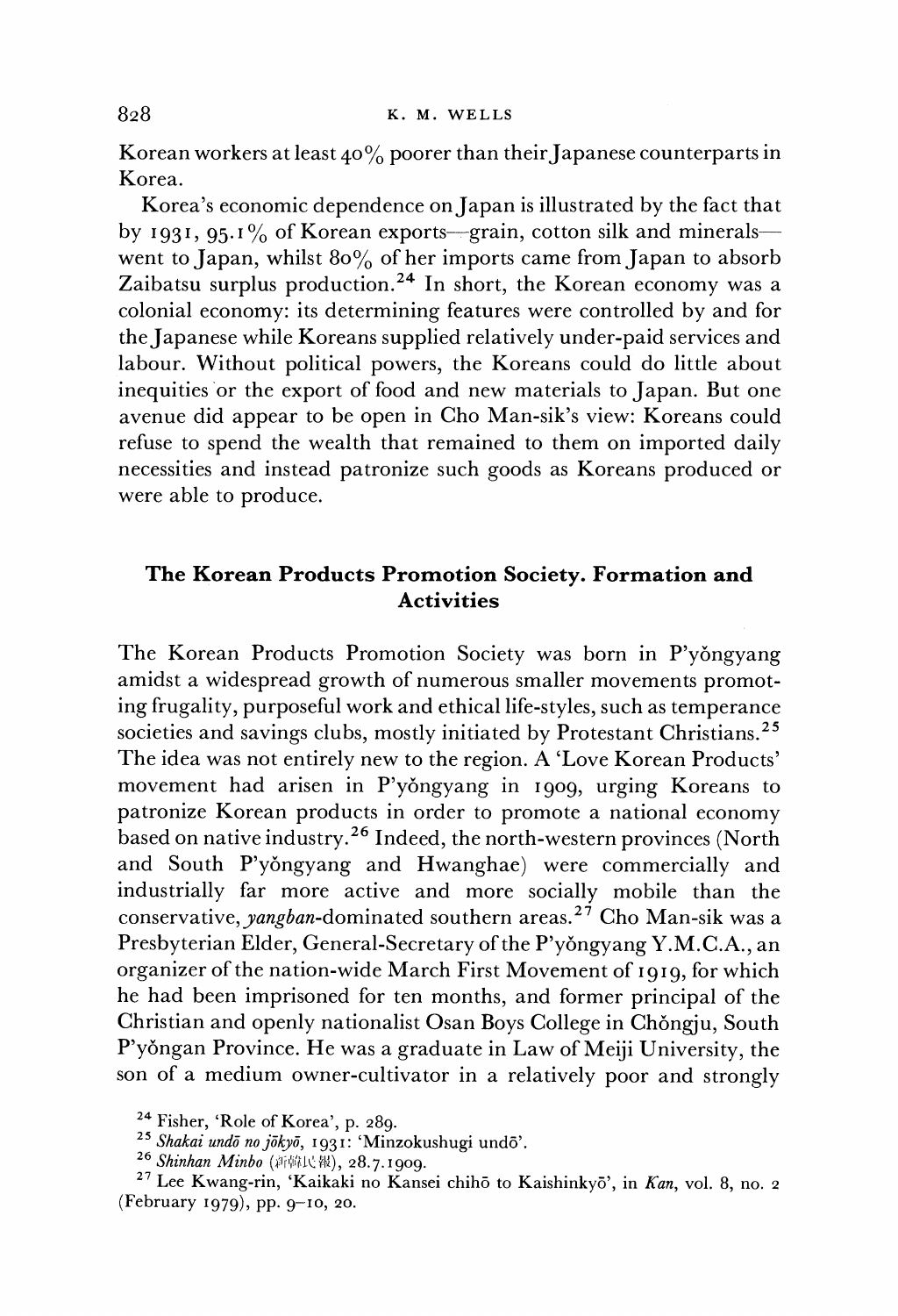**Christian village in Kangs6-gun near P'yongyang. In July 1922, Cho recruited support from among Christian youth and from colleagues Han**  Kůn-jo, Kim Kwang-su and O Yun-sŏn, proclaimed the formation of **the Society and established its headquarters in the P'yongyang Y.M.C.A. offices. The Society was immediately supported by sixteen businesses in and around P'yongyang.28** 

**Although the Korean Products Promotion Society was generated by the P'y6ngyang Christian nationalists, Cho intended it to be a national movement supported by all social groups and religious organizations. Cho described its purpose in simple terms implying that it was a commonsense response to a threat all Koreans suffered in common:** 

**The present indigence among Koreans is due to mindless contempt of and failure to cherish their own goods. So without realizing it, Koreans are suffering under foreign economic invasion. Beginning with trivial daily merchandise, Japan's capitalistic economic invasion has now ravished our very centre. The way to block this invasion is to increase production of native foods and to develop and raise products to a high level of excellence. These goods must constantly be patronized in order to promote further production.29** 

**Cho re-tailored the traditional male costume a little to simplify it for an active working life, shod himself in native straw sandals and shaved his head. He dwelt in P'yongyang city in a two-room bungalow which an acquaintance described as being 'like a peasant's for frugality.'30 As all types of people from regional personalities to failed examinees and distressed labourers made their pilgrimage to visit Cho, he became something of a symbol of'new Korea.'31 In his blending of traditional commoner's values with the practical elements of the Western religious and scientific outlook, Cho Man-sik was representative of a new approach to Korean national problems which had its roots in the first generation of Christian nationalism of the i89os. In particular, Cho's practice of influencing the nation through personal moral example rather than political or social authority gained him respect, even from critics, and earned him the title: 'Gandhi of Korea.'** 

**Cho was not disappointed in his expectation of the national appeal of his movement. Within months, an enthusiastic lobby had formed in Seoul. In mid-December 1922, fifty Seoul students under Yom T'ae-jin organized a Self-Support Association ( n f/I ?). After presenting statisti-**

**<sup>28</sup>Kodang Cho Man-sik (Seoul, P'y6ngnam minbo sa, I966), p. Io3; Han Kiin-jo,**  Kodang Cho Man-sik vol. 12 in series, 'Widaehan Han'gukin' (Seoul, T'aegŭk ch'ulp'an **sa), p. 156.** 

**<sup>29</sup>Minjok undong ch'ongso: Taejung undong (Seoul, Minjok munhwa hy6phoe, I981), p. 245. 30** Tong Kwang (  $\forall x \in \mathbb{R}$  ), no. 17 (January 1931), p. 43.  $\qquad \qquad$  <sup>31</sup> Ibid., loc. cit.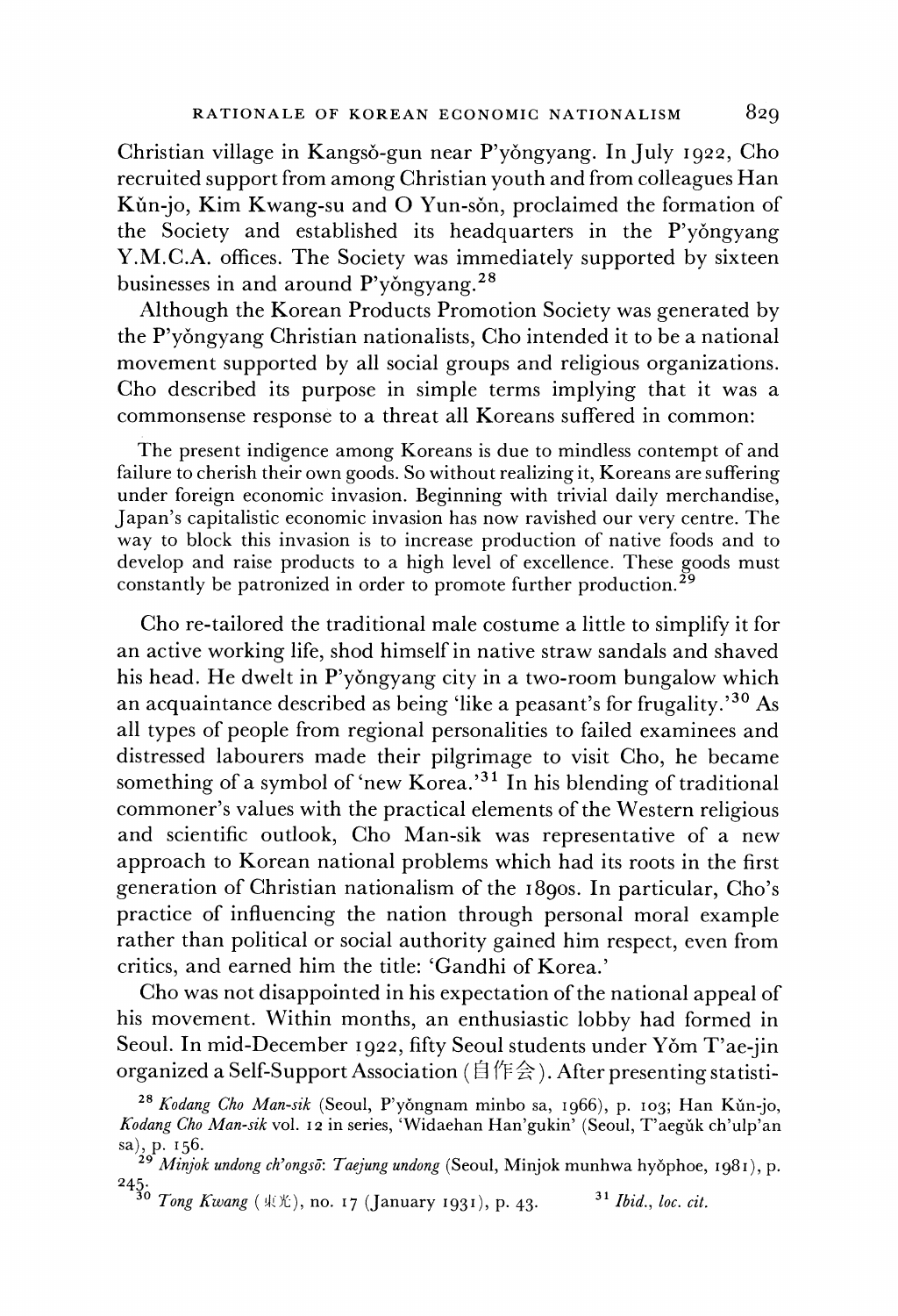**cal evidence of the serious trade imbalance caused by importing daily necessities, the Association published a three-point programme.32** 

**i. Koreans must unite in using only Korean goods and in rejecting imported goods;** 

**2. Koreans must immediately begin to manufacture necessities with their own hands;** 

**3. Koreans must unite in refusing to sell or mortgage land and strive rather to purchase it.** 

**To this end, the students planned to form 'large, English guild-style industrial co-operatives to produce and supply goods Koreans eat, wear and use, and to make these the organs of production and consumption for the whole of Korea.' This development stimulated debate in the**  nationalist newspapers, especially the *Donga Daily* (東亜日報), while **lecture tours proceeded in the provinces to propagate the idea, attracting reported crowds of five to six thousand.33** 

The Korean Youth Association (朝鮮青年聯合会), founded in 1920 **as a federation of 1I 3 youth movements by the editor of the Donga Daily, Chang T6k-su, and described by aJapanese report as 'the main stream of the nationalist movement,'34 spearheaded the movement in Seoul from November 1922. An article commemorating the Youth Association's second anniversary which appeared in the Donga Daily on I December, stressed the pressing need to support a Korean-based economy. Three weeks later the Association published an appeal for a 'national contract', a 'sacred covenant' of the Korean people to practise**   $t$ he principles of 'self-support and self-sufficiency' ( $\hat{H}$   $\hat{F}$   $\hat{H}$   $\hat{F}$ ).<sup>35</sup>

**The Government-General reacted quickly. Lecture tours, or 'circuit lectures' were forbidden and one campaigner was arrested in the north-western border town of Uiju.36 Forewarned, supporters in Seoul decided to establish branches in Seoul and other districts in order to**  present the Japanese with a *fait accompli*. This strategy succeeded.

**On 9 January I923, ten or more people met in Seoul and formed a preparatory committee.37 On 2oJanuary, I60 persons met at Hyopsong College to elect twenty directors and resolve on a three-point interim policy statement:38** 

**i. Men and women are to wear Korean cotton clothing;** 

- <sup>34</sup> Shakai undō no jōkyō: Naimushō keihōkyoku, 1931: 'Minzokushugi undō.' <sup>35</sup> Donga Daily, 26.12.1922. <sup>36</sup> Cho Ki-jun (see note 33), p. 50
- 
- **35** Donga Daily, 26.12.1922. <sup>36</sup> Cho Ki-jun (see note 33), p. 505.<br><sup>37</sup> Donga Daily, 11.1.1923. <sup>38</sup> Ibid., 22 and 23.1.1923.
- 
- **37 Donga Daily, I 1.I.923. 38 Ibid., 22 and 23.1.1923.**

**<sup>32</sup> Donga Daily (東田根), 17.12.1922.**<br><sup>33</sup> Cho Ki-jun, *Han'guk Chabonjui Sōngnip Saron* (History of the Formation of Korean **Capitalism) (Kory6 University Press, I973), p. 505.**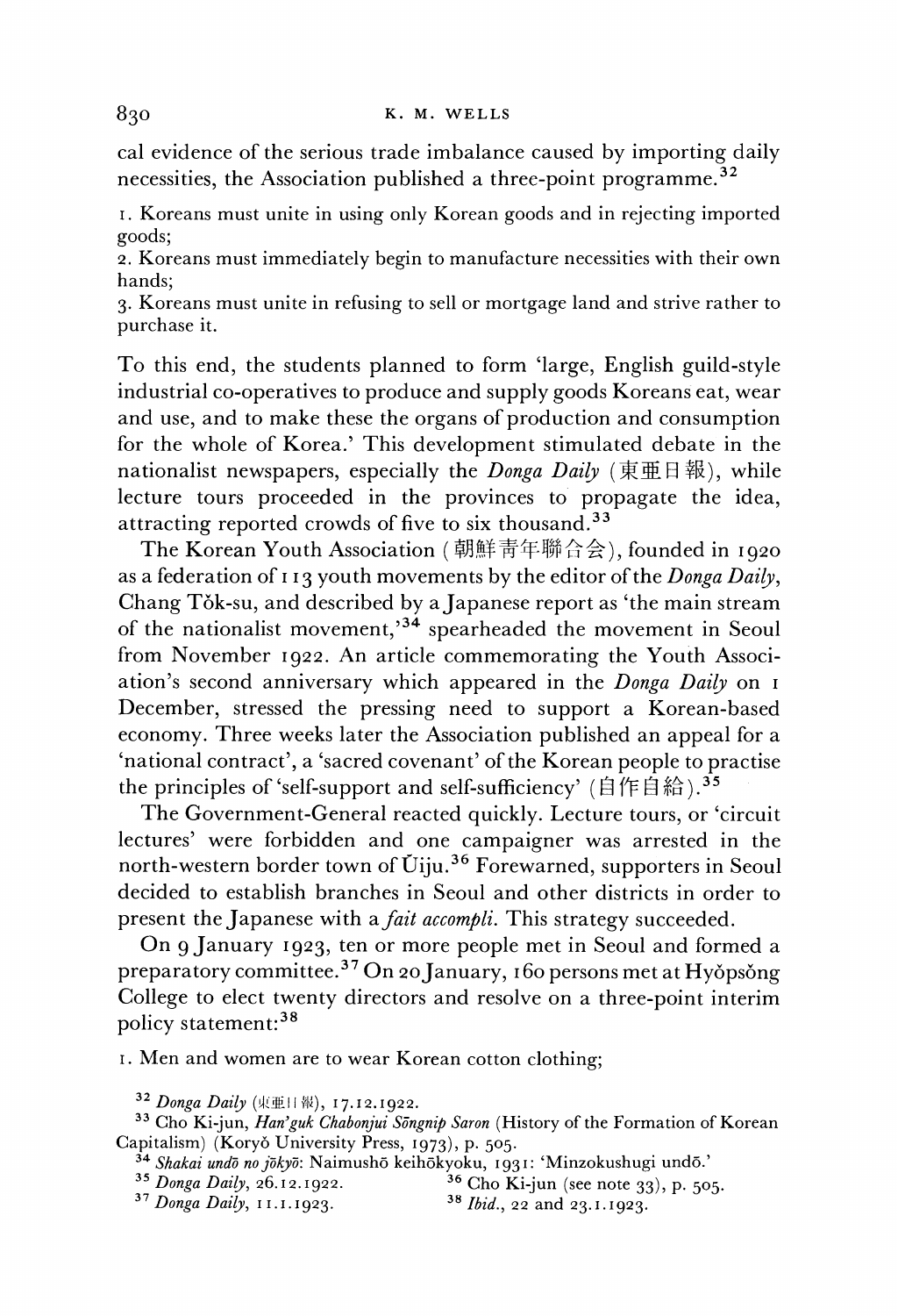**2. Use native food and drink (excepting sugar, salt, fruit and cool beverages); 3. Use other native products as far as possible.** 

**Thus the Korean Products Promotion Society became established in Seoul. From there, the Japanese later conceded, the movement**  'mushroomed.<sup>39</sup> Early in February, the Presbyterian Lee Kap-song and methodist minister O Hwa-yong, both organizers of the 1919 **March First Movement, lectured before about 2,ooo people at the Seoul**  Ch'ondogyo (Heavenly Way Religion) Hall with two others on the **importance of Koreans developing respect for Korean products.40**  Within a week, a concerted membership drive added 400 financial **members to the Society, bringing the Seoul branch total to 817.41 Yet a week later, regional branches had been established in all the larger provincial cities besides P'yongyang, as well as some smaller towns:**  Pusan, Taejŏn, Masan, Hamhŭng, Kwangju, Miryang, Taegu, Yangsan, Tongnae, Anju, Yŏngdong, Yŏnghǔng and Kǔmie.<sup>42</sup> Despite **immediate Government-General opposition, the movement had become nation-wide and continued to spread to the smallest rural villages from February to October i923.43 Support came from the youth groups, the Christian, Ch'ondogyo and Buddhist groups, women's clubs, businessmen and industrialists,44 while in P'yongyang the unusual national unity of the Society was illustrated by its support by the P'yongyang Labour League ( Vfl M).45 Support also came**  from an unexpected quarter. In Miryang (South Kyongsang Province), **the Kisaeng or 'entertainment' girls adopted the slogan, 'Korea for Koreans' and made a pact to wear only simple, native Korean clothing. In Masan (South Kyongsang), 40 Kisaeng girls formed a league declaring that since they, too, were Koreans, indeed Koreans forced into their present occupation by poverty, they were well aware of the need to live frugally and use native goods and clothing only.46** 

**Encouraged by this initial response, the Seoul, P'y6ngyang and several provincial branches prepared to use the approaching Lunar New Year holiday (i.e. I6 February) for highly visible rallies and parades. But at I p.m. on 13 February, the Seoul directors were summoned to the Central Police Station and threatened with dire consequences should the arrangements go ahead, on the basis of laws regulating assembly and public peace.47 Alternative arrangements were** 

**<sup>39</sup>Shakai undo no jokyo, loc. cit.** 

**<sup>40</sup> Donga Daily, 3 and 5.2.1923. 41 Ibid., 9.2.1923.** 

**<sup>42</sup>Ibid., 5, 8, 13, 14, i6, 19, 21, 23.2.1923; Sotokufu kampo, I6.2.I923.** 

**<sup>43</sup>Cho Ki-jun (see note 33), p. 511. <sup>44</sup>See note 42.** 

**<sup>45</sup>Donga Daily, 13.2.1923. 46 Ibid., 5 and I4.2.1923. 47 Ibid., 15.2.1923.**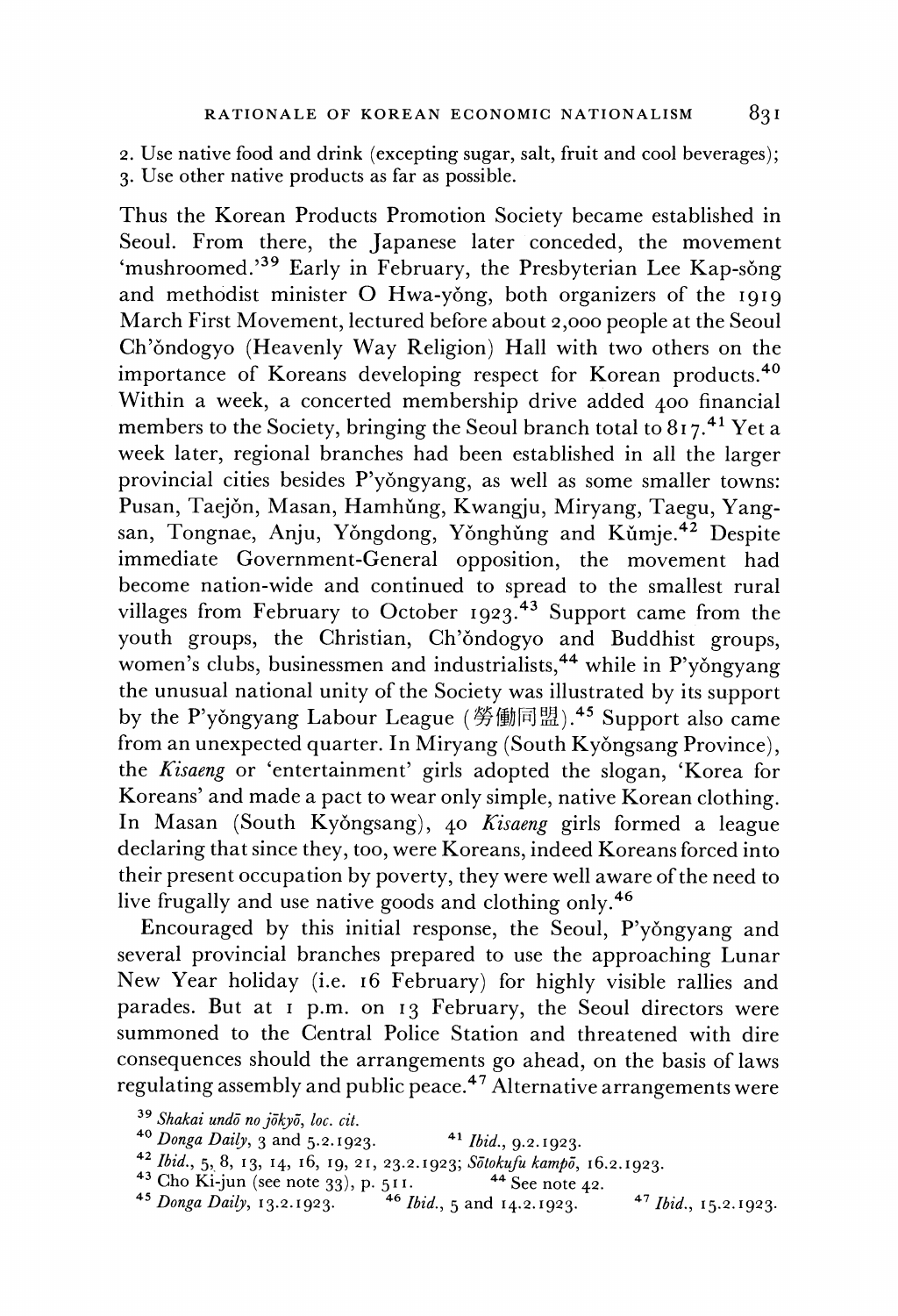**promptly made. A 'social' gathering took place at the Ch'ondogyo Hall at 2 p.m. on the Lunar New Year's Day, attended by several thousands all in plain Korean costume. The eight provinces were represented by special flags depicting their district products, manifestos were distributed, and Kim Pyǒng-hǔi of the Choson Daily (朝鮮日報) and the manager of the Donga Daily, Song Chin-u, gave short speeches. From 7 p.m. lectures were given at the Central Y.M.C.A. and Youth Association buildings by noted nationalist figures and religious leaders on the theme, 'The Self-Support Movement shall be accomplished by the united strength of our twenty million people.'48** 

**In P'yongyang, the streets had hosted pre-New Year rallies of up to seven 'thousand people. The police complained that such gatherings**  were too large and ordered Kim Sǒng-ǒp, Chairman of the P'yǒngyang **branch, to limit the New Year's Day parades to two separate corps of fifty marchers each. The parades took place as instructed, but reportedly 10,000** people representing over sixty groups gathered **afterwards in the P'y6ngyang Christian College grounds to hear the**  Rev. Kim Tong-wǒn speak on the subject of self-sufficiency.<sup>49</sup> Rallies were held also by several other district branches, in Sŏngch'ŏn and Suan in South P'yǒngan, Talsǒng and Yangsan in South Kyǒngsang, and Sunch'<sub>on</sub> in South Cholla. In Kunsan (North Cholla) and Pusan, large **parades were led by the Kisaeng girls.50** 

**In the wake of such resounding success, a Seoul director, Na Kyong-s6k, a bright student fresh from studies in Tokyo, proposed immediate action on two fronts: formation of consumers' co-operatives and propagation of the movement's theoretical basis.51 The Seoul Board of Directors met on 22 February and commissioned Na, Lee Sun-t'aek, an economist trained in Japan, and the Youth Association leader Kim Ch'61-su, to examine the co-operative movements of a variety of countries.52 They reported a month later that in Korea's situation it would be advisable initially to establish co-operatives from above and steadily encourage mass-participation until the movement became spontaneous. An estimated 5,000 Yen would be required to initiate the scheme, for which a tax on members was proposed.53 At this stage, however, not enough financial support was pledged. In June I924, the Seoul branch directors perceived that education was the first** 

**<sup>&</sup>lt;sup>48</sup> Ibid., 16 and 18.2.1923.** <sup>49</sup> Ibid., 16, 17, 18.2.1923. <sup>50</sup> Ibid., 16.2.1923<br><sup>51</sup> Ibid., 22.2.1923. <sup>52</sup> Cho Ki-jun (see note 33), p. 513.

**<sup>51</sup> Ibid., 22.2.I923. <sup>52</sup>Cho Ki-jun (see note 33), p. 513.** 

**<sup>53</sup>** Ibid., p. 514, *Journal of the Korean Products Promotion Society* (朝鮮物産獎勵会会報), vol. **I, no. 2 (February I930), p. 65. (Hereafter: Journal.)**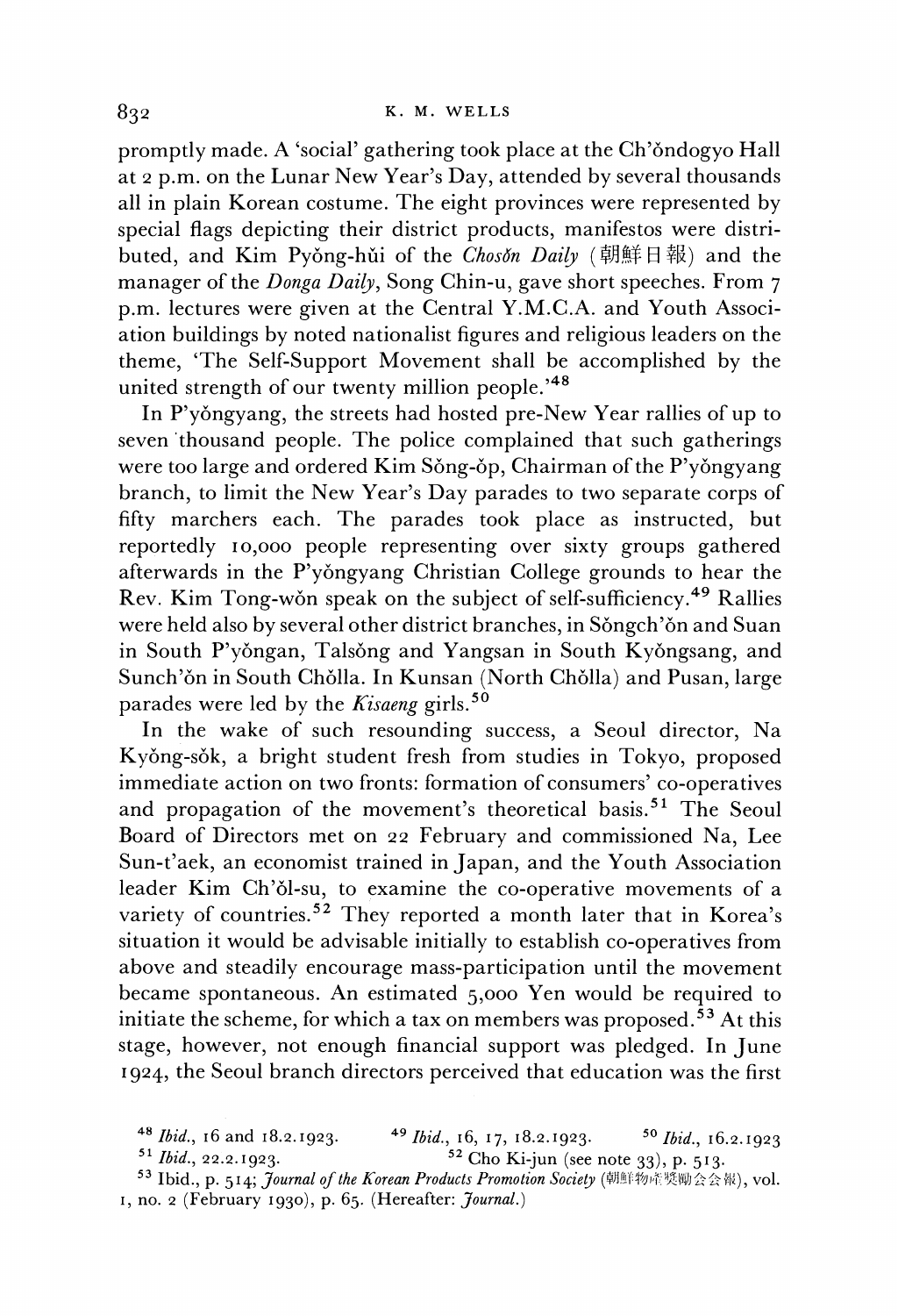**priority and accordingly decided to supply villagers with information demonstrating the art and desirability of consumers' co-operatives.54** 

**In accord with Na Ky6ng-sok's second proposal, the Seoul branch did succeed despite considerable Government-General opposition in pro**ducing a journal, Sanop Kye (產業界: 'Industrial World').<sup>55</sup> The first **issue appeared in November I923, and with some lapses and several changes in name, continued until forced to terminate late in I932 by Japanese pressure and the strain of the Great Depression. In January 1925, Kim Ch'61-su announced that theJournal would henceforth turn from theory and principles and concentrate on practical issues.56 Possibly on account of the developing depression, the whole movement turned from 'enlightenment' of the public to encouragement of specific industries in late 1929, and the Journal, renamed as Journal of the Korean Products Promotion Society, attracted wider readership by carrying articles on the practical operation of national industries.57** 

**Reports on the Society continued to appear almost every week until late I924 when enthusiasm flagged. Lecture rallies held in the Ch'6ndogyo and Y.M.C.A. buildings in Seoul and at P'y6ngyang Christian College on lunar New Year's day, I924 (5 February), attended by several thousands,58 appeared to be the last big event the Society could muster in face of rising Japanese intolerance. One**  disappointed contributor to the nationalist journal *Creation* (閲開) **judged that the movement had fizzled out by the end of 1923. Indignantly, he demanded to know how it was that 'this fervent movement which so shook the whole country had become so desolate**  within six or seven months?'<sup>59</sup> This judgement was certainly too hasty of **a movement whose very nature and aims made appraisal reasonable only on its long-term performance. Indeed, the wording and tone of this criticism fulfilled precisely the apprehensions expressed by the Seoul**  directors in February 1923. The chairman, Yu Sǒng-jun, explained that **the movement could not maintain its present feverish energy nor could it accomplish its aims in just a few years.60 The Ch'ondogyo youth leader,**  Lee Chong-rin, further stressed the need for perseverance,<sup>61</sup> while Kim **Ch'61-su expressed the hope that Koreans had by now overcome their tendency to latch euphorically onto a new thing but desert the cause** 

**57** Cho Ki-jun (see note 33), p. 523. **58** Donga Daily, 3, 5, 7, 8.2.1924. **59 Quoted in Chin T6k-kyu, '1920 ny6ndae Kuknae minjok undong e kwanhan koch'al,' in Song K6n-ho and Kang Man-kil (eds), Han'guk Minjokjui Ron (Essays on**  Korean Nationalism) (Seoul, Ch'angjak gwa pipyǒng sa, 1982), p. 148.<br><sup>60</sup> Donga daily, 18.2.1923.<br>*Korean daily, 18.2.1923.* 

**<sup>60</sup>Donga daily, 18.2.1923. 61 Ibid., 20.2.1923.** 

**<sup>54</sup> Journal, vol. I, no. 2 (February I930), p. 65.** 

**<sup>55</sup> Ibid.; Cho Ki-jun (see note 33), pp. 516-I7. <sup>56</sup>Donga Daily, 1.1.1925.**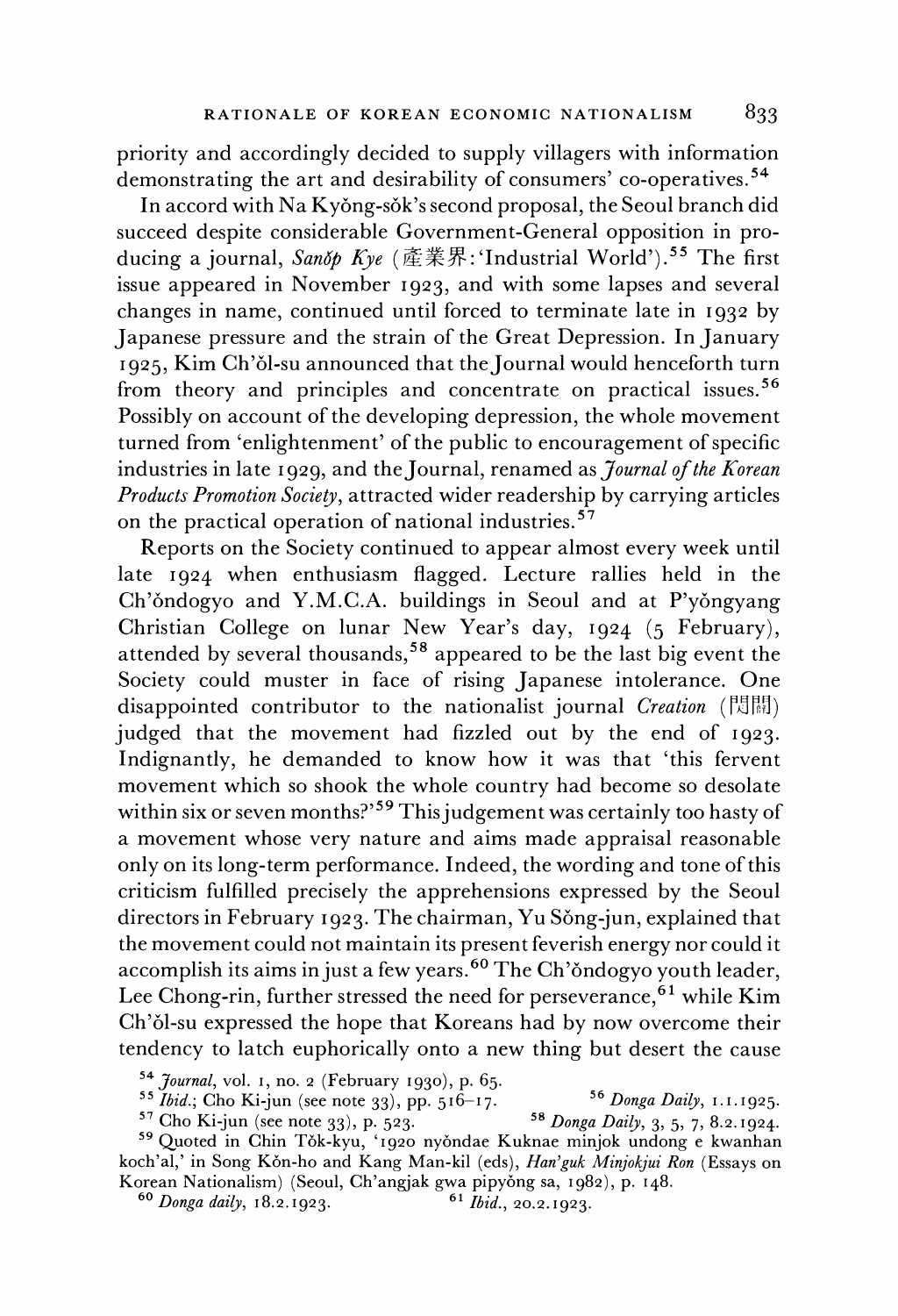**when the initial noise died down.62 Despite these pleas and warnings,**  support did slump. Japanese harassment of the movement was probably **the most important external factor, but the rise of a radical left in <sup>1923</sup> caused internal debates and defections, a subject I shall treat below.** 

**In 1925, the Seoul directors attempted a revival of the former support. Kim Ch'61-su severely criticized the 'inexcusable' Korean habit of following emotional surges in disregard of practical steps towards a goal, and estimated that only one-tenth of the 2000 members in each province were at all conscientious.63 In July the Board of Directors drew up a plan for revival:64** 

**I. Visit each of the 3000 [Seoul?] members, clearly outline the situation, and form a support group of consenting members.** 

2. Should the number of supportive members reach 100 or more, announce a **revival meeting and entrust arrangement to members elected for the purpose. 3. Encourage non-members who are in accord with our objectives to join the Society.** 

**Although one hundred and twenty members indicated active support, only thirty-seven attended the meeting convened on 3 October 1925 at Tongd&k Girls' School in Seoul. Nevertheless, a promotional campaign followed which enabled the Society to clear its debts and to operate once more from its own premises.65** 

**The Society struggled on for another two years without great support. At the Seoul Annual General Meeting of April 1927, the Board of Directors was requested to submit after one month's investigations and deliberations its opinions on the causes of failure and their proposals to remedy this. Accordingly, they despatched a questionnaire to three hundred leading members throughout the nation.66 The reasons given included suppression by the Japanese; threats against members and supporters; the critical stance of a section of the Youth Association; factionalism; resignation due to destitution among the common people; and the refusal by merchants importing goods to co-operate.67** 

**In April the next year, the Seoul branch finally received permission to hold a Bazaar at the Central Y.M.C.A., designed to rectify the problem of unawareness of what Koreans produced from one province or district**  to another. The *Chosón Daily* published an extensive list of items of native **produce prior to the Bazaar and called for a nation-wide response to the ideas and spirit it symbolized. The newspaper warned that Koreans**  were fast losing even nominal participation in the economy and urged <sup>62</sup> *Ibid.*, 21.2.1923.

**<sup>62</sup>Ibid., 21.2.1923. 63 Ibid., 1.1.1925.** 

<sup>&</sup>lt;sup>64</sup> Cho Ki-jun (see note 33), p. 521. <sup>65</sup> Journal, vol. 1, no. 3 (March 1930), p. 47.<br><sup>66</sup> Ibid., vol. 1, no. 5 (May 1930), pp. 40–3. <sup>67</sup> Cho Ki-jun (see note 33), p. 522.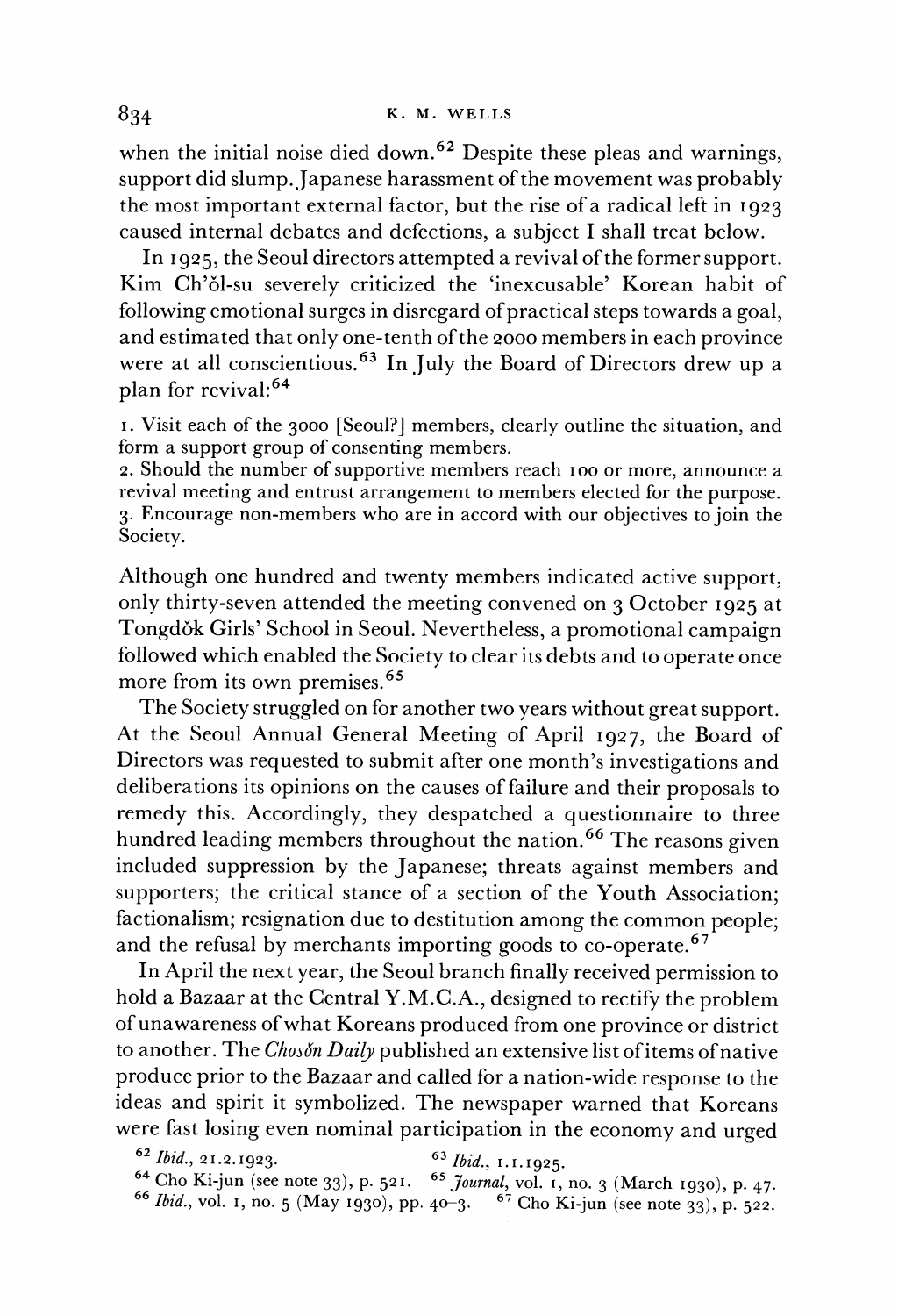**all to promote 'the maximum growth possible under the various actual political and economic conditions now prevailing.'68 All this was, apparently, too subversive, for the Government-General censored the whole editorial.** 

**The bazaar marks an upswing in the Society's fortunes. The Seoul Annual General Meeting in April 1929 adopted a six-part programme which essentially concerned practical measures towards founding industries through commercial and industrial leagues or guilds. A**  newly-elected director, the architect Chong Se-Kwon, acquired new **premises for the Society as well as arranging free printing of the Journal.69 Another very successful bazaar was held in the Seoul Y.M.C.A. in April I930, attended by unprecedented numbers and presided over by the famous Christian nationalist, Yun Ch'i-ho.70** 

The P'yongyang branch was no less vigorous at this point and had **enjoyed greater freedom from its inception. It held New Year parades most years: a successful parade in I92871 was followed in 1930 by an enthusiastic march of six hundred persons led by Cho Man-sik. Again, the Y.M.C.A. served as centre of operations.72** 

**This new lease of life at the onset of the Great Depression raises questions that will be left aside in this paper.73 Renewed or intensified interest in economic problems, especially in co-operatives and tenancy reforms, featured in the newspapers and other journals such as Tong Kwang** (東光) throughout the depression years. The Government-**General's industrialization programme for Korea after 1923 involved even tighter control over the economy, so that this heightened economic consciousness was deprived of any outlet. Up to I923, the Society did influence or establish a few small and medium native industries in P'y6ngyang, Seoul and some other provincial centres,74 while co-operatives began to be established more or less independently in some** 

**71 Donga Daily, 6. .I928. 72 Journal, Vol. I, No. 3 (March 1930), p. 50. 73 I mean, for example, the question of what economic factors (depression effects on Japan, China and Korea and on trade; effect of dropping silver or gold standards) may have prompted new interest in the Society. It should be added that the depression hit**  China and Japan a little later than the West and was probably not a factor in Korea until **late 1930.** 

**<sup>74</sup>In P'y6ngyang: Kyongshin Trading Co., Choson Products Trading Co., Ch'a**  Yun-sǒng Co., Chǒn Chwa-yong Co., Lee Tǒk-hwan Hosiery Factory (Kodang Cho Man-sik, pp. 103 and 107). In Seoul: Kyǒngsǒng Spinning Co., Kyǒngsǒng Weaving **Co., Kyongsong Leatherworks, Choson Paper Co., Choson Cotton Co.; in Taegu:**  Koryǒ Ceramics; in Mokp'o: an ironworks company. Donga Daily, 'Chosǒn chingmul **hy6nhwang gwa saengsan chinhing ch'aek,' I-I6.8.1923.** 

**<sup>&</sup>lt;sup>68</sup> Chosón Daily (朝鮮日報), 6.4.1928. <sup>69</sup> Cho, Ki-jun (see note 33), p. 523.** <sup>70</sup> Journal, Vol. 1, No. 5 (May 1930), pp. 28-31. <br><sup>71</sup> Donga Daily, 6.1.1928. <sup>72</sup> Journal, Vol. 1, No. 3 (March 1930), p. 50.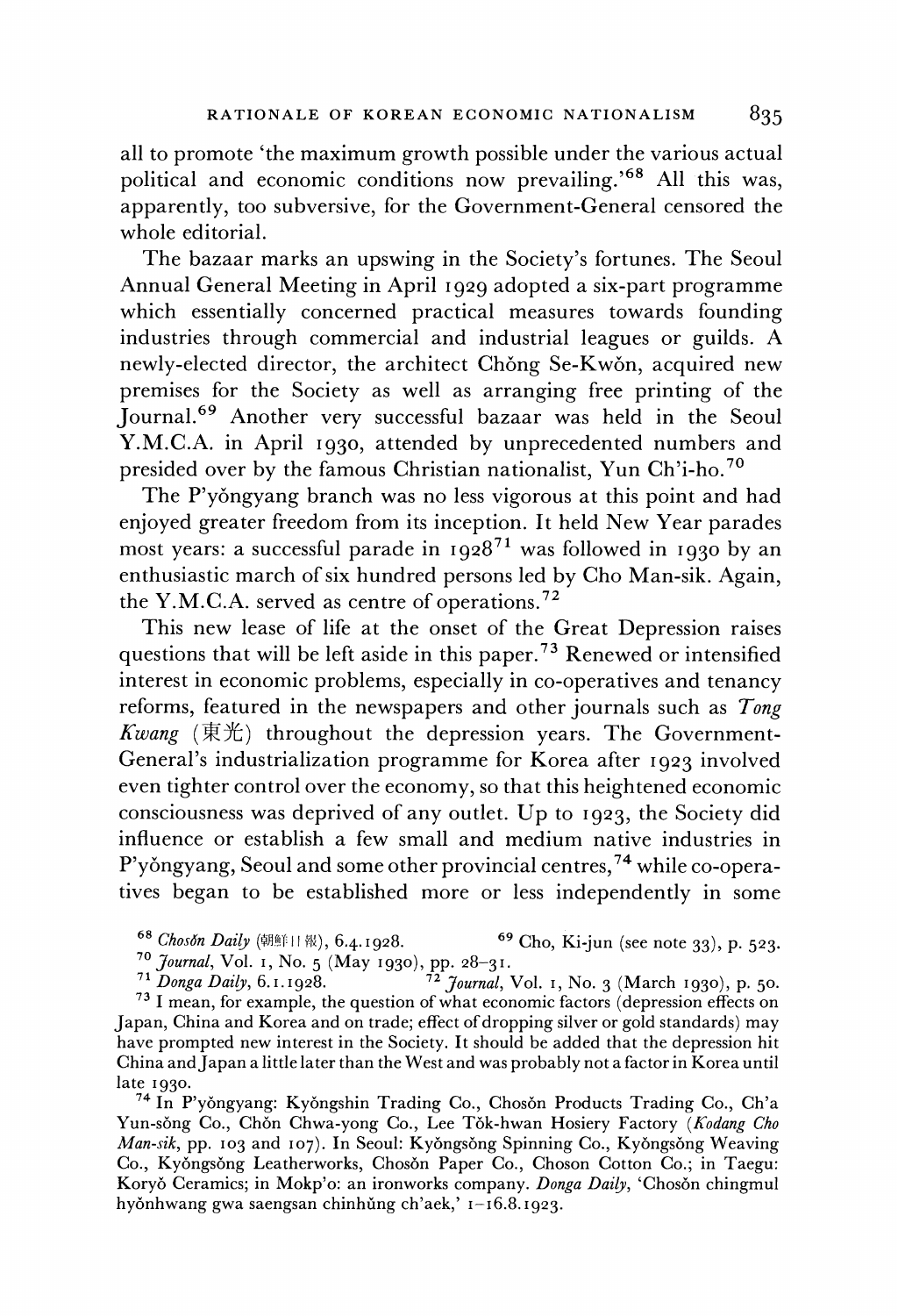**numbers from the late I920s, peaking at thirty-eight major co-operatives formed in I93I75 alone. In short, the Society's activities enjoyed relative success in its limited ventures (bazaars and parades), but its accomplishments diminished dramatically in proportion to the scale of its practical industrial ambitions, i.e., wherever it conflicted with Japanese interests or required sizeable capital outlay. Yet despite the modesty of these economic results, the Product Promotion Society was an important focus and expression of a major stream of nationalism inside Korea.** 

#### **Nationalist Basis of the Products Promotion Society**

**The explicit rationale for this economic nationalism was self-support,**  self-sufficiency, self-reliance (自作自給: hereafter I shall italicize 'self**sufficiency' whenever it occurs as a translation of these four characters). This principle was almost an article of faith among, especially, Protestant nationalists. The idea, historically, had its roots in the I88os when Yun Ch'i-ho, S6 Chae-p'il and other mainly Protestant 'selfstrengtheners' developed a critique of Korean national and social weakness.76 This critique was further systematized between 1907 and 1926 by An Ch'ang-ho, another Christian nationalist and friend of both Yun Ch'i-ho and Cho Man-sik, as a 'gradualist' movement of national reconstruction** (民族改造). This approach demanded moral and **mental training, unity among all classes of Koreans, and long-term commitment to reconstruction of all areas of life, from individual to family and nation.77** 

**An Ch'ang-ho represented a well-defined ethico-spiritual theory of Korea's colonial fate already found in Yun Ch'i-ho and held by the I920s by important national leaders such as Lee Kwang-su, Chu Yo-han (editor of Tong Kwang) and, of course, Cho Man-sik. This theory was not confined to Christians, for the principal Buddhist nationalist and reformer, Han Yong-un, clearly subscribed to it,78 as did a** 

**<sup>75</sup> Of the 97 major co-operatives (mainly consumer) formed between 1920 and 1932, 83 were established in the final four years, 1929-32. From a survey in Tong Kwang, no. 33 (May 1932), pp. I70-I.** 

**<sup>76</sup>For an examination of this earlier movement, see K. M. Wells, 'Civic Morality in**  the Nationalist Thought of Yun Ch'i-ho, 1881-1911', in *Papers on Far Eastern History* (A.N.U.), No. 28 (September 1983), pp. 107-51.

**<sup>(</sup>A.N.U.), No. 28 (September 1983), pp. I07-5I. <sup>77</sup>An Ch'ang-ho, 'Kaejo' (iAj'.i) , c. I919, in Chu Yo-han (comp.), Collected Works of**  An Ch'ang-ho (安島山全集) (Seoul, Sammin Tang, 1963).

**<sup>78</sup> Han Yong-un, 'Anguish through Spiritual Poverty'** (靈的貧乏으로苦痛), in Donga **Daily, 9. I. 1923.**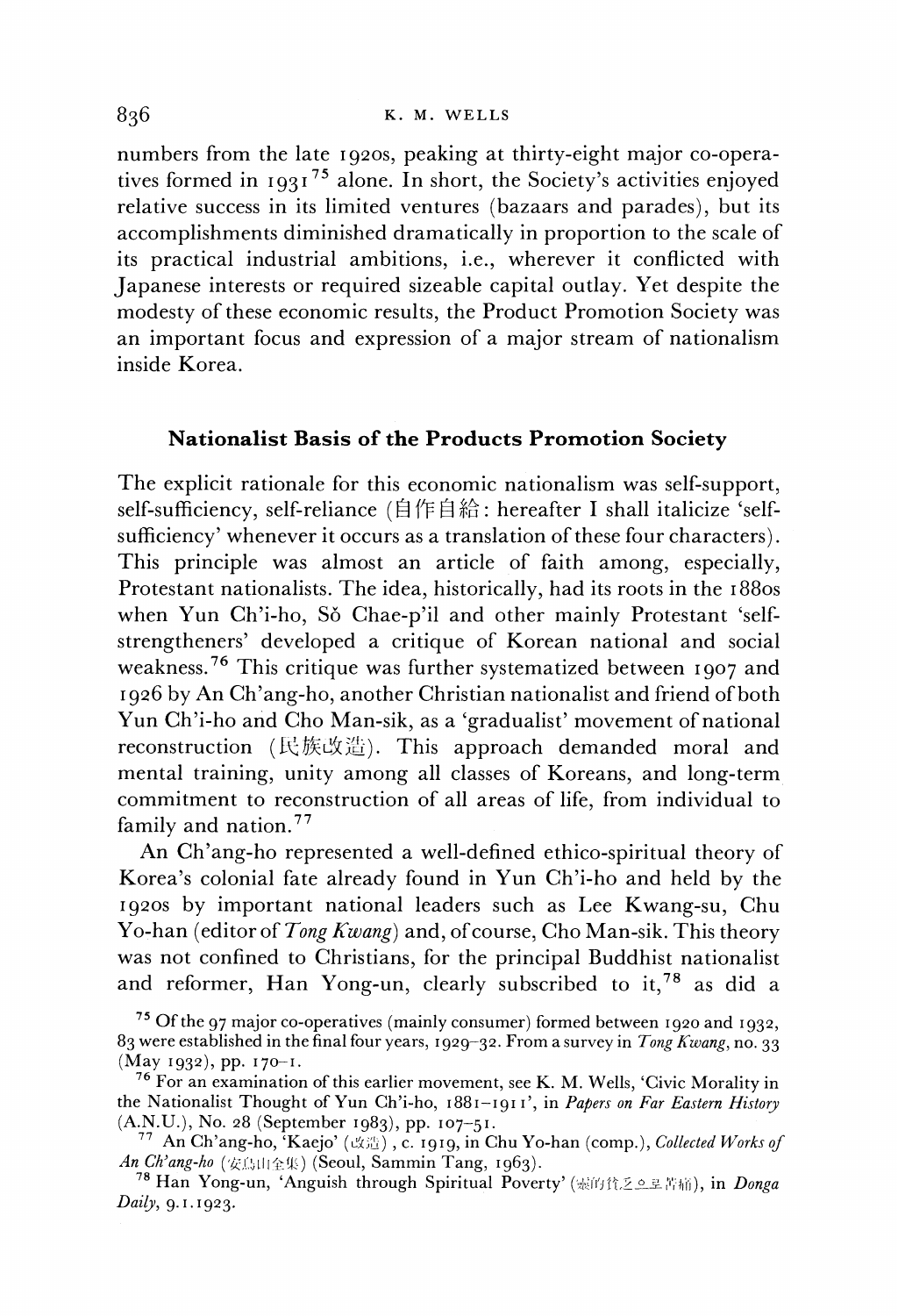**prominent Buddhist member of the Korean Products Promotion**  Society, Kim T'ae-hyŏp.<sup>79</sup> Briefly, this theory was as follows.

**Korea's colonial fate was a result of a lack of the material requisites of a functioning modern state. But this material lack was itself a result, a consequence of a lack of a moral fortitude and spiritual integrity which was manifested in egotistical factionalism and absence of public ethics, chronic inability to unite against crises and threats, and sheer lack of will to persevere in practical action in place of sporadic bursts of emotionalism. What ifJapan left tomorrow? She or another would be back again the day after. Hence the sine qua non of all else was to reconstruct the nation spiritually and morally and thereby lay durable foundations on which to reconstruct its social and economic framework. This position represented a thoroughgoing dissatisfaction with all ready-made recipes for putting the nation to rights in three steps in three months. In economic terms, reconstruction meant self-sufficiency, or at least preparations for such-not, in the foreseeable future, the overthrow of Japanese imperialism or the destruction of capitalism. Indeed, political activity was regarded as only one form of nationalism and the least practicable under the circumstances.80 The Korean Products Promotion Society's leadership stood more or less in this tradition.** 

**Cho Man-sik laid the blame for the 'Japanese capitalistic invasion' squarely on Korean ignorance born of thoughtlessness concerning the basic conditions of their economic survival. In December I922, the Korean Youth Association adopted Cho's theme in an article titled: 'My life by my means.'81 Morality, instincts and the like, the article stated, referred to the universal concern of people to preserve their welfare. But Koreans blindly allowed themselves to be 'buffeted by wind and wave', living 'lives without foundations'. It lamented the plunder of Korean land and commerce by foreigners, and taking the bull by the horns most emphatically declared that economic activity was 'the most direct and most vital' means of ensuring Korea's survival: politics could come later.**  Early in January 1923, a member of the nationalist Minu Hoe (民友会), Sol T'ae-hui, wrote a bold article for the *Donga Daily* on Korea's slavery.

79 Kim T'ae-hyǒp, 'The Spirit of Self-Reliance' (白活의精神), Changsan (獎產), vol. 2,

**Donga Daily, 26.12.1922.** 

**no. 3 (March I93I), pp. 8-I2. <sup>80</sup>Lee Kwang-su, 'Minjok Kaejoron', Complete Works of Lee Kwang-su (Seoul, Tlshin**  Sa, 1979), vol. 10; Chu Yo-han, 'Tongu Hoe Muŏshinga?', Tong Kwang, no. 36 (August **I932), pp. 36-7. The Donga Daily printed four editorials from 2 to 6January I924 under the heading, 'Minjok ui kyongryun' (Rule of the People), which presented the same**  theme, and was probably written by Lee Kwang-su. See also, Ko Jun-sŏk (comp.), Chōsen Kakumei te-ze: Rekishiteki bunken to Kaisetsu (Tokyo, Tsugeshobō, 1979), p. 89.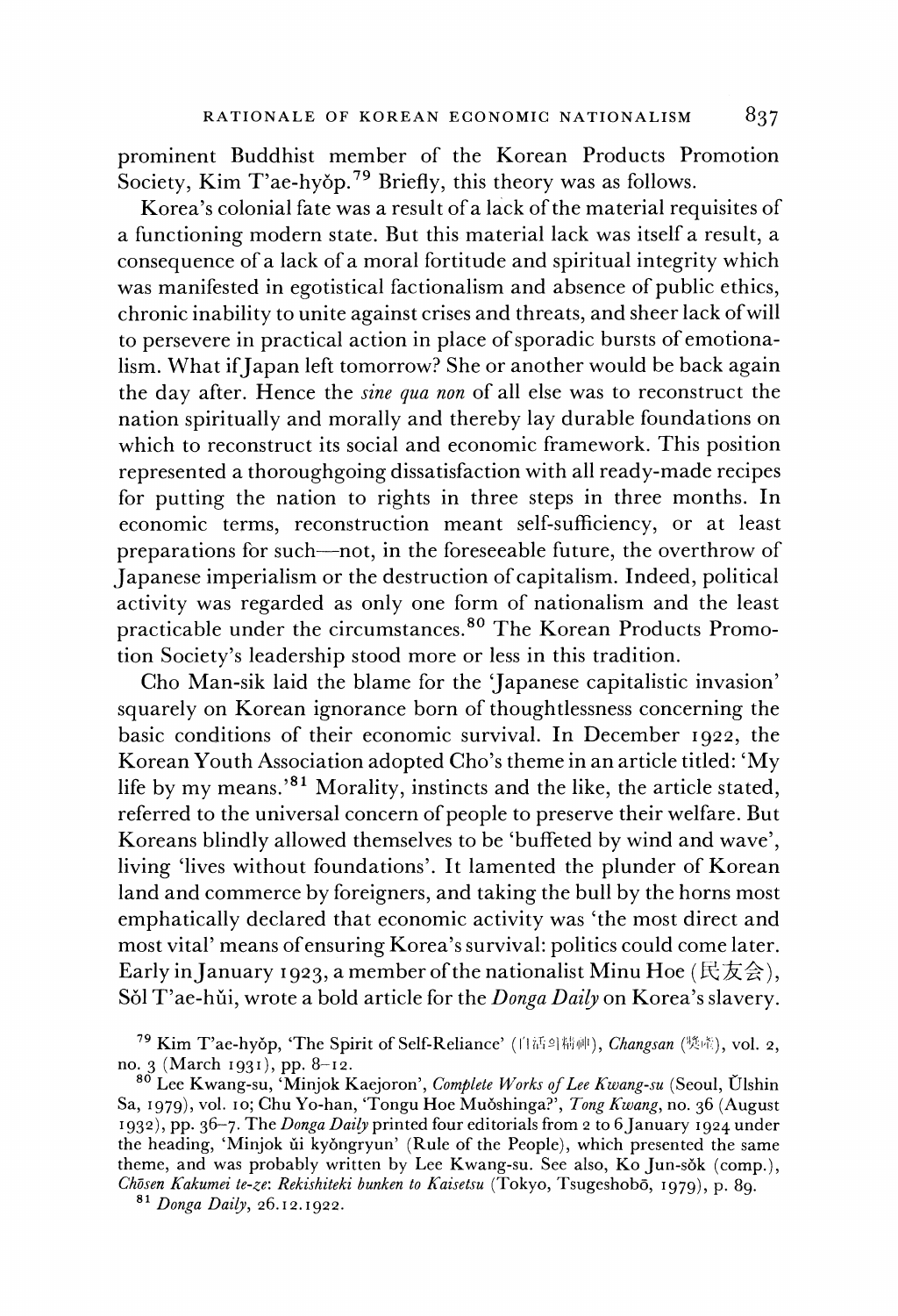**Not even the masters of their own food and clothing, he complained, Koreans were reduced to playing games with 'movements for the right to political participation'. Yet what was urgently needed was concerted action to reverse the process of borrowing money in order to eat and relinquishing land in order to live: without this all else was soap bubbles. In one aphorism, Sol encapsulated the mood of the mounting economic nationalism: 'At present we live off others' labour and goods; before long we shall be living off their rubbish tips.'82** 

**The Manifesto of the Korean Products Promotion Society spelled these ideas out for the general public:83** 

**If there is nothing for us to eat and nowhere secure for us to dwell, then our very livelihood will be destroyed. Then what rights, freedom or happiness can we expect and what hope may we have for any truly human development? The first condition of life is food-clothing-shelter, which is, to put it another way, our industrial base. If through the destruction of this industrial base nothing remains to our name, it is only to be expected that we should become utterly impoverished and fail to enjoy a livelihood fit for human beings...** 

Food, clothing and shelter—i.e. the industrial question—is the most urgent **problem facing us.... Simply take a hard look at the clothes we wear, the food we eat and all the goods we use. Are any of these wrought with our own hands or produced by our own efforts? (...) Can we possibly sell our houses, land and even our own bodies for things other hands supply, and still lay claim to our rivers and mountains and manage our households as before? If the destruction of one's industrial base incontestably involves the destruction of one's livelihood... the present economic situation of the Korean people will certainly consign us all to the dark pit of ruin ...** 

**In order to promote Korean Products we must make it our aim to buy and use goods made by Koreans, and also unite to manufacture and supply those goods we need. Unless we come to our senses and exert ourselves in this way, how can we expect to maintain our livelihood and develop our society?** 

**The 'Three Policies of Action' under Article 2 of the Seoul by-laws confirm the programme of intellectual and moral enlightenment suggested by this Manifesto: (I) promotion of industry through cultivating industrial knowledge; (2) promotion of love and use of Korean products; and (3) economic guidance through investigating the people's life-styles and circumstances with a view to training them in reform of their economic customs.84 Although the Annual General Meeting held in April I929 resolved to focus its activities more on practical issues, the Society by no means dropped theoretical discussions from its journal, and the contents differed in no important respects from its initial statements. Self-sufficiency remained the guiding principle. Lee** 

**82 Ibid., 12.I.I923. 3 Journal, vol. I, no. 2 (February 1930), p. 55. 84 Ibid, vol. I, no. 2 (February 1930), p. 57.**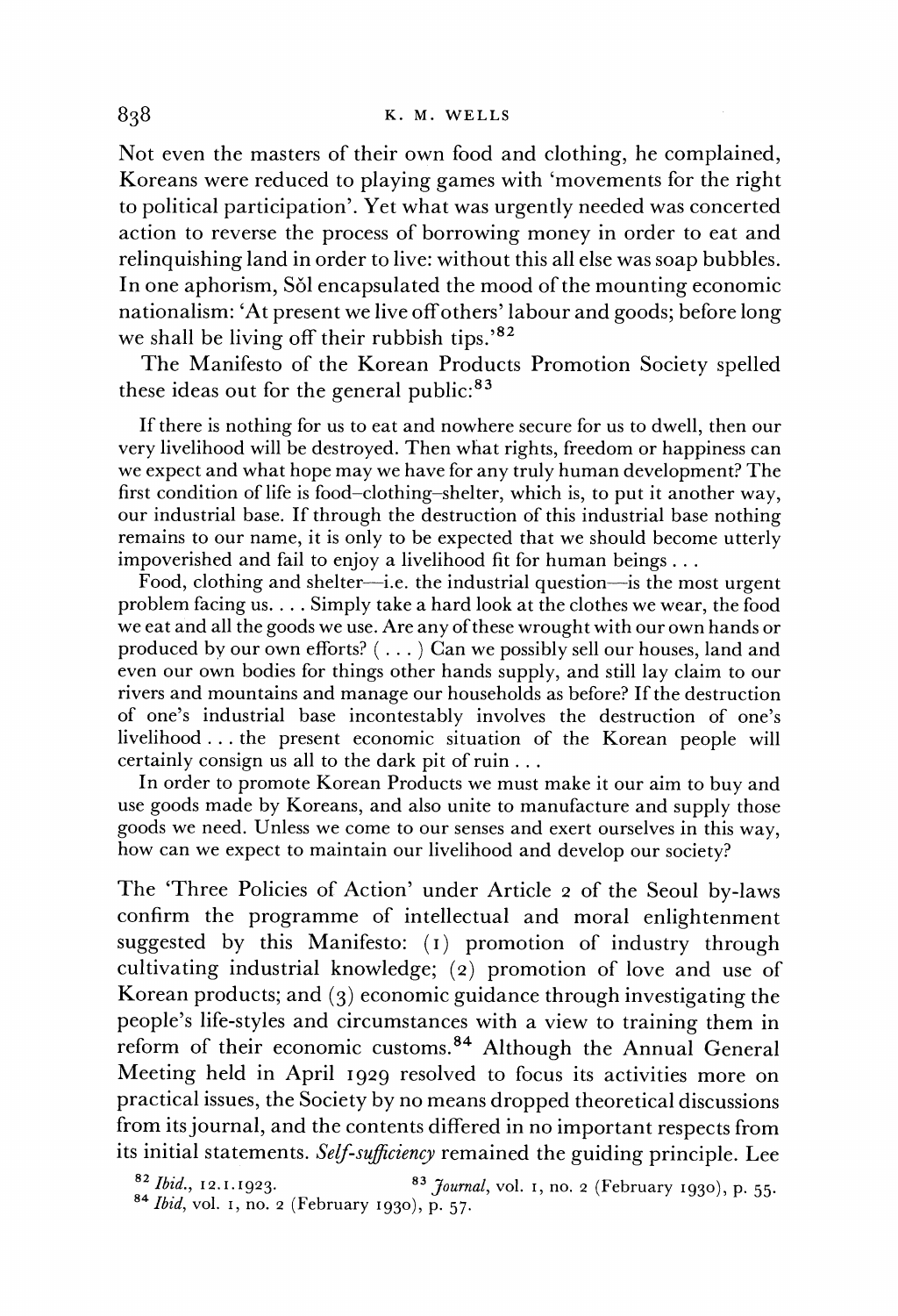Kung-no published an explanation of the concept in February 1930. **Since Korea was not some Robinson Crusoe cut off from the international market, he argued, self-sufficiency was clearly a relative concept only. It was not an ideology of 'primitive' economics or a refusal to be involved in the modern world. But nor was it a temporary expedient. It had to become the permanent rationale of Korean economic activity, unless Koreans were to face dire want forever. Self-sufficiency implied constant development of skills and technology: it was profoundly practical. Lee then turned to the moral theme. The former self-sufficiency of the home unit had vanished, replaced by a short-sighted, suicidal opting for present convenience. It is easier, at first, to let others produce goods and simply buy them-but after that, the deluge: no land, no nation. Self-sufficiency meant being responsible for one's own and the nation's economy.85** 

**Articles continued to drum out this theme up to I932, attacking the 'underlying hedonism' of Koreans, their fatalism, short-sightedness, and contempt of movements that require stamina and perseverance or that are not 'political.'86 S61 T'ae-hiui commented that the Great Depression underlined the urgency of self-sufficiency by demonstrating that industrially underdeveloped people are left utterly resourceless in such cases. With some sarcasm he asked whether Koreans imagined that four or five hundred horse-power engines were necessary to produce any of Korea's daily requirements (excepting transport and electricity). He pointed out that because of mutual regional ignorance, Koreans in one province were buying imported goods when such were being produced locally in the next province.87 The spiritual theme also remained. The Buddhist**  Kim T'ae-hyŏp asserted that Koreans could choose between self-extinc**tion and self-survival ultimately only on the basis of spiritual health: 'If we lack the inner resources of self-sufficiency, no additional factor introduced from outside will be of any use.'88** 

**This theoretical position of the Korean Products Promotion Society places it firmly in the tradition of self-reconstruction nationalism, and as such, in the mainstream of the nationalist movement of the decade. Not** 

<sup>85</sup> Lee Kǔng-no, 'Chajak Chagǔp ǔi ponǔi,' in *ibid.*, vol. 1, no. 2 (February 1930), pp.  $I2-I4.$ 

<sup>&</sup>lt;sup>86</sup> E.g., A Reporter, 'Saengsan t'onggye ro pon Chosŏnin ŭi hyŏnhwang (3)'; Ch'oe Hyǒn-pae, 'Chosǒn mulsan changnyǒ hoe ǔi immu'; Sǒl t'ae-hǔi, 'Chosǒnin sanggon**g6pjad6l ege', in Journal, vol. i, no. 3 (March 1930), pp. 27-33; vol. I, no. <sup>12</sup>(December I930), pp. 2-4; and Changsan, vol. 2, no. 3 (March i93I), pp. 2-4.** 

<sup>&</sup>lt;sup>87</sup> Sŏl T'ae-hǔi, 'To Korean Traders and Industrialists' (Chosŏnin Sanggongŏpjadŏl **ege),Changsan, vol. 2, no. 3 (March 1931), pp. 2-4.** 

**<sup>88</sup>Kim T'ae-hy6p (see note 79).**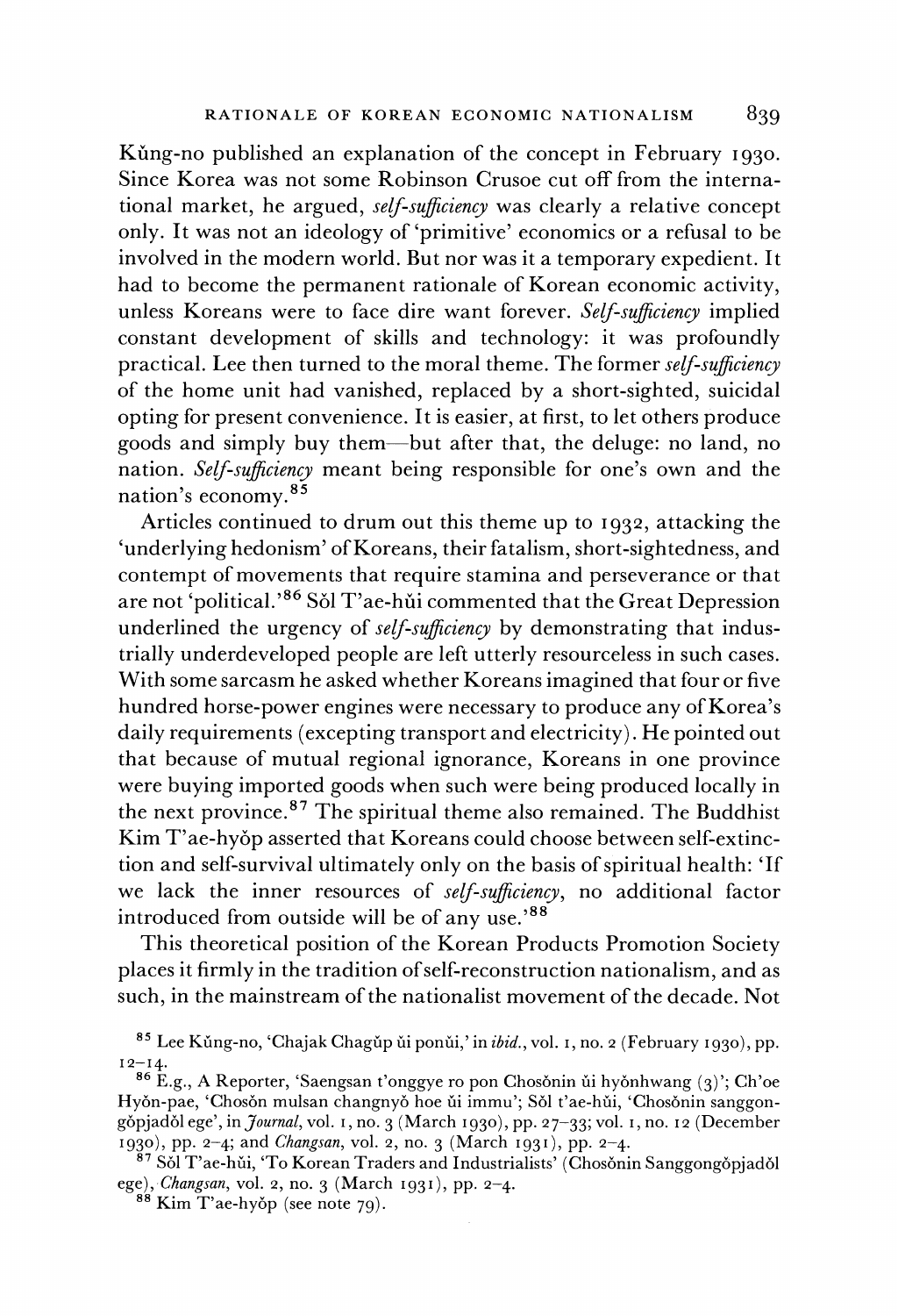**only did it enjoy support from the Christian, Ch'6ndogyo and Buddhist movements which, according to Government-General documents, still**  dominated nationalism at the end of the **1920s**,<sup>89</sup> but the movement was **itself a national symbol and the popularity of Cho Man-sik has never been questioned.90 Thus the Society appears to have given expression to an ideal and objective shared by a significant number of Korean people. Although its active membership was not very great after 1924, not all or even a majority of supporters could be expected to be financial**  members, and membership of  $16,000^{91}$  in 1925 (following Kim **Ch'61-su's estimates) was not inconsiderable for a subsection of the wider self-reconstruction movement. Its representation can be clarified somewhat by examining the leadership as a social group.** 

**Details on Cho Man-sik have already been given. Of the twenty directors elected by the Seoul Society in 1923 the following details have been found.92 Paek Kwan-su, Kim Ch'61-su, Lee Kap-s6ng, Pak**  Tong-wǒn, Chǒng No-sik and Lee Sun-t'aek were prominent Christian **leaders, all but the last having recently been released from prison for their organization of the I9I9 March First Movement. Kim Ch'61-su had been a principal organizer of the Korean Tokyo Students' Declaration of Independence of 8 February I919, and leader of the Seoul Youth Association since 1922. Lee Sun-t'aek studied economics in Japan and in 1923 lectured at the Presbyterian Yonhiui Special College. He was a critic of capitalism, publishing a series often or more articles on its contradictions in the Donga Daily duringJanuary 1923. 0 Hy6n-ju was a Christian prominent in the Seoul Women's Club, while Lim Kyong-ho and Lee Chong-rin were Ch'ondogyo adherents, the latter a youth leader.** 

Sŏl T'ae-hǔi, critic, journalist and educationalist, had been involved **in the 'enlightenment' movement as a member of the S6buk Hakhoe** 

<sup>89</sup> Government-General of Chōsen: Kei kō hi, no. 8036, 'Himitsu kessha Chōsen kyōsanto **narabini Korai kyosan seinenkai jiken kensha no ken', 27. I . 1928 (published in 1966 by Misuzu Shob6, Tokyo: Gendaishi shiryo: Chosen).** 

**90 See note I6I. His effectiveness is another thing, and has been questioned, e.g. by**  Kim Kyu-hwan (Ilje ŭi öllon s*ŏnjŏn chŏngch'aek* (Seoul I-u Publishing Co., 1978), p. 176), **who nevertheless remarks that it was possible to influence the formation of 'public opinion' among the masses to quite a large extent through such movements as Cho Man-sik's.** 

**91 See note 63. Kim was reported as saying there was an average of 2000 members in each of the eight provinces-obviously not a precise figure.** 

**92 Unless acknowledged otherwise, these details are gleaned from nationalist journals**  such as *Tong Kwang* and the Society's *Journal*, the Hank'guk Inmyong Taesajon (Dictionary **of Korean People) (Seoul, Shingu Munhwa Sa, I980); Cho Ki-jun (see note 33), pp. 506-7, and Chin T6k-kyu (see note 59), p. I47.**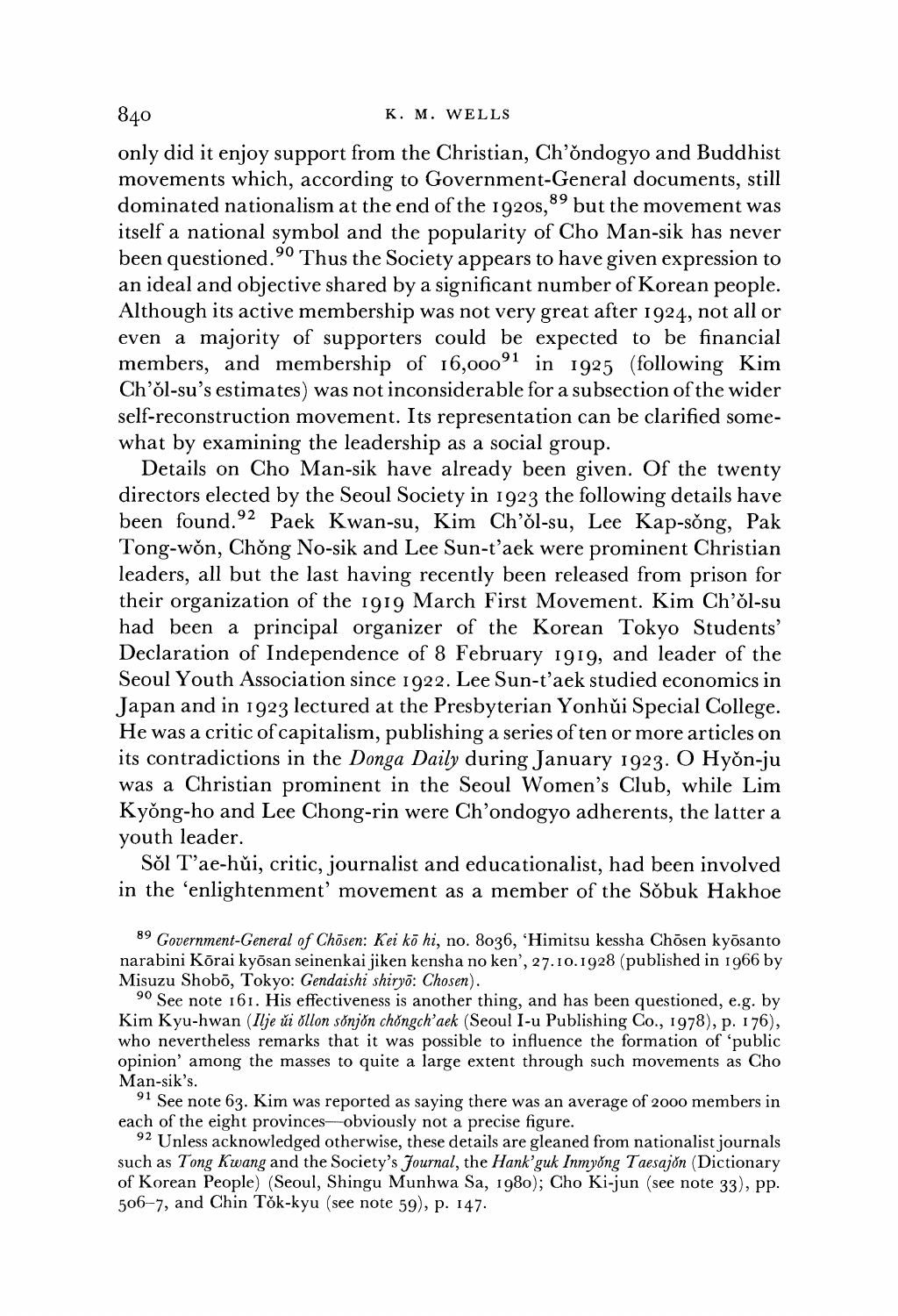**(ljfjJi~Lj/), I907-IO, and the Taehan Hy6phoe (A'[W /), I9o8-o993 and had also been involved in the March First Movement. Le Tuik-nyon, Kim Tong-hyok and Lee Si-wan likewise belonged to the enlightenment tradition. Kim Yun-su was a Seoul businessman and Kim Tok-ch'ang had established the first Korean spinning and weaving plant. The theorist Na Kyong-sok had studied Marxism in Japan and was known as an 'ethical socialist.'** 

**The Chairman of the Board of Directors in the early years was Yu S6ng-jun, brother of the famous politician and liberal reformer of the**  late nineteenth century, Yu Kil-jun,<sup>94</sup> who had become a Christian **possibly through Yun Ch'i-ho. Arrested for his involvement in the Independence Club (1896-99), Yu S6ng-jun had emerged from prison in 1904 a committed Christian and together with Yun Ch'i-ho, Yi Sang-jae, Syngman Rhee and others, established the Korean Y.M.C.A.95 Yu served as Chief of the Educational Bureau and held other posts in the Ministry of Education during the Protectorate,96 and**  became Councillor of North Ch'ungch'ŏng Province under the Govern**ment-General in October I9IO.97 Yu soon withdrew from government service and became increasingly nationalistic. His nephew, Yu Okky6m, was an accomplished lawyer, protege of Yun Ch'i-ho, Y.M.C.A.**  leader, and a conservative Christian nationalist.<sup>98</sup> Yu Sǒng-jun was **thus a member of an illustrious and well-known aristocratic family.** 

**These brief biographical details suggest that the Society was managed by a well-educated group of proven nationalists with some influential connexions and good representation of youth and religious, especially Protestant, groups. If the Self-Support Society mentioned earlier be reckoned among its supporters, then this together with the two businessmen on the Board of Directors in Seoul and the sixteen business establishments supporting the P'yongyang branch indicates definite commercial representation. It is precisely this nature of its leadership which drew criticism in its day from radical socialist groups and which has prompted some historians today to portray the movement as non-popular, irrelevant to, and rejected by, the masses. The reality** 

<sup>&</sup>lt;sup>93</sup> See, for example, Sŏl T'ae-hui, 'Hŏnbŏp sŏ-ŏn', in Teahan Hyŏphoe Hoebo, no. 3, **25.6. I908, pp. 28-3I.** 

**<sup>94</sup> See Wells, 'Civic Morality' (see note 76), pp. 134-6.** 

**<sup>95</sup>Lee Man-yol, Hanmal Kidokkyowa minjok undong (Seoul, P'y6ngmin sadang, 1980), p. I28; Lee Kwang-rin 'Kaikaha no Kaishinky6 kan', in Kan, vol. 7, no. II-I2 (November-December I978), p. 38.** 

**<sup>96</sup> Kongnip shinmum** ( $\mu$ ,  $\mu$ ,  $\mu$ ), 5.7.1907. <br> **98 Kim Ul-han, Chwaong Yun Ch'i-ho Chŏn** (A Biography of Chwaong Yun Ch'i-ho)

**<sup>(</sup>Seoul, filso Munhwa Sa, 1978), pp. I55-7; Tong Kwang, vol. 2, no. 7 (July I927), p. 24.**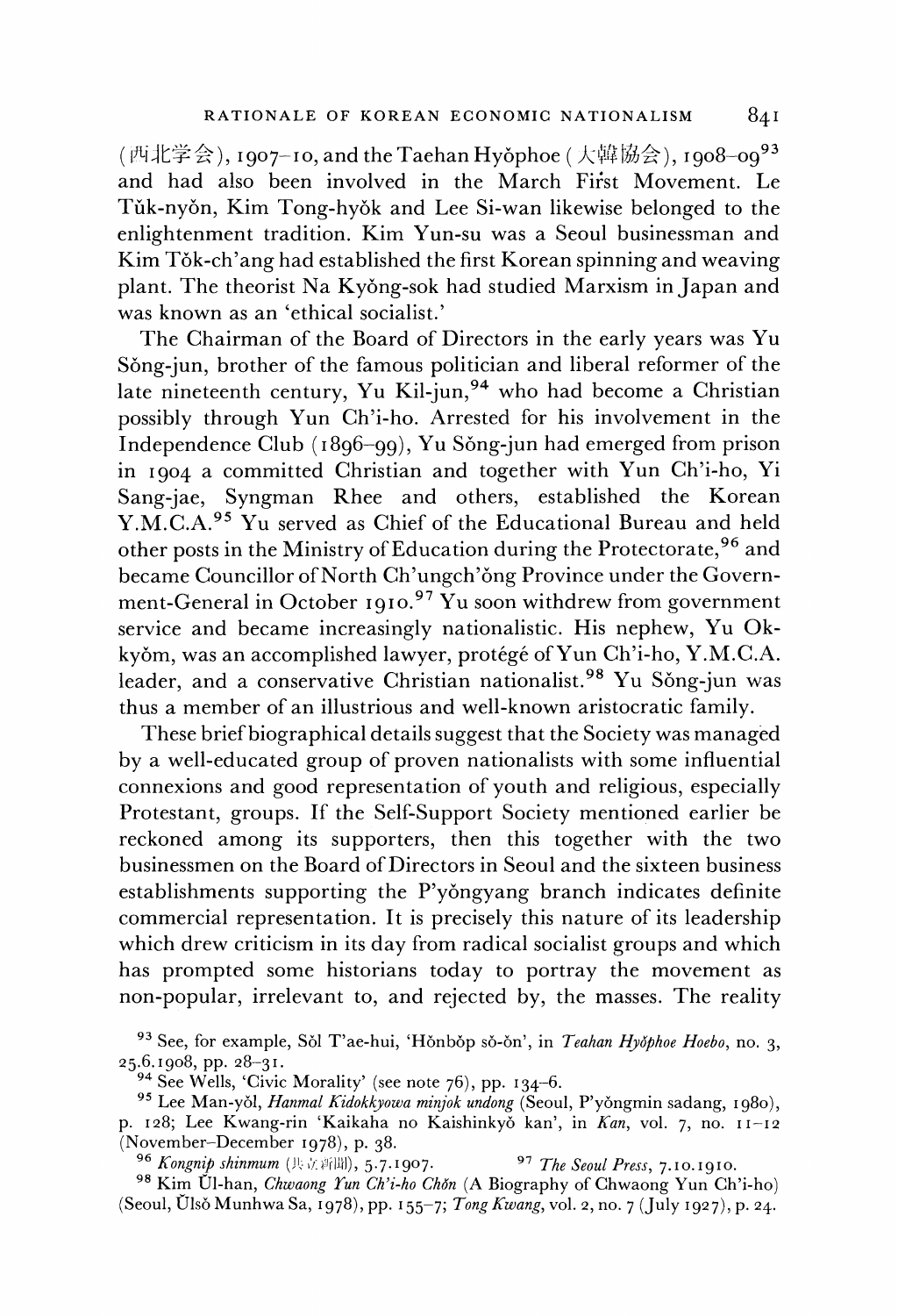**seems to have been rather more subtle, and an examination of the debate between the Society and its contemporary critics reveals its complexity-and produces some surprises.** 

#### **The Ideological Debate**

**The hope of the leaders of the I919 March First Movement had been that national self-determination might be applied to Korea at Versailles should Koreans demonstrate their will for independence. Their demonstration was certainly unambiguous, but Woodrow Wilson had not thought of Korea and no-one at the Peace Conference was willing to admit a 'problem [that] did not come within the purview of the Conference,'99 and which would annoy Japan. The extensive involvement of Christianity in the Movement and the consequent destruction of Christian churches, schools and villages, slaughter of whole congregations, random imprisonment and injury of Christians, engendered a respect for the faith among Koreans that survived the political failure of the March First Movement.100 But hopes in diplomacy and international opinion faded quickly. The abrupt turn towards Moscow by Kim Kyu-sik (the Christian nationalist who had taken Korea's case to Versailles) after the failure of Korean representation at the 1921-22 Washington Conference, and his condemnation of the Western democ**racies as 'bloodsucker nations,'<sup>101</sup> most dramatically mark the change **in mood developing by 1922. Whereas traditional nationalists such as An Ch'ang-ho and Cho Man-sik saw in the March First Movement confirmation of the need for spiritual and material self-reconstruction before risking political action, others, particularly the generation which had grown up under colonial rule, turned with high hopes to Marxism.** 

**Marxist movements began entering Korea from Japan in 1922 with Korean students returning from study. Japanese reports noted that the increase of Koreans in Japan from 3,635 at the end of 1913 to 59,722 by the end of 1922 was accompanied by a 'disturbing deterioration in their** 

**<sup>99</sup>Stephen Bonsai, Suitors and Suppliants: The Little Nations at Versailles (published diary, N.Y., Prentice-Hall Inc., I946), p. 220.** 

<sup>&</sup>lt;sup>100</sup> See K. M. Wells, 'Korean Independence Movements Under Japanese Colonial **Rule 1919-1937: A Study in Nationalism', master's thesis, University of Canterbury, New Zealand, 1979, chs 5 and 6.** 

<sup>&</sup>lt;sup>101</sup> Dae-sook Suh, *The Korean Communist Movement 1918–1948* (Princeton University Press, 1967), pp. 39-40. See also: Ryu Kǔn-il, Isongui Han<sup>y</sup>gukin Kim Kyu-sik (Seoul, Tongsŏ munhwa sa, 1981), pp. 106-7; Joungwon A. Kim, *Divided Korea. The Politics of* **Development, 1945-i972 (Harvard University Press, Cambridge Mass., I976), p. 29.**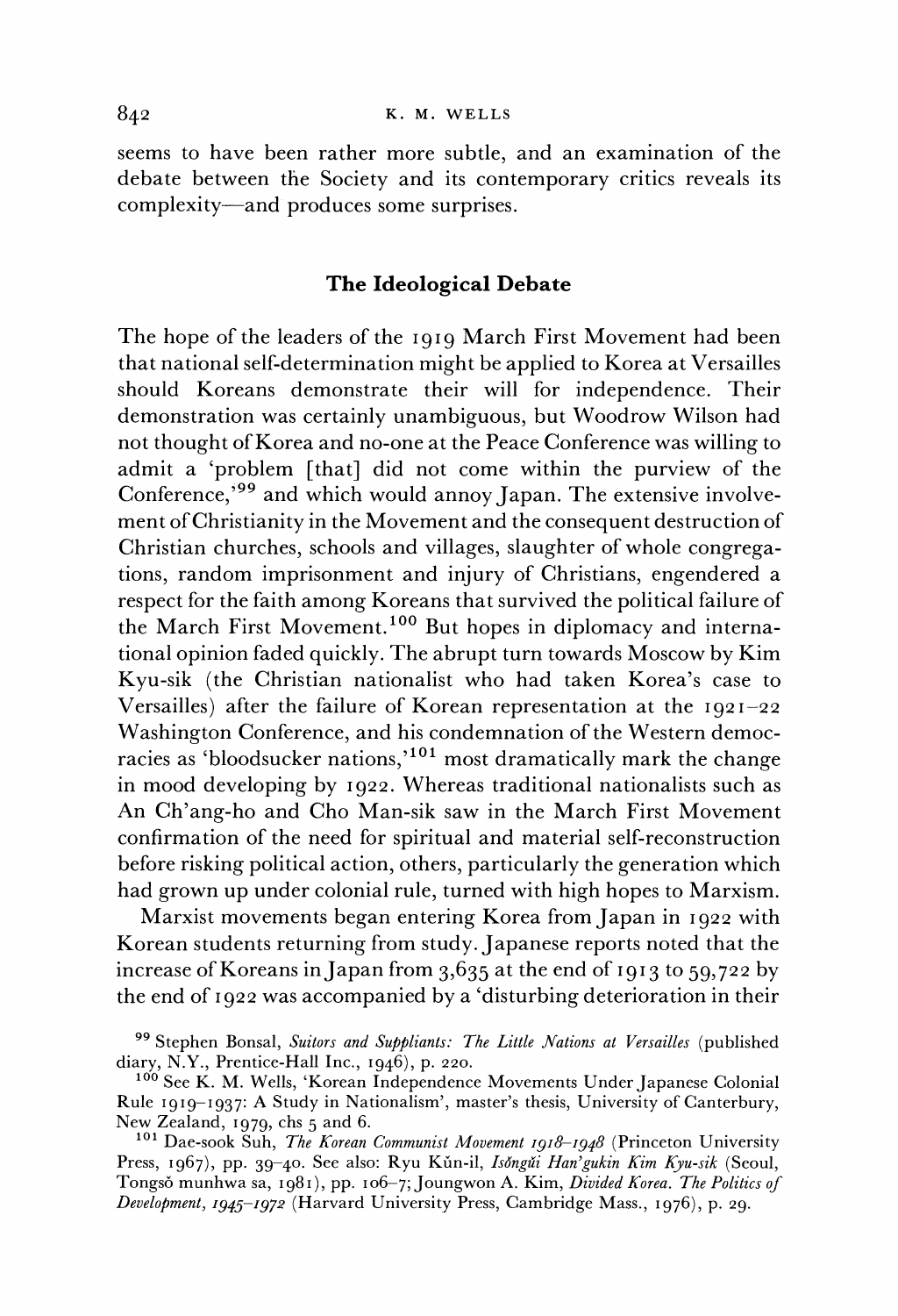**thought.' Korean socialist societies began forming from November 1921, and Kim Yak-su's communist group, the North Star Society (4L/Y^), commenced lecture tours of Korea in July 1923.102 As the socialists infiltrated Korea, the 'pure' nationalists began to lose their privilege as unchallenged leaders. The crack first occurred in Chang Tok-su and Kim Ch'ol-su's Korean Youth Association:** 

**[In 1921] this Youth Association sprang up everywhere in all districts and served as the main stream of the nationalist movement. However, a faction which espoused Communism and harboured resentment against Chang T6k-su's arbitrary manner... disrupted the Korean Youth Association and organized the All-Korea Youth Party Conference in March 1923, which was attended by 174 groups from throughout Korea. Hereby clear-cut boundaries**  have been produced between the two major streams—nationalist and socia**list-of the youth movement in Korea.103** 

**In practice, the boundaries were not so rigid and it is questionable whether 'nationalist' and 'socialist' ideologies were as distinct as this Japanese report suggests.** 

**The ideological debate began shortly after the Korean Products Promotion Society was established in Seoul, and was opened by a**  Korean residing in Tokyo, Chu Chong-gǒn, whose articles criticizing **the Society were published in the Donga Daily from 6 to 23 April I923. The main thrust was that the venture was impossible: native industry could not develop under colonial rule without political power. Even if some commercial development took place it would be plundered by Korean capitalists, which meant exploitation in the end by foreign (Japanese) capitalists. Chu was further unimpressed by the assurances of his former fellow-student in Tokyo, Na Kyong-s6k, that the masses would win out in the long run.104 If the process began wrongly, i.e., in reliance on bourgeois and capitalist activity, then there was no guarantee the proletariat's sufferings would be rewarded later.** 

**Other critics attacked the class composition of the Society leadership. The split in the Youth Association involved this very issue. As a 'product of the leadership class' the Society was judged incapable of tapping 'the central strength of the Korean people.105 One Lee S6ng-t'ae wrote an article in the leftist journal, Shin Saenghwal (`1 rIfS), imputing corrupt motives to the Society's organizers: they were after all the intelligentsia** 

**104 Donga Daily, I3.3.1923.** 

**<sup>105</sup>Quoted in Michael E. Robinson, 'The Origins and Development of Korean Nationalist Ideology, I920-I926: Culture, Identity, National Development and Political Schism', doctoral dissertation, University of Washington, I979, pp. 243-4.** 

**<sup>102</sup>Shakai undo no jokyo-Naimush6 keihokyoku, I93I: 'Kyokusa undo joky6'.** 

<sup>&</sup>lt;sup>103</sup> Ibid., Naimushō keihōkyoku, 1931: 'Minzokushugi undō'.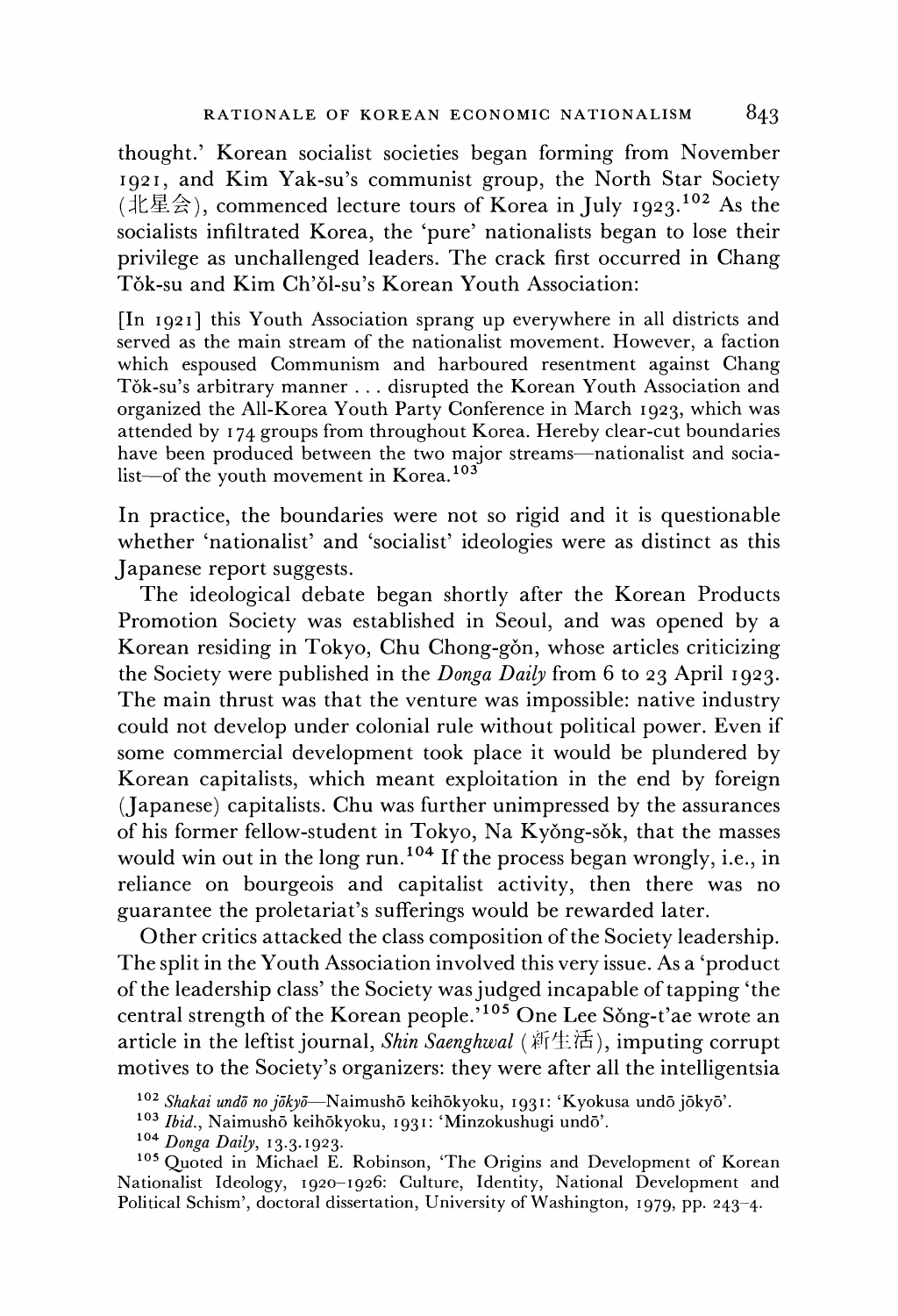**and so their activities were simply a plot to maintain their leadership and support bourgeois society.106 There was more to this than flinging mud, for it was feared that any success of the Society would only weaken the revolutionary spirit of the proletariat. It is natural if one follows Marx's desire to lessen the 'birth pangs' of the just society that one should oppose any development which may postpone the flowering of proletarian consciousness. Nevertheless the attack on motives was surely misplaced and unconvincing, for its authors among the Youth Association were objectively in precisely the same 'leadership class' of intelligentsia they impugned. Hence in their response, Society members**  were concerned more with Chu Chong-gǒn's treatment of the issue on its **own merits.** 

**Cho Man-sik's biographer claims he treated the criticisms with disdain.107 This is not convincing for Cho viewed Marx with respect. <sup>108</sup> No recorded response has been discovered by myself apart from some comments he made in I937 of a more general nature.109 It is possible that the criticisms had little point in northern Korea where social conditions differed in important ways from the south and where Christianity was strong and radical socialism weak. Whatever the truth of the case, in Seoul two Society members immediately leaped to the defence: Na Kyong-sok and Yun Yong-nam. From their defence based on Marxist analysis we learn something of the complexity of the nationalist movement following the March First Movement.** 

In a long article of some 10,000 words,<sup>110</sup> Yun Yong-nam took the **critics to task for sloppy, vague use of terminology: capitalist, proletariat, bourgeois and so on. He pointed out that Korean society differed clearly from the social situation such words had been coined to describe. In Korea they were mere words and one could not inspire genuine class-consciousness by opposing phantoms. Since the critics (Chu) argued that there is no true capitalist class among Koreans, they ought logically to conclude that there exists no real proletariat, i.e., a class defined in contrast and opposition to capitalists. Or if the proletariat is taken (erroneously) to mean the impoverished, then almost all Koreans belong-or very soon will. Yun proceeds with possibly a 'heads-I-wintails-you-lose' argument.** 

<sup>106</sup> Ibid., p. 245.<br><sup>108</sup> Tong Kwang, no. 29 (January 1932), p. 58.<br><sup>109</sup> Cho Man-sik, 'Kidok ch'ǒngnyǒn ǔi isang' (Ideals for Christian Youth), in Samch'olli, January 1937. Here Cho comments that the Marxist view that material **conditions determine ideals is incomplete, for ideals can be changed very easily by almost anything.** 

**110 'Chamy6l inga, tosaeng inga?'-Donga Daily, 26.4.1923.**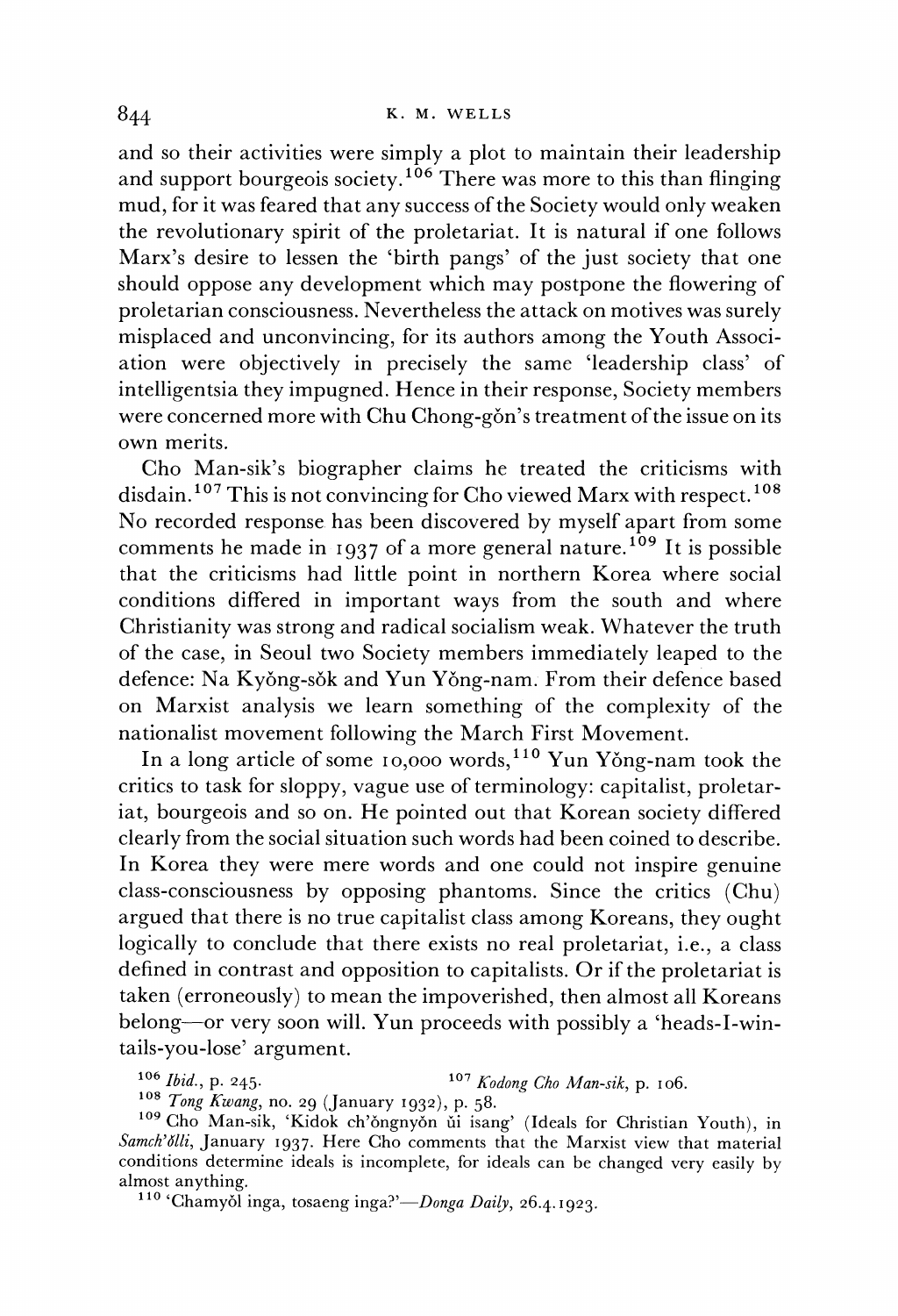**To be really consistent, one should say that apart from a minority group of workers (the proletariat?) all Koreans are 'idlers' (petit bourgeois and above?). Surely then, any means of wiping out the idlers would be welcomed by that minority group of workers who pour out their blood and sweat? It is not certain whether these idlers, after displaying all-round improvement in efficiency, will change into a [true] propertied or unpropertied class. Yet if they become unpropertied, that is well; and if unpropertied, that should cause no harm.... For to the degree they may become a propertied class, they will become material of a substance worth contending against.** 

**Not surprisingly, Yun feared he might be accused of twisting the Marxist argument. He pleaded serious-mindedness and argued that though some (like Chu) maintained that proletarian ends must be pursued by proletarian means, according to Marxist method the desired end could not be attained without travelling through each stage of thejourney. <sup>1</sup> He challenged his opponents to do some real research into the Korean situation, to pay heed to the material context of thought and harness theory to reality. Consciousness had to be practical, and the Society was able to produce this for it would 'more or less clarify the distinctions between the propertied and productive classes.' The reality was that 60% of land and at least 80% of wealth was in Japanese hands. Since statistics indicated that this trend was accelerating as Korea's overall wealth increased, it is here that action could be taken. In effect, Yun appeared to be stating that the classic Marxist prediction, that economic misery of the proletariat must increase as the capitalist economy advanced, was being fulfilled in Korea between Koreans and Japanese, and that this was the origin of the Society. (To have been so specific would have invited certain censorship of the article. But it requires only a little imagination to glean the intended import.)** 

**Yun granted that the Society had very little connexion with the real unpropertied class (urban proletariat) as far as promoting industry was concerned. But it involved the ordinary person in its campaign to promote the use of native products. But more importantly, it was clear that Korean labourers, farm labourers, and tenant farmers were being forced to emigrate insofar as Koreans-from landlords to owner-cultivators-lost land to the Japanese. Since the extinction of the so-called bourgeois and propertied classes meant the extinction of the lower classes as well, opposing economic nationalism was a policy of** 

<sup>111</sup> This does seem to conform with Marx's own words: 'When a society has **discovered the natural law that determines its own movement ... even then it can neither overleap the natural phases of its evolution, nor shuffle them out of the world by a stroke of the pen.' Capital, Preface to the First Edition, quoted in K. R. Popper, The Open Society and its Enemies, vol. 2 (London, Routledge and Kegan Paul, I980), p. 86.**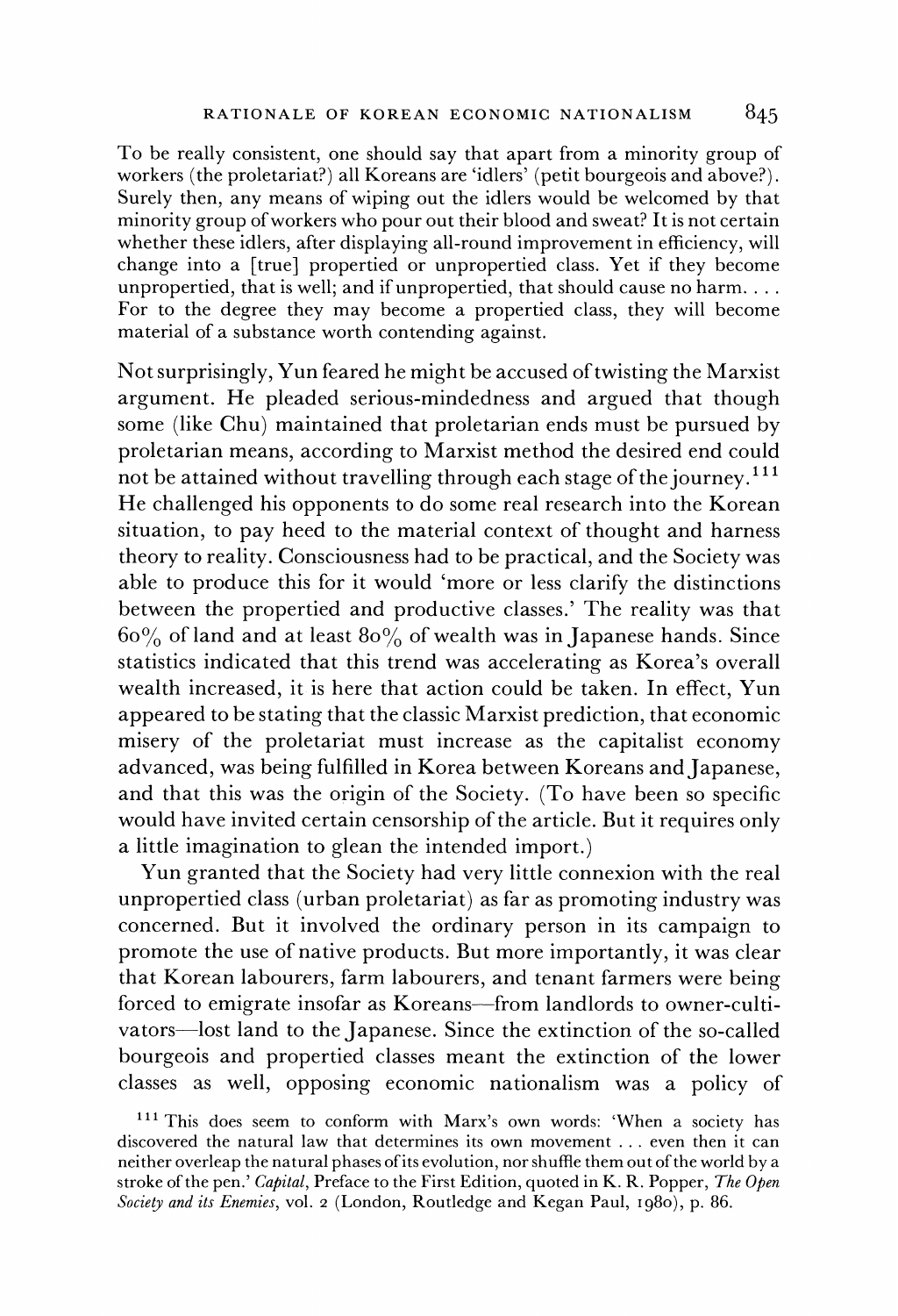**self-extinction. Again, Yun suggests that Koreans were all 'proletarian' together. But supposing there were a bourgeoisie, Yun explained that the Society should properly be understood as a warning to them and a demand that they make sacrifices and work for the good of all. They alone had the know-how and funds to establish the economic base for any economic movement at all.** 

Na Kyǒng-sǒk published his reply under the name Kong-min  $(\triangle \mathbb{R}^!)$ **in four articles printed in the Donga Daily.12 He opened his argument**  by countering Chu Chong-gon's charge that the Society's aims were **impossible. The Society, he maintained, was 'a movement generated by the undeniable actual problems in Korea' whose urgency Chu in Tokyo had failed to understand. The movement did exist, and the fact that Koreans had rallied to resist approaching economic extinction could not be irrelevant to the question of the possibility of success. Despite the obvious severe limitations imposed by political powerlessness, doing nothing was not an adequate response. Na implied that this economic movement was not just one but the only alternative, and an incontestable duty.** 

Na Kyǒng-sǒk admitted that the movement could be construed as an **alliance imposed by a bourgeoisie threatened with ruin on a proletariat lacking clear class-consciousness. But like Yun Yong-nam, he believed that the Korean bourgeoisie had perforce become proletarian in effect. Endowed with relatively good intellectual training, they could be the heralds of a real proletarian movement even if as a bourgeois swan-song. The unpropertied class was always the most vulnerable, but it was a non-sequitur to conclude that the Korean Products Promotion Society was therefore harmful to proletarian interests. For one thing, Korea had to progress from manual, cottage and non-diversified rural industries to mechanized industry to survive, and this was not in violation of any socialist principle. For another, the Society was not simply a boycott movement, but aimed to awaken consciousness of economic facts and issues. The practice of selling one's labour to industry was one of the real defects of the basic social structure, but was a problem as yet remote from the common people's present plight: corpses cannot unite. If the critics would only take the formulae of historical materialism seriously they would realize that the suffering of the proletariat and the intense development of the productive forces were expressly stated to be necessary phases. Proletarian consciousness cannot develop in solo; that would not be dialectical.** 

**<sup>112</sup>'Sahoe munje wa mulsan changny6', Donga Daily, 26 to 29.4.1923.**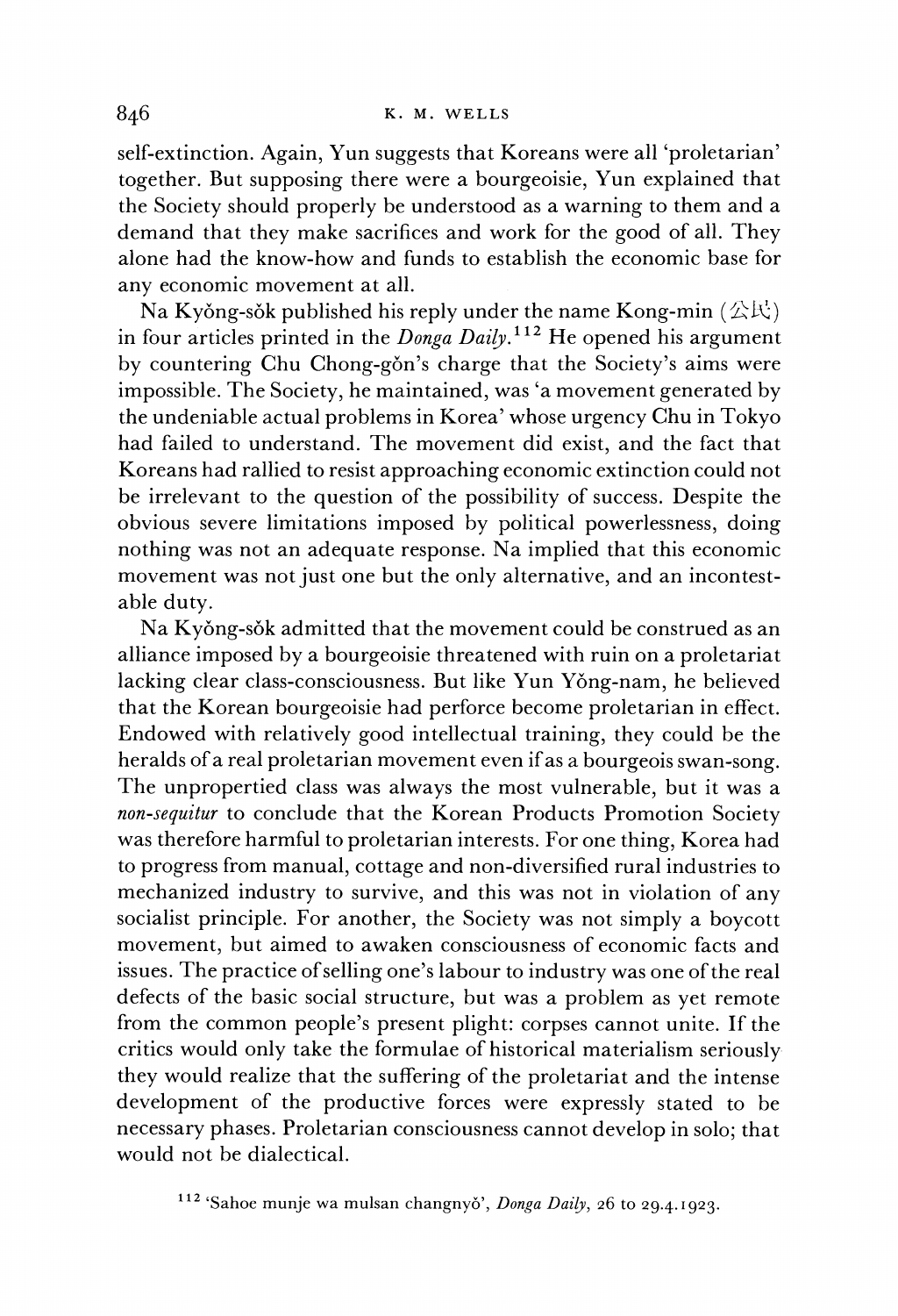**Finally, Na accused Chu of confounding social and political revolutions. Russia experienced a political but not a social revolution because the conditions of the latter did not exist. Therefore Russia had to impose state capitalism to generate the missing necessary productive power. All**  three of Trotsky's requisites of a successful social revolution<sup>113</sup> were also **lacking in Korea, where a growth in consciousness accompanying increased productive power was a necessity. Na failed to see how a movement to use and produce native goods would threaten this growth rather than promote it. The greatest threat to the proletariat lay in proposing political confrontations when it was in no position to carry them through.** 

**To summarize, Yun and Na argued that political, not economic, action was impossible in Korea's circumstances; that, in any case, political change did not equal or guarantee socio-economic transformation; that since Koreans had lost virtually any semblance of an economic base, the Society was a direct and most relevant response to Korean realities; and that rather than undermining the consciousness of an as yet hardly existent proletariat, the movement was the only hope of any such consciousness appearing at all. Thus the primary tasks were to encourage people to use native goods where practical and to transform the 'idlers', those with capital and skills, into producers.** 

#### **Evaluation of the Debate**

The defence of the Society given by Na Kyǒng-sǒk and Yun Yǒng-nam **could make it difficult to identify the precise ideology of the movement. What does one make of an organization that was not officially socialist yet defended itself with Marxist analysis, and not anti-socialist yet to all intents encouraged capitalistic economic relationships? The arguments of Na and Yun do suggest the following solution of this anomaly. It is erroneous to imagine that true capitalistic, bourgeois and proletarian classes existed in Korea in the 1920s. It is likewise erroneous to conceive of capitalism and socialism as two distinct alternatives leading in opposite directions: they are both part of the same process and the capitalist phase must, according to Marxism, precede socialism. This represents the gist of their defence and is certainly the point of Na's** 

**<sup>113</sup>Namely: I. real material capacity for class-struggle among the proletariat; 2. the morale and determination necessary to persevere in the struggle; and 3. an internationally favourable situation. The absence of this final condition was blamed for the failure of I919, and Na believed no improvement was in sight.**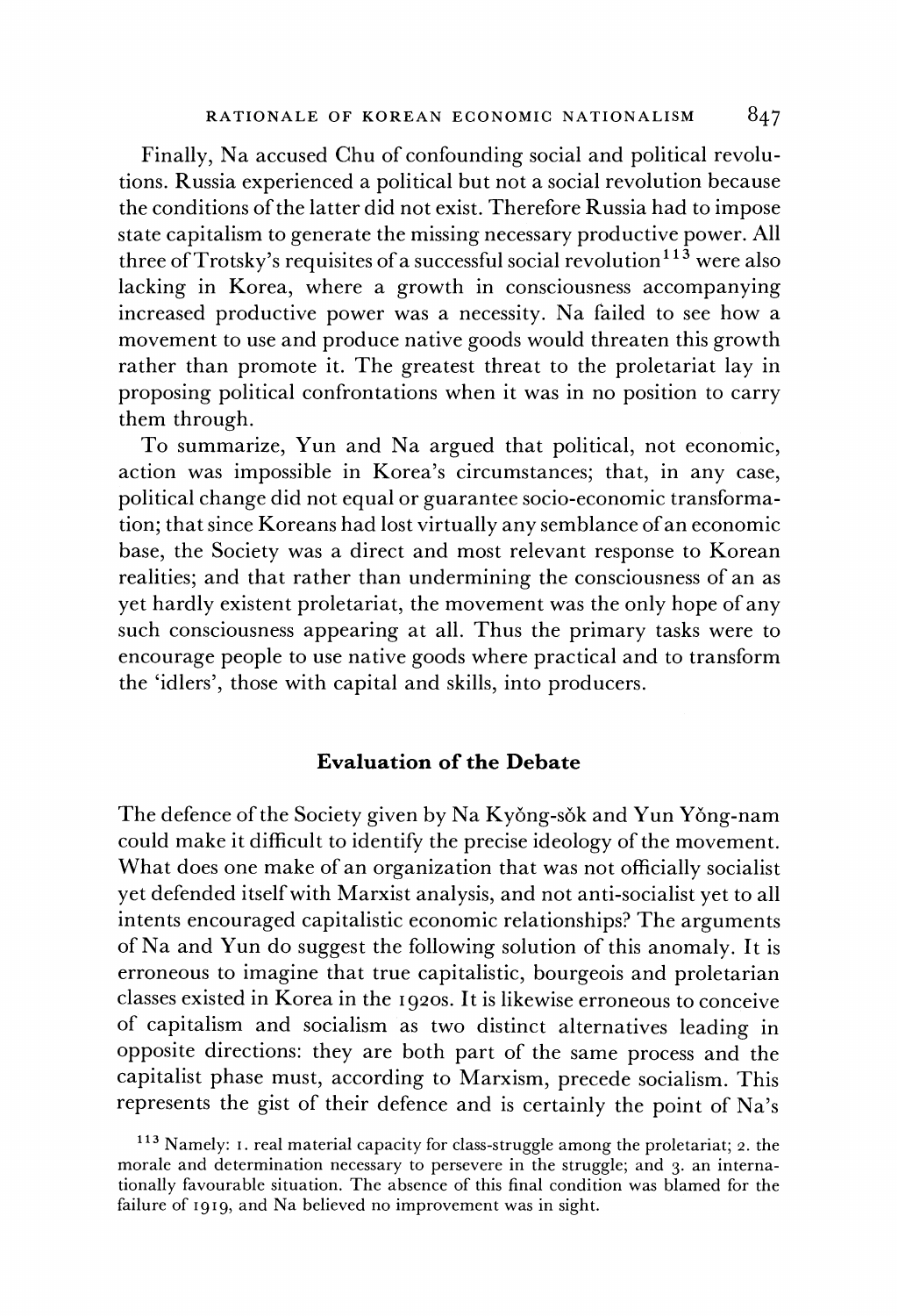**assertion that Soviet Russia was compelled to institute state capitalism rather than immeditely implementing socialism. However, three other more practical factors fashioned the Korean Products Promotion**  Society: the demand for unity, anti-nihilism, and religious beliefs.<sup>114</sup>

**It was noted earlier that Cho Man-sik intended the Society to be a truly national movement supported by all classes and persuasions.**  Unity had been the one grand positive achievement of the 1919 March **First Movement which nationalist leaders were anxious to maintain. <sup>115</sup> Moreover, the call for unity had been a major tenet of the Protestant nationalists Yun Ch'i-ho and An Ch'ang-ho. An himself ranked the struggle for unity among the highest and most urgent tasks of the nationalist movement, while reserving the strongest condemnation for the chronic lack of this quality among Koreans.1l6 From the mid-2os this theme was propounded in the Journal Tong Kwang in articles emphasizing 'sound personality' and 'firm solidarity.'ll7 Finally, the Shingan Hoe (}r'^), a semi-legal Korean organization operating from 1927 to 193I, was founded as a kind of national united front on the explicit understanding that ideological hatchets were to be buried until after the primary task of restoring national rights was achieved.118 The Products Promotion Society also clearly subscribed to the view that conflict in Korea's present condition between ideologies, classes or anything else was a recipe for extinction. Hence Na Ky6ng-s6k himself declared that the only 'ism' of the movement was 'death-escapism'.119** 

**<sup>114</sup>There is, of course, the very important factor of the Japanese economic superstructure, but treatment of this is beyond the purpose of this paper. Nationalists did consider this factor, of course, when planning their movements, e.g. Tong Kwang, no. 31 (March I932), pp. 57-61.** 

**115 See, for example: Letter from S6 Chae-p'il to Yi Tong-hwi, 24.12.1919, in Tongnip**  shinmun (独立新聞), 1.3.1920; Record of the speech delivered by Yi tong-hwi in the **Provisional Government, 2.3.I920, in Tongnip shinmun, 6.3.1920; Record of the speech delivered to the Kungmin taep'yohoe (Shanghai) on I2.5.I921, in Tongnip shinmun, I4.5. I92 I; Sotokufu Keimi Kyoku (Government-General Police Affairs Bureau), K6kei no. I58I, 23.5.I922: 'Kokumin daihyokai no keika ni kansuru ken'.** 

**<sup>116</sup>An Ch'ang-ho, 'Ch'ongny6n ege puch'inun kul', written about I926 in Peking, Collected Works of An Ch'ang-ho. Published in Tong Kwang in December 1926, January <sup>1927</sup>and February 1931.** 

**<sup>117</sup>Such articles are too numerous to cite them all, but include Kim Ch'ang-se, 'Y6ngguk iii saram gwa mal', Tong Kwang no. 2, June 1926; Lee Sun-t'aek (Society director), 'Sekaji mugi' (no. 8, December 1926); Changbaek Sanin (pseudonym), 'Kaein ii saenghwal ii kaehy6ki minjok ch6k palhung uii kuinbon ida' (no. i, May**  1926); Kim Yun-gyǒng, 'Ingyǒk ǔi hangni chǒk haeǔi' (no. 4, August 1926); Kim Yun-gyǒng, 'Mu.shil.yǒk.haeng.shinǔi.yonggi' (no. 10, February 1927); Kim Kyǒng**s6k, 'Minjok kaejoron tokhugam' (no. 29, January 1932).** 

**<sup>118</sup>Song K6n-ho, 'Shingan Hoe Undong', in Yun Py6ng-s6k, Shin Yong-ha and An**  Pyŏng-jik (eds), *Essays in Modern Korean History* (Han'guk kŭndae saron), vol. 2 (Seoul, chishik sanŏp sa, 1977), p. 448. <sup>119</sup> Donga Daily, 26.2.1923. **chishik san6p sa, 1977), p. 448. 119 Donga Daily, 26.2.1923.**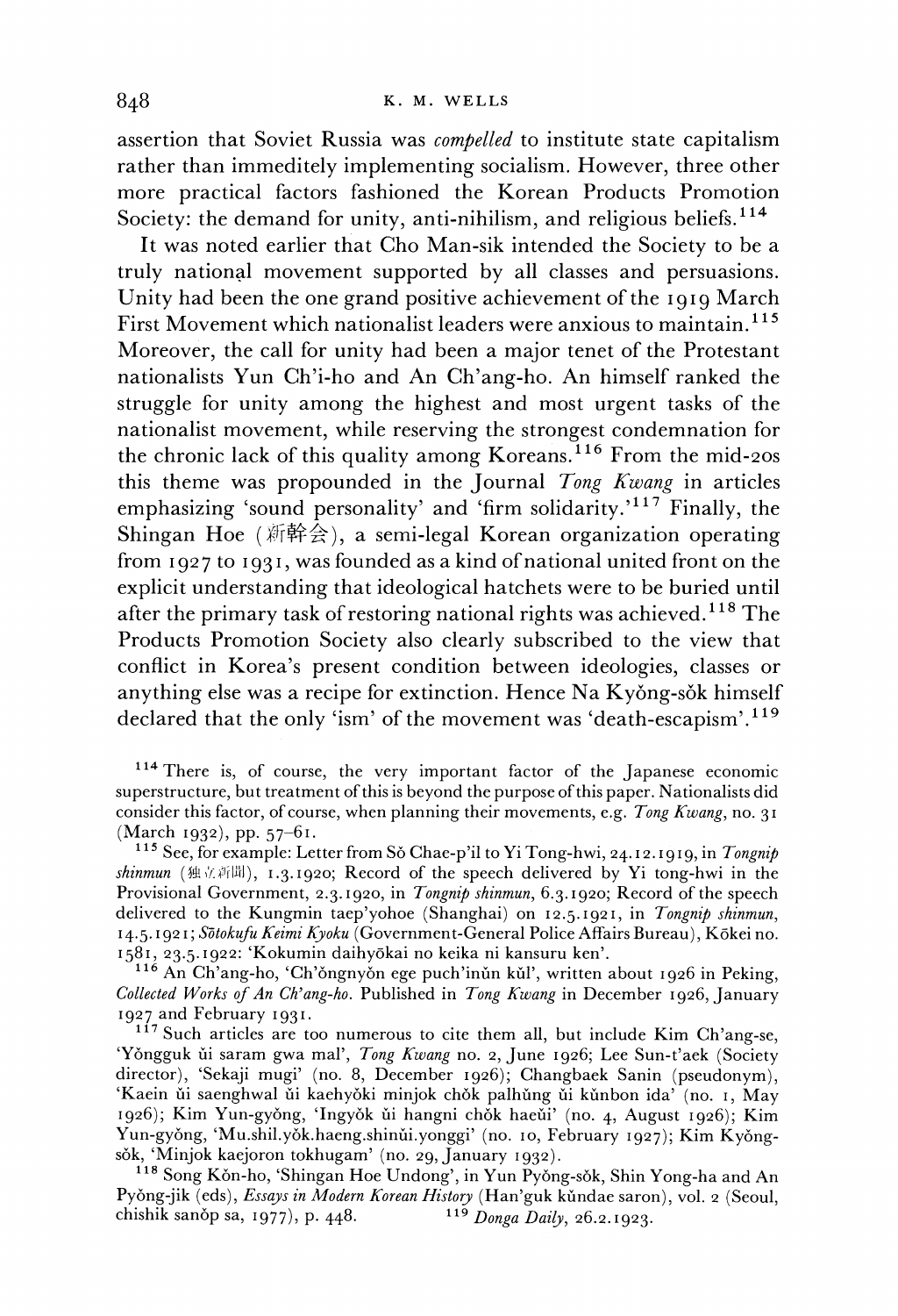**Yet ifNa and Yun did not argue against socialism itself, they certainly attacked the radical left for the strong current of nihilism they perceived in it. Much of their counter-attack can only be understood in the light of the popular nihilism which began to emerge as one reaction to the failure of the March First Movement and the continuing intransigence of the Government-General. The Nationalist leader, Shin Ch'ae-ho, in self-exile in Peking, took up the principle that 'without destruction there**  can be no construction',<sup>120</sup> a clear disagreement with the gradualist **reconstruction movement in Korea. Against a background of despair expressed in Korean drama, novels, poetry and songs,121 a small, short-lived Nihilist Party (H6mu Tang) was formed in southern Korea in January 1926.122** 

**Within the leftist movement this nihilism took on a more serious**  ideological and practical form. Nihilism, or 'destruction' (破壞) was **posited as a negative phase in revolutionary tactics, a necessary programme of sabotage of the existing order. This possibly accounts for the lack (initially) of involvement by the radical left in co-operative movements in favour of supporting rural tenants' disputes. Yun attacked this position as muddled thinking. If anything was impossible in colonial Korea it was this 'destruction.' Revolution had to be carried out from a position of genuine strength and by some real means: for the desperately vulnerable Koreans, economic nihilism meant self-annihilation and destruction meant destruction full stop.123 Na also took Chu**  Chong-gŏn to task for offering no alternative other than economic **nihilism: 'To say "it cannot be done" is to command a race without means of future livelihood to sit and wait for death.'124 Ironically, the radical left was accused of being a negative force, of being reactionary in Metternich's sense of the term.** 

**The attack on nihilism had strong ethical inspiration, and here the religious background of the movement demonstrates its importance, and throws light on the problem of the Society's relationship to socialist ideology. The reasons for the strength of religion, particularly Protes-**

**<sup>120</sup>Shin Ch'ae-ho, 'Chos6n Hy6ngmy6ng Son6n', I923, in Anti-Japanese National Declarations (Tae-I1 Minjok S6n6n) (Seoul, I1 uil Mungo, 1972).** 

<sup>121</sup> Cho Yong-man (ed.), *History of the Cultural Movement under Imperial Japan* (Iljeha ui **Munhwa Undong Sa) (Seoul, Minjung sogwan, I970); and essays by D. P. Mesler and Chanbok Chee in Nahm (ed.) (see note I9), and by Seok Choong Song, Andrew Nahm and Oh Kon Cho in Kim and Mortimore (eds) (see note 4).** 

**<sup>122</sup>'H6mu Tang', 1.1.1926, in Anti-Japanese National Declarations.** 

**<sup>123</sup>Donga Daily, 26.3.1923.** 

**<sup>124</sup>Ibid. Needless to say, the radical left did not consider themselves to be advocates of such a position, but the charge that they were preaching both despair and escapism was a major part in the Society's counter-attack.**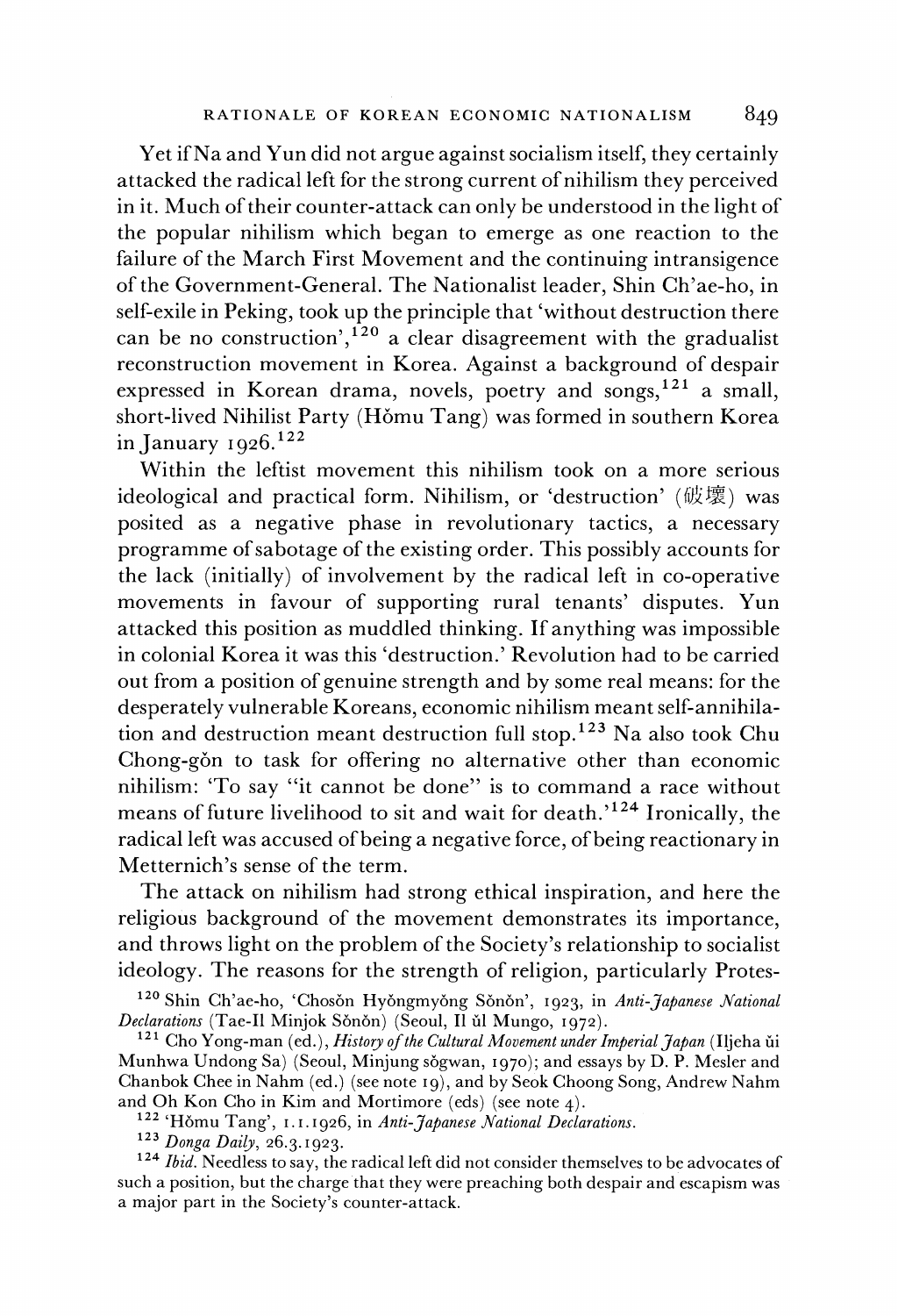**tant Christianity, in Korean nationalism are doubtless complex. But the historical cause of interest in Christianity was similar to the cause of interest in socialism/communism: both were viewed as rallying points for opposition to Japan and as sources of a new Korea. Christians had been excited by Woodrow Wilson's principle of national self-determination because it seemed to own legal and moral grounds. Now socialism seemed to have scientific grounds-and moral grounds, too, for socialism was a response to oppression. Thus some Christians were naturally attracted to socialism after the disappointments of 1919-21. The first Korean Socialist Party was founded by Yi Tong-hwi in**  Khabarovsk in 1919,<sup>125</sup> and with Yo Un-hyong he established a **communist party in Shanghai in 1920;126 both men were well-known Christian evangelists and educators before leaving Korea.127 Indeed, some South Korean Buddhists today blame Christianity for opening Korea to communism.128** 

**This affinity between causes of interest in Christianity and socialism explains one aspect of the paticularly Korean flavour of economic nationalism between 1922 and 1932. Cho Man-sik himself illustrates the blend. Among politicians, thinkers, scientists and novelists, Cho wrote that he most admired Bismark, Marx, Darwin and Hugo.129 Here we have the synthesis: Bismark, the nationalist unifier; Marx, the antiimperialist and preacher of economic dignity; Darwin, the (unwitting?) source of a social-Darwinist concept of struggle for survival; and finally Hugo, the believer in its application to social issues of Christian compassion as the most powerful influence for beneficial change. This** 

**<sup>127</sup>Y6 Un-hyong was officially 'evangelist' in Seoul Sungdong Church in 1912, renowned for preaching on the 'way of the Lord.' He studied for 2 years at Dr Moffett's P'yongyang Theological Seminary before the outbreak of the first world war when he**  went to Nanking. Yo was active in the Versailles Conference campaign, and was a **colleague and co-youth leader with Chang T6k-su from mid I918. Chungwe Daily ('l- i i i), Howe ( -~ ), II.3.1930. Censored report, Yi Tong-hwi was an energetic Christian educationalist. He was Principal of school in Kanghwa Gun in 1907, worked with An Ch'ang-ho in the S6buk Hakhoe (North-west Learning Society) from 1908, and in July I909 toured the northern province of P'yongan and Hamgyong where he inspired a number of educational groups. Shinhan Minbo, 20.9.1907, 12.2.I908 and 28.7. I909. He maintained links with the editor of the Donga Daily, Song Chin-u in the I920S.** 

**<sup>128</sup>I am indebted to my colleague John Jorgensen for this information which he learned in conversation with Korean Buddhists while carrying out research on Buddhism recently in Seoul.** 

**129 Tong Kwang, No. 29 (January I932), p. 58.** 

**<sup>125</sup>Dae-sook Suh, Korean Communist Movement, pp. 7-8.** 

**<sup>126</sup>R. A. Scalapino and Lee Chong-sik, 'The Origins of the Korean Communist Movement (I)', Journal of Asian Studies, vol. 20, no. I (November I960), p. i6.**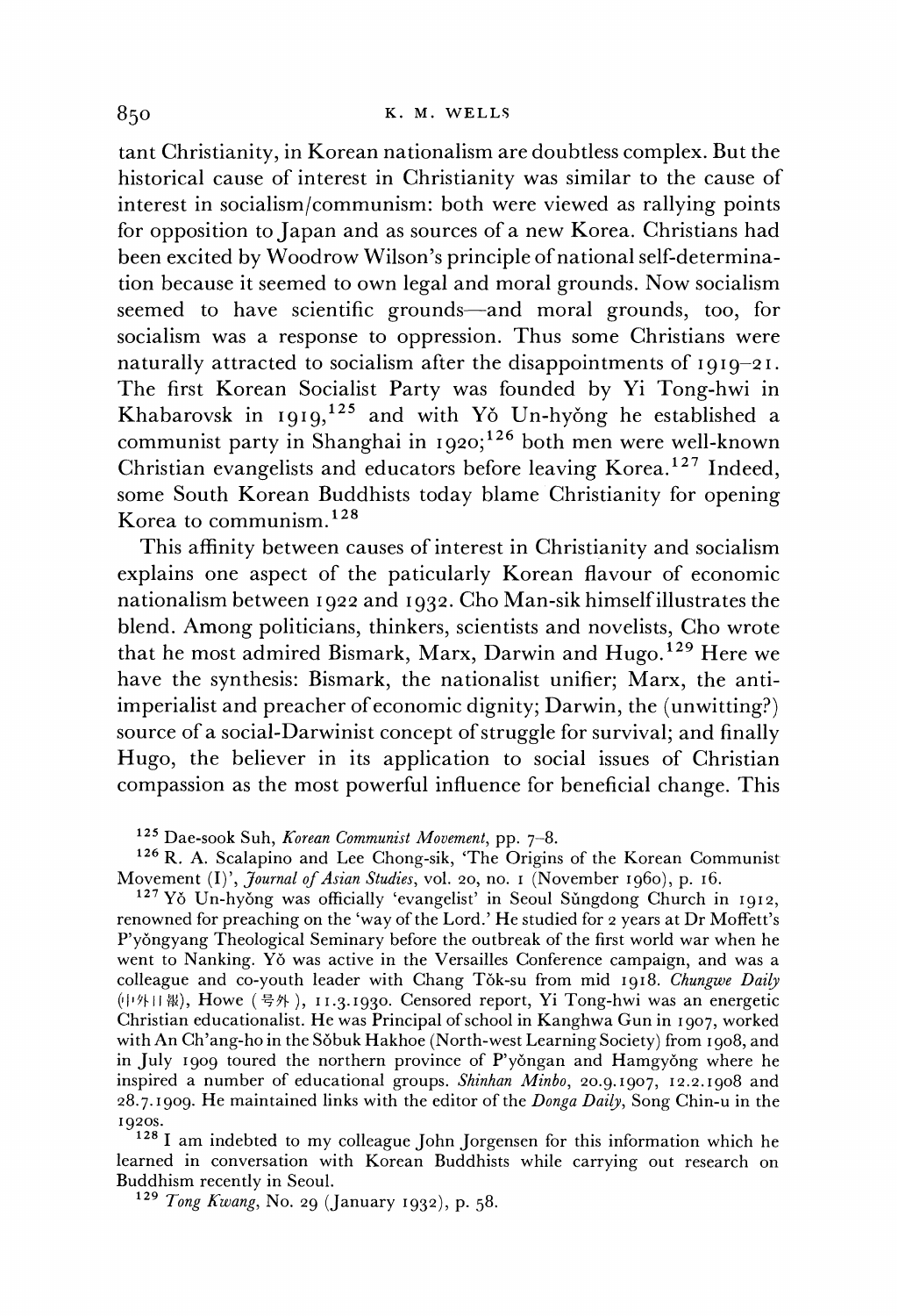**may appear to be a confusion of contradictory positions,13? but if one steps from the realm of theory into the Korean historical arena of the I920S it is not difficult to see that it was the moral factor which made working sense of the synthesis.** 

**But the affinity must not be pushed too far, for there were real differences which prevented most Christians from becoming genuine Marxist socialists (or communists) and which suggested a Christian/ communist antithesis. Koreans who were Christian and socialist held Christianity to be 'true' in a way socialism was not. A distinction was made between Marxist analysis, and Marxist philosophy which was interpreted as rigid economic determinism and monistic materialism**  involving propositions of necessary historical laws. Na Kyong-sok **clearly spoke of these 'laws' with tongue in cheek when challenging his critics to take their communist creed seriously; he called himself after all an ethical socialist. As a movement, the Society rejected a political-revolutionary or a social-revolutionary approach. If some were socialists, none were at that time communists.131** 

**The very moralism which turned Christians to socialism as a specific position they could well adopt, was at the same time a hindrance to their accepting the Marxist metaphysic. As discussed above, their moral viewpoint extended to the origins of Korea's present plight, which they attributed to moral and spiritual decay. Given such a divergence between this religious and the communist explanations of the causes of Korea's problems, some incompatibility between their respctive solutions to the problems was inevitable. The issue between these solutions was a sensitive moral one. For radical socialists subscribing to Marx's prediction that revolution would proceed only after intensified misery** 

**<sup>130</sup>One must allow for the fact that in citing these persons Cho was answering a Tong Kwang questionnaire and was given no space to explain what he meant. It is clear from**  his 1937 comments on Marxism mentioned in note 109 that Cho did not agree with **historical materialism or economic determinism. Probably, it was Marx's vision of ajust society that appealed to Cho (and other Korean Christians) rather than his political programme, and this reminds one that Marx did not of course invent socialism, and did not ever claim to have done so. The 'moralism' of Cho and his colleagues is not problematic as it is for Marxists, unless they were strict social-Darwinists. Yun Ch'i-ho had been something of a social-Darwinist and this had stuck like a bone in the throat. (See my article, 'Yun Ch'i-ho the Quest for National Integrity', Korea Journal, vol. 22, no. I (January 1982), pp. 46-7.) But An Ch'ang-ho appears to have dropped this problem and Kim Yun-gy6ng, a philosophy graduate from Tokyo, rejected a Darwinist view of society in favour of Kropotkin's concept of society as a community of mutual aid.**  Kim Yun-gyǒng, 'Kaein gwa sahoe', Tong Kwang, no. 9 (January 1927).

<sup>131</sup> Some did become members of the North Korean Communist Party after 1945, like Lee Kung-no. Conversely, some leading communists became involved in the South **Korean administration, like Kim Yak-su and Cho Bong-am.**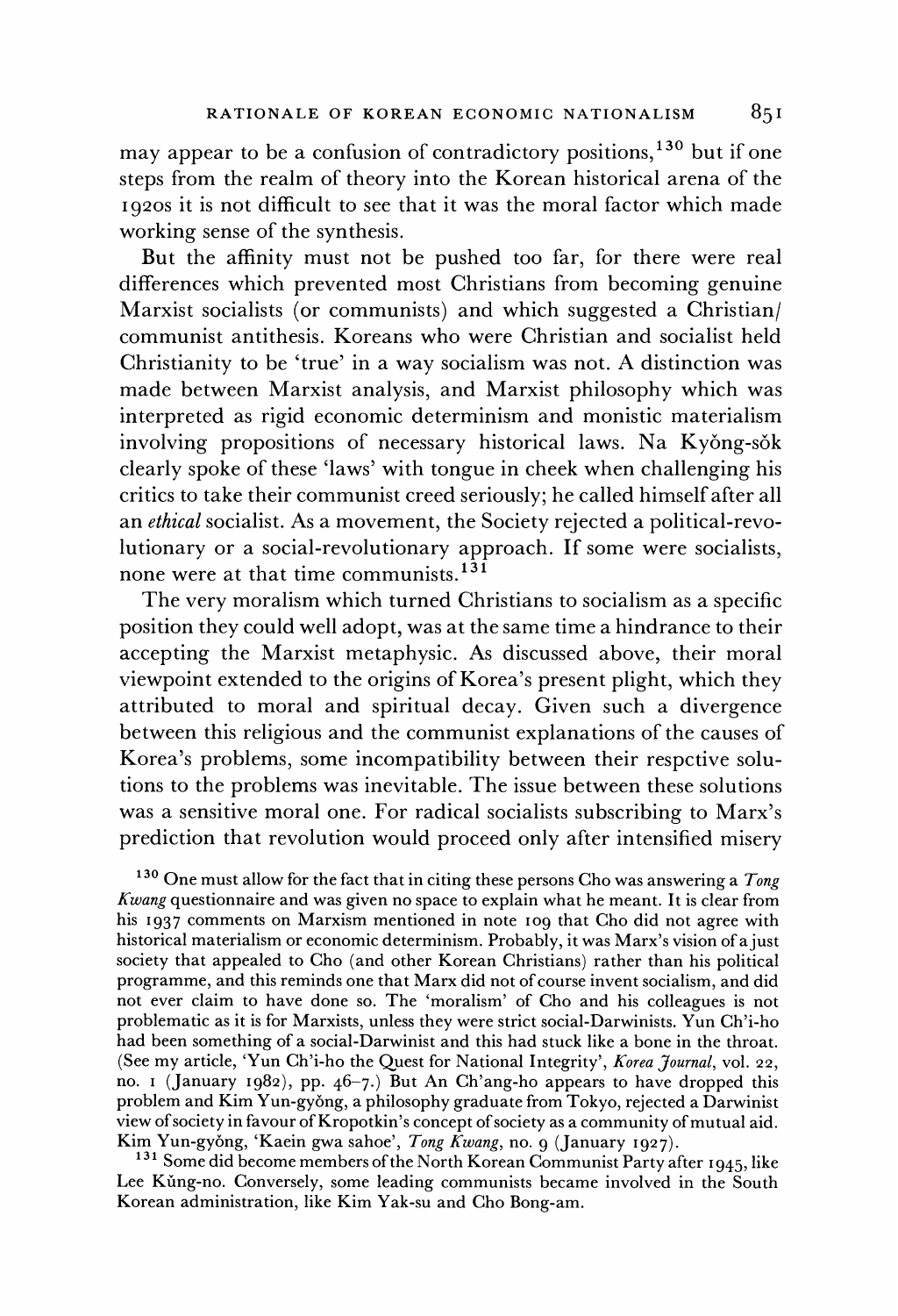**(economic and psychological) of the workers, anything which may improve their lot had to be opposed as a delaying factor in the liberation of the oppressed; the worse the lot of the workers the better, as far as the promised inevitable revolution was concerned. But for the Christians (and Buddhists and Ch'6ndongyo adherents) who did not accept this meta-historical prediction, who favoured reconciliation over confrontation and who believed in the possibility of radical change through positive spiritual renewal, the communist method appeared shockingly immoral.** 

**One might have thought that if they were so bent on moralizing, the religious nationalists would have perceived that the commonest motivation of industry was possibly greed-or would become so, once things improved. Yet excepting some avowed socialists such as Na Kyong-s6k, the Korean Products Society members seem to have shared the same benign view of capitalism and the same reliance on the altruism of propetied individuals as Yu Kil-jun, So Chae-p'il and Yun Ch'i-ho had**  subscribed to in the 1890s.<sup>132</sup> On their own showing, this was not **entirely unwarranted. Cho Man-Sik often worked without any remuneration, living in humble circumstances;133 Yun Ch'i-ho supported numerous young Koreans in higher, 'useful' education and his Songdo dairyfarm and textile plant were local boons;134 Cho's wealthy colleague, O Yun-s6n, funded nationalist movements, as did Kim**  Song-su;<sup>135</sup> the merchant, Yi Sǔng-hun, had put his money into **founding Osan College; and under Cho's influence a library, community hall and an orphanage were constructed on P'y6ngyang through sizable donations.136 The possibility of using private capital for the public good seemed vindicated. Nevertheless, there is in this regard definite naivety evident in some articles in praise of capitalism that appeared in Tong Kwang, for instance.137 Entailed here is a problem possibly inherent in nationalism, including economic nationalism, viz.** 

**<sup>132</sup>K. M. Wells, 'Civic Morality' (see note 76), pp. I32-6. 133 Tong Kwang, no. 17 (January 1931), p. 43.** 

134 Yi Kwang-su, 'Kyumoùi in-Yun Ch'i-ho Ssi', Tong Kwang, No. 10 (February **1927), p. IO; The Donga Daily ran a series on Korean industry, in which the Songdo textile plant, 'Songojik', established in connexion with Yun's Hany6ng College, was noted for the high quality of its products, which were being exported. (Donga Daily,**  'Chosŏn chingmul hyŏnhwang gwa saengsan chinhǔng ch'aek', 1-16.8. 1923.) Yun had **a son, Yun Yong-son, trained in the U.S.A. in Agricultural Science, who established a dairy farm near Songdo which supplied milk even to Wosan, on the north-east coast.**  Kim Ŭl-han, Chwaong Yun Ch'i-ho Chon (Seoul, Ŭlsŏ mumhwa sa, 1978), p. 118.

**<sup>135</sup>Kodang Cho Man-sik (P'y6ngnam minbo sa edition), p. 62.** 

**<sup>136</sup>Ibid., pp. 109-21.** 

**<sup>137</sup>E.g., Ch'a Ri-sok, 'Sanghae sangmuin sogwan', Tong Kwang, no. 12 (April 1927).**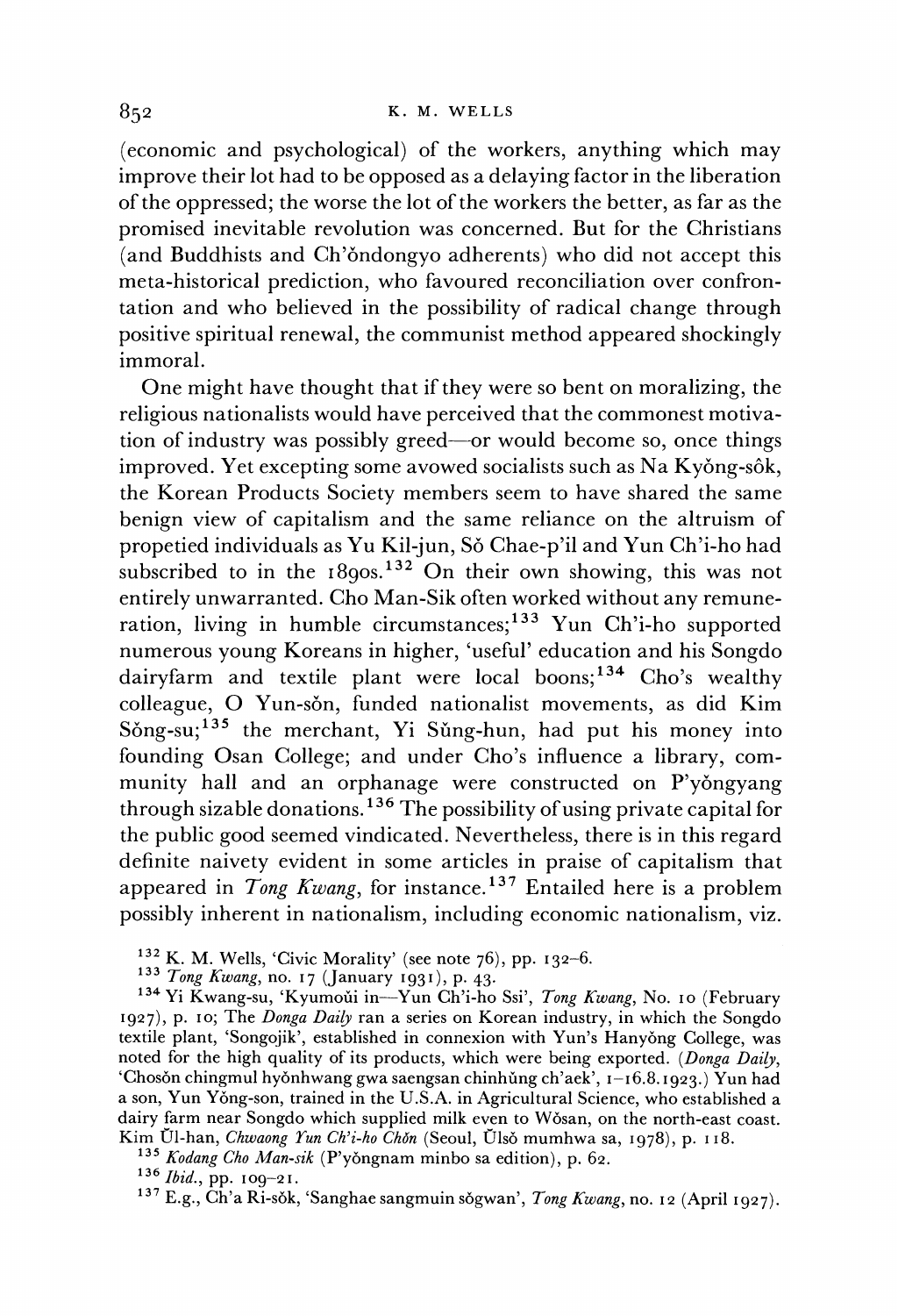**the idea that whereas the nationalism of the underdog may be pure and a moral duty, among strong peoples it easily becomes corrupt and aggressive. Thus in certain nations in certain circumstances, heavy emphasis on economic mobilization, national unity and the leadership principle might be construed as fascist; whereas though An Ch'ang-ho, Cho Man-sik and Lee Kwang-su, among others, emphasized precisely these things, the same label sticks very poorly.138 But what if they had succeeded? There was, after all, some point to the radical left's concern that the Society's proposals, if they succeeded, would not be in the interests of the majority of Koreans.** 

**Some Christian nationalists did indeed consider communism might prevent or abolish the ravages of economic individualism. But they came to fear that it would abolish freedom also. In short, social contradictions were deemed preferable to social tyrannies. Again, this stemmed from a moralistic and spiritual conception of society; where personal, inner liberation was absent, revolutionary social change would simply prolong and render more hopeless the old captivities. This anxiety about communism was expressed by Han Ky6ng-jik, Cho Man-sik's 'star pupil,'139 and founder of a Christian socialist party in 1945 in Shinuiiju, North P'y6ngan Province. Han believed that Christianity itself was unequivocally on the side of the worker, and was quite able to pursue its aims through any political programme such as socialism. The Christian-communist clash was unfortunate, partly the fault of corruption in the Eastern Orthodox Church and the enormous mistake it made in identifying itself with the government, and partly the fault of the** 

<sup>138</sup> The case of Shin Hǔng-u, Y.M.C.A. leader and former Principal of the Methodist **Pae Chae Higher Common School, highlights the ambiguity, or at least the differences**  in perceptions, of nationalist movements. When Shin organized the Chŏkkǔk Shinang **Tan (Positive Faith Corps) in I933, a Japanese report claimed it was modelled on the 'Hitler Youth' movement, on Hitler's idea of creating a 'positive Christianity' geared to weld Germans together as one body to surmount post-first world war difficulties. (Sotokufu homu kyoku, 1938: Chosen dokuritsu undo no hensen'.) However, one finds Shin in 1934 lamenting that in 'these days of dictatorships and Fascisms, liberalism seems to have received a setback', and expressing the view that Christian thought, the 'soul of liberalism' and democracy, was the surest foe of such. (Hugh Heung-wu Cynn [Shin**  Hung-u], 'Laymen and the Church', in Within the Gate (Jubilee publication of the **Northern Methodist Mission in Korea, 1934), p. I 9, in the Archives of the Presbyterian Church of Victoria, Australia, Mitchell Library, Public Library of New South Wales, Sydney.)** 

**<sup>139</sup>Han Ky6ng-jik fled south in 1946 and founded Young Nak Presbyterian Church, the largest of that denomination in Korea, with about 35,000 members currently. I approached him in 1981 while in Seoul for an interview, and he referred me to some early sermons and speeches now published. These begin in 1946, but are consistent with his views before the liberation.**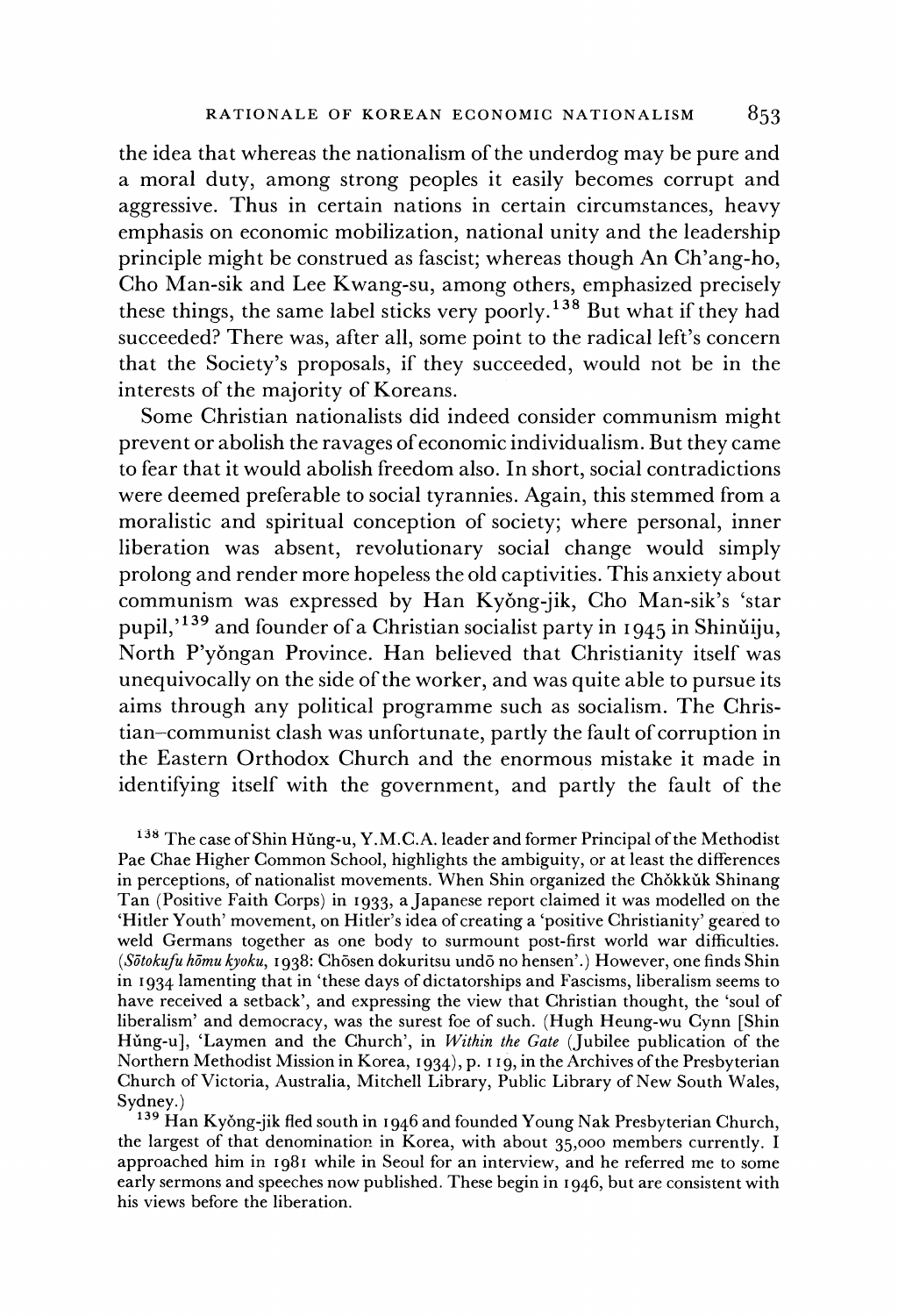**unreasonable root-and-branch approach to religion of communism and its merciless persecution of the churches. But Han recognized a definite metaphysical obstacle to Christian-communist reconciliation in the latter's materialistic social philosophy. It was a pity, he opined, that socialism was coming to mean communism, for the latter was destructive of human freedom.** 

**I do not know whether it is possible for all to eat equally, free from every care. But in times past people who without any choice simply worked as ordered and ate only what they were given were called 'slaves'; it seems that only in a communist society are they called citizens. We are told also that there are no classes in communist societies. The Devil there aren't! Maybe the noun has changed, but classes clearly continue to exist. They are the ruling and the ruled classes or the Communist Party Members and the citizens.140** 

**The distrust of thorough-going communism by Christian nationalists grew out of experience as much as theoretical differences. A Government-General police report of 1928 reveals that once they began to gain support, Korean communists attacked religion harshly, as they thought they were supposed to do.141 This needs some interpretation. In that they wanted not clarification but rejection of tradition, the Christians had been the first modern revolutionary force in Korea. Yet what characterized the Christian nationalists from early on was the idea, held as a self-evident axiom, that genuine reform could not realistically precede reform of the inner self. However, as mentioned earlier, the political failure of both the March First Movement and the Washington Conference campaign was taken by many to signify the failure also of the former underlying axiom. The materialist approach of Marxism owed its appeal to its confronting a more or less established nationalist orthodoxy with something that once again was iconoclastic. For their part, the radical communists did not regard their ideology as an extension of former principles: one had to convert to it, or be rejected by it. Yet in opposing religion, the communists found themselves taking on nationalism itself, and were directed, too late, to tone down their attacks.'42 Y6 Un-hy6ng could not reconcile himself to the atheistic tone of communism and withdrew from the party from the mid-2os;143 Yi Tong-hwi remained a committed socialist but turned against bolshevism in 1921 and maintained cordial links with the management** 

<sup>&</sup>lt;sup>140</sup> Han Kyǒng-jik, 'Kidokkyo wa Kongsanjui', Sermon, 1947, *Han Kyǒng-jik Moksa Sǒlgyojip*, Tae Han Yesu Changno hoe Ch'onghoe Kyoyuk Buk, vol. I, 1971.

**S6lgyonghoe Kyoyuk Buka, Tagasi Changno Bukh, no. 8036, 'Himitsu kessha Chosen kyosanto**<br>narabini seinenkai jiken kensha no ken', 27.10.1928. <sup>142</sup> Ibid.

<sup>&</sup>lt;sup>143</sup> Yi Kang-hun, *The History of the Korean Provisional Government* (Tae Han Min'guk **Imshi Chongbu Sa) (Seoul, Somun mungo, I975), p. 121.**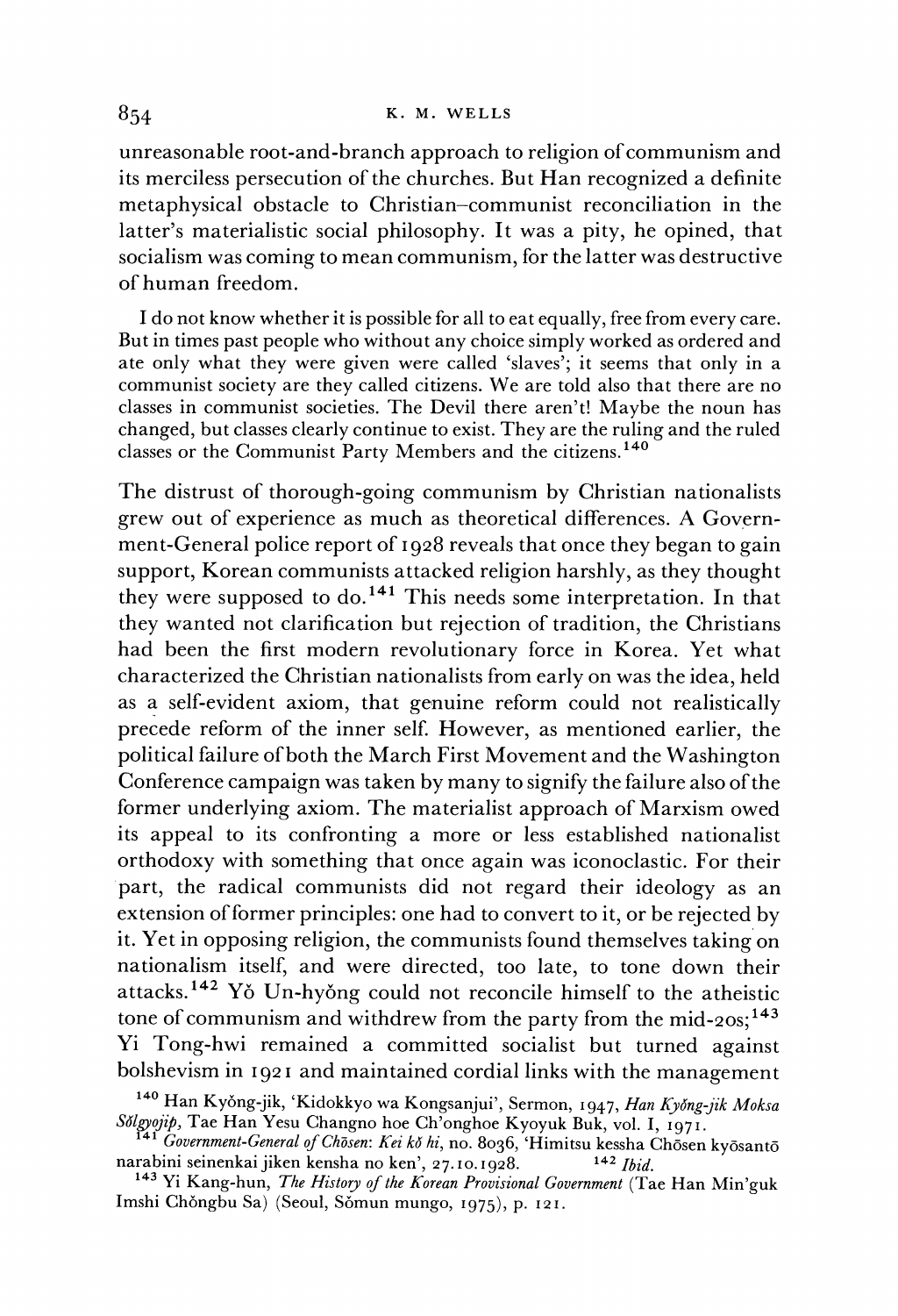**of the Donga Daily;144 and Kim Kyu-sik also became disenchanted with communism. 45** 

**The communist attack on religion in Korea was a strategic blunder. The religion, if it can be called such, which had been behind the Korean government and supported the status quo was Confucianism, and this had lost its authority among Koreans as early as I905. In the colonial context, Christianity was valued by many nationalists for being antipathetic to Japanese rule, while Ch'6ndogyo shared a similar image.**  Moreover, Ch'ondogyo claimed that its membership was 99% rural, <sup>146</sup> **while Protestantism had begun as a village movement penetrating the remotest areas of the land.147 The Protestant Church was also strong in**  the cities, especially in the north. In 1930 it was estimated that  $10\%$  of **P'yongyang attended Presbyterian Churches alone, while in S6nch'6n to the west fully half of its I3,ooo-strong population was reckoned to be in churches on Sundays.148 The communist attack on popular religions which also visibly inspired much of the nationalist leadership could not have greatly impressed the ordinary Korean.** 

#### **Conclusion**

**The basic, consistent rationale of the economic nationalism of the Korean Products Promotion Society was the belief that through moral, mental and practical training together with a campaign for responsible unity among all classes of Koreans, the people would avoid economic extinction and gradually reconstruct a viable economic base from which to influence society and politics, that is, achieve 'self-sufficiency'. The Society comprised the economic arm of the national reconstruction or 'gradualist' movement which was largely inspired by religious, particularly Protestant, perceptions of individual and society. Its relationship with socialism was complex, but clearly differed significantly from stricter communist theories on the cause and solution of Korea's distress, and the future envisaged for Korean society. The pronounced moralism** 

**<sup>144</sup>Scalapino and Lee (see note I26), p. 22.** 

<sup>&</sup>lt;sup>145</sup> Ryu Kǔn-il, Kim Kyu-sik, Korea's Man of Reason (Isong ǔi Han'gukin Kim Kyu-sik) **(Seoul, Tongso munhwa sa, I981), pp. 166-7.** 

<sup>&</sup>lt;sup>146</sup> Kim II-tae, 'Ch'ŏndogyo nongmin undong ŭi iron gwa shilje', Tong Kwang, no. 20 **(April 193I), p. 4I.** 

**<sup>147</sup>Lak-Geoon George Paik, The History of Protestant Missions in Korea i832-g9io (Seoul, Yonsei University Press, 3rd edn, I980), ch. 4.** 

**<sup>148</sup>R. E. Shearer, Wildfire: Church Growth in Korea (Michigan, Wm. B. Eerdmans, I966), p. 142.**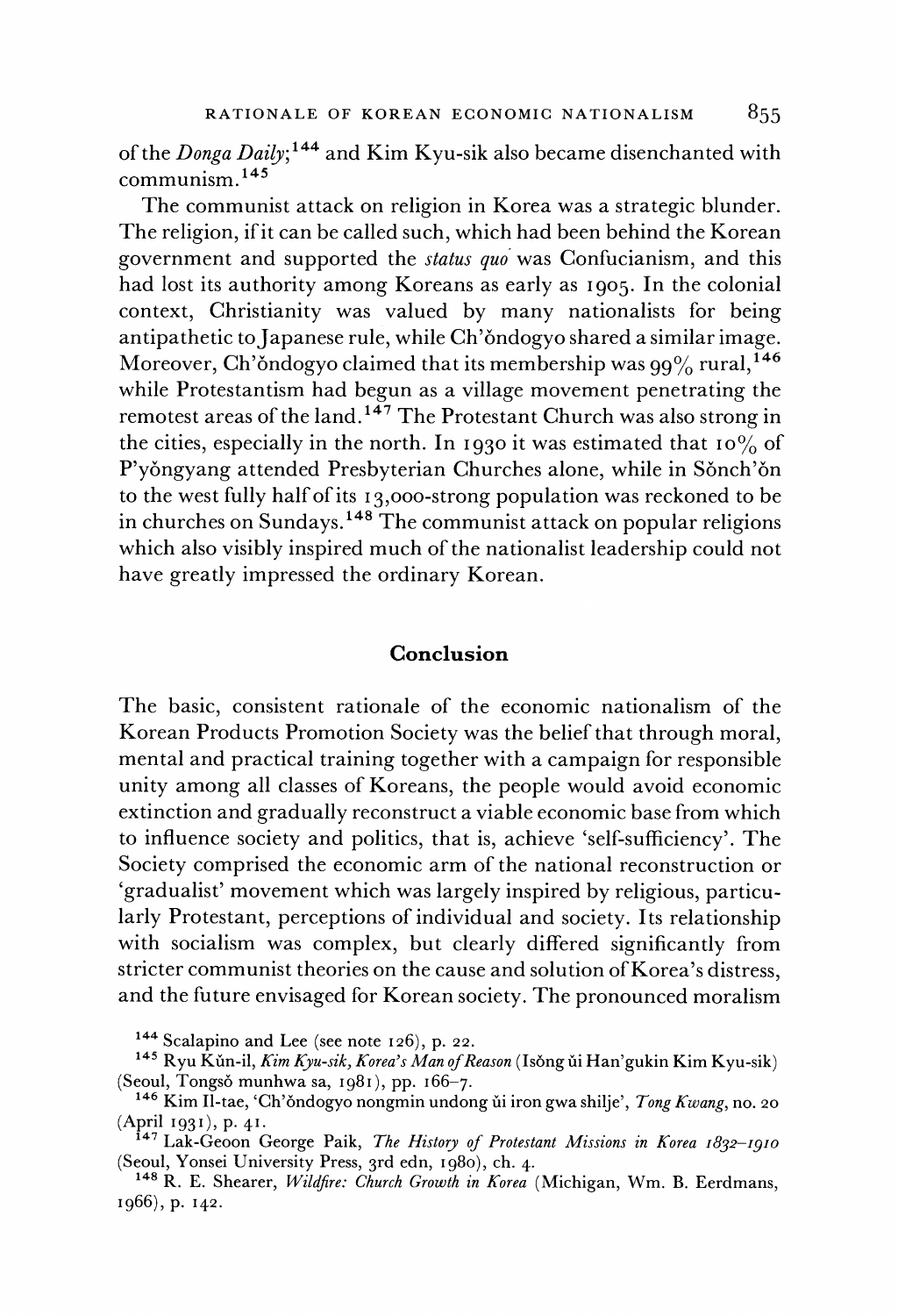**of Society spokesmen appeared to leave little room for any consideration of autonomous laws of social institutions or structures, but on the other hand enabled them to investigate the realities of Korea unobscured by doubtful applications of social terminology and pseudo-scientific historical predictions.** 

**In terms of historical results, one might say that the Society's case rests less on its rationale than on the success of the experiment. It is evident that in economic terms the movement succeeded very little. A Korean scholar has put this down to popular rejection of the movement, but on hardly adequate grounds.'49 The imputation of elitism is too facile. Cho Man-sik, An Ch'ang-ho and many of the Society's leaders were well-educated, but so were their critics and so have been many successful national leaders. Having posited an ethical basis of national and economic revival, they and their organizations had to set and maintain a high standard. For this reason, An Ch'ang-ho in particular has been charged with moral elitism,'50 but this was not intended, and differed from the self-limiting elitism of intellectuals, artists and sportspersons in that it aimed to make responsible citizens of everyone. Finally, one cannot dispose of problems raised by the movement's fate by recourse to the so-called compromise versus non-compromise factionalism of the**  period.<sup>151</sup> Not only do the relevant documents relativize this contro-

**<sup>149</sup>Chin T6k-kyu (see note 59). Defining true nationalism as popular movements, Mr Chin in effect concludes that if a movement fails it is because it is not supported by the people. This is obviously questionable in itself. Mr Chin then puts the decline in enthusiasm after 1924 down to the Society's faulty ideology, i.e., it was not 'populist'. No mention is made of the crucial objective conditions limiting the movement, not even of the Government-General's harassment. According to Mr Chin's reasoning, one would have to conclude from the lack of success of any movement in the I920os and I930s that none at all was supported by the people, ergo, that there was no nationalism. Mr Chin cites (p. I48) in support of his position a Government-General Police Affairs Bureau summary of reports for 1933-38, dealing with the Japanese divide-and-rule policy against nationalism then. Such reports do refer back to earlier periods, and while they note a decline in nationalist movements in the mid- 1920S, the decline is relative to socialist movements. As I argue in this paper, it is misleading to dichotomize 'nationalists' and 'socialists' in Korea at this time, and a rise in socialism did not mean nationalist sentiment was discarded. The Japanese paranoia about the 'red threat' in the 1920S must be allowed for: socialists and labour leagues were lumped under statistics on communism and some statistics are quite indiscriminate. Japanese reports also note a decline in radicalism by I929 and the resurgence of 'pure' nationalism: Shakai undo no jokyo, Naimusho keihokyoku, Minzokushugi und6', I93I, 1935 and 1937 (Tokyo, Sanichi Shob6, I971). These reports cover Korean nationalism in both Korea and Japan.** 

<sup>150</sup> Kim Yang-su, 'Tosan ŭi suyang undongŭl chaeinsik', in Chu Yo-han (comp.), An Ch'ang-ho Chŏnjip (Complete works of An Ch'ang-ho) (Seoul, Samjungdang, 1963).

<sup>151</sup> The controversy began with the publication of the series 'Rule of the People', in **January 1924 in the Donga Daily (see note 8o), which seemed to stop short of demanding complete independence and to call for self-government, pursued by legal or constitu-**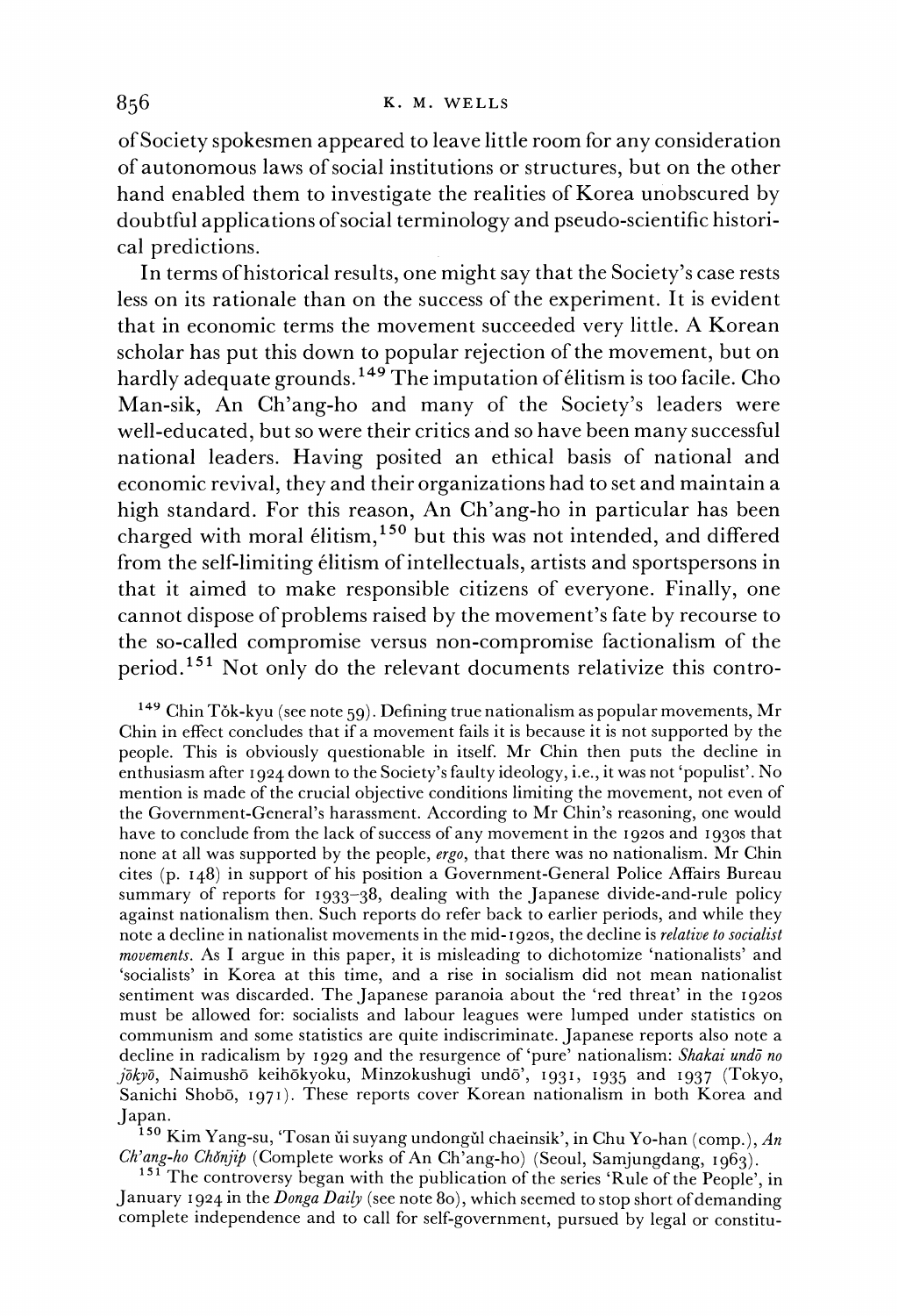**versy tremendously,152 but examination also of organizations to which leaders of the Korean Products Promotion Society belonged demonstrates that these factions, in this connexion at least, were functionally inoperative-as the communists perceived clearly enough.153 The causes of the economic failure of the movement were most likely mainly external. The Society was actively hampered at every turn by the Government-General which, through its close direction of the Korean economy, exaggerated the tendency emerging in Japan proper of increasing government control and a diminishing share of the private sector in modern industry.154** 

**As a social movement, the Society's failure was relative only. Ifjudged by comparison with concurrent movements in Korea, it emerges as perhaps the most successful-certainly the most durable-of any clearly-defined organization with specific aims. The radical left presented its most serious challenge. It lost ground to communism by I925 after Park Hon-yong established his Korean Communist Party in Seoul, but only in southern Korea and, it seems, only temporarily.'55 Nor did** 

**tional means. The idea was immediately opposed by several groups, nationalist and communist. Mr Chin (op. cit.), in order to advance his theory that the Society suffered a fatal lack of popular support, tries to link it with the 'flawed' ideology of legal, or 'compromise' nationalism.** 

<sup>152</sup> For example, Chosen Sotokufu Keimukyoku Tokyo shutchoen, May, 1924: 'Zaikyo **Ch6senin jokyo', reveals that whereas various Korean groups in Toyko, where they had relative freedom to speak plainly, met to censure the Donga Daily line in February 1924, by April, talk of this censure was rarely heard. Sometime in mid-March, Donga Daily manager Song Chin-u had secretly conferred with the communist youth leader, Han Wi-g6n, through an intermediary, and apparently some understanding was reached.** 

**<sup>153</sup>Cho Man-sik was affiliated with the 'non-compromise' side. When the Shinganhoe, a united front movement, was lauched early in 1927 with a strong statement that it**  rejected all opportunist or compromise movements (Chosón Daily, 20.1.1927), Cho **became Head of the P'yongyang branch. Moreover the Shinganhoe's first national President was the Christian nationalist Yi Sang-jae (ibid., I6.2. I927), who was a leader of the movement to establish a Korean university in 1924, which Mr Chin places on the 'non-popular' side. Founding members of the Shinganhoe included the following founding members of the Korean Products Promotion Society: Lee Sun-t'aek, Lee Chong-rin, Pak Tong-wan and My6ng Che-se; Yu S6ng-jun's nephew Yu Ok-kyom; and the communist leader, Han Wi-gon. (Donga Daily, 20.1.i927). Chang T6k-su was**  an editor of the *Donga Daily*, while Cho Man-sik was at one time manager of the *Choson* **Daily; the two newspapers were supposedly 'compromise' and 'non-compromise' organs in the 920os and I 930s. That the communists were aware of the lack of clear definition of the factions is evident from the Korean communist 'theses' of March I928. See**  'Chŏngch'i Rongang', in Ko Jun-sŏk, (compiler), Chōsen Kakumei te-ze, pp. 81-8.

**<sup>154</sup>The said pattern is supported by statistical tables in an unpublished seminar paper presented by Professor Sydney Crawcour, Far Eastern History Department, Australian National University on 15 November I983: 'War and Industrial Development in Modern Japan: The Sino-Japanese War to World War I'.** 

**<sup>155</sup>Scalapino and Lee, 'The Origins of the Korean Communist Movement (II)',**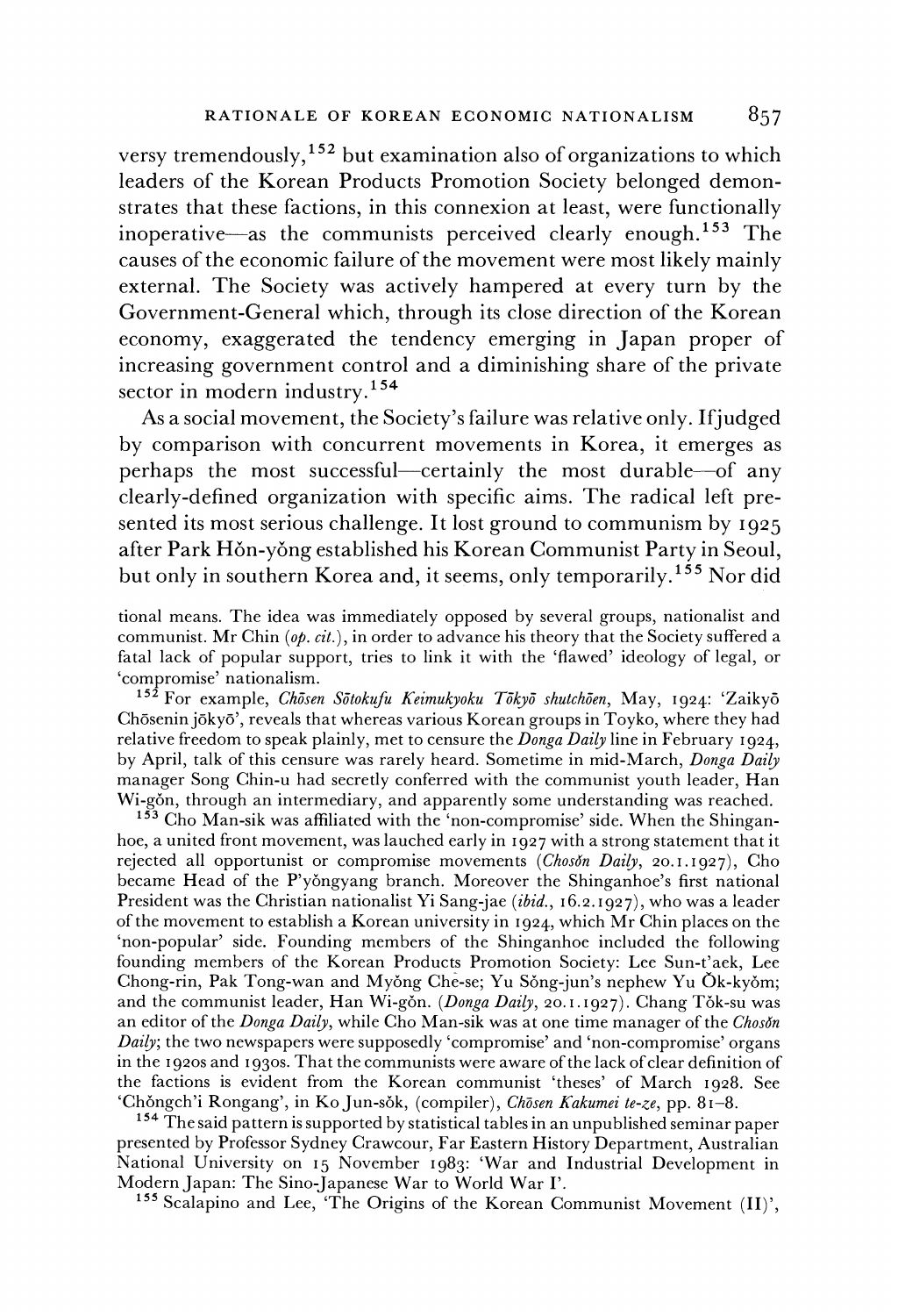**communism ever achieve the grass-roots support given the 'traditional' nationalists.'56 By 1929 the co-operative movement appealed as the only positive means of protection to villagers,157 while at this point also the Korean Products Promotion Society regained some impetus. Doubtless a good deal more research is required before a firm conclusion can be made (for historical materials are frequently contradictory and**  the Japanese seemed unable to make up their minds on nationalist/communist issues),<sup>158</sup> but there is already warrant for the judgement that **the nationalists' social and economic programmes took the wind out the communist sails.159** 

**Journal of Asian Studies vol. 20, no. 2 (February I96I), p. 161; Government-General Police Affairs Bureau, 'Chosen ky6santojiken no kenkyo temmatsu', August 1926. Subsequently three more short-lived Communist Parties were established in Seoul in 1926, 1927 and**  1928 (Suh Dae-sook, pp. 77-80; Government-General of Chosen: Kei Kō hi, no. 8036, **27.I0.I928). Further attempts to establish a party in Korea in I929, 1930 and 193 -1932 failed completely (Suh Dae-sook, pp. I 8ff).** 

**<sup>156</sup>Thus Suh Dae-sook, p. 332: Communism 'never got to the grass roots'. Of the I75 arrested on the fall of the fourth Communist Party in October 1928, the majority were**  students (Government-General of Chosen: Kei Ko hi, loc. cit.). Examination of the documents **and trial records relating to the I926 Six-ten Incident and I929 Kwangju Student Uprising reveal also that radical leftism was mainly the domain of intellectuals-inside Korea, that is. The 1926 Incident was an attempt to re-stage the I9I9 movement and was designed 'to test the revolutionary potential of the masses', in line with Comintern**  instructions: students led some demonstrations but nothing came of it. (*Government*-General Police Affairs Bureau, 'Chōsen kyōsanto jiken no kenkyo temmatsu', August 1926).

**The Kwangju Student Uprising began on 3 November 1929, sparked off by an altercation between a Korean and a Japanese student but planned since September 1928 by student 'Reading Societies' which under Chang Chae-song had become Marxist. The uprising became nation-wide after the President of the Shingan Hoe, the**  Ch'ondogyo Old Faction leader Kwon Tong-jin, arranged a speech rally in Seoul with **Donga Daily manager Song Chin-u and the Buddhist nationalist Han Yong-un, and notified Shingan Hoe branches in the provinces. In all, 335 Koreans were sentenced to imprisonment, of whom 232 were students and 14 were teachers. (Kwangju District Court Criminal Records Bureau, vol. 5, no. 46, 8. Io. I930; Government-General Police Afairs Bureau, no. 1237, 'Shinkankai no gakusei s6j6 ni saishi fuon keikaku jiken yoshin shuketsu no ken,' I 1.9. 1930; Seoul High Court Investigation Bureau, Thought Department, Shiso Geppo no. 6, September 1931). 157 See note 75.** 

<sup>158</sup> The series of Japanese Ministry of Internal Affairs reports headed Shakai undo no **jokyo reveal increasing uncertainty about the actual force of Korean nationalism from 1935 to 1940. After the discovery in I937-38 of two major nationalist organisations-**Tonguhoe and Hǔngǒp Kurakbu-the Japanese reassessed 'pure' nationalism and **concluded that while it seemed at times to die down, it was extremely resilient, simply lying in wait for the slightest opportunity.** 

Sōtokufu hōmu kyoku, 1938: 'Chosen dokuritsu shisō undō no hensen'; Sōtokufu keimukyoku, 1939: 'Saikin ni okeru Chōsen chian jōkyō'. The same is evident in the *Shisō ihō* of the late **1930s, put out by the Seoul High Court Prosecutor's Office. These can be found in Pak Ky6ng-shik (comp.), Chosen mondai shiryo sosho vol. 8, 'I930 nendai minzoku und6 (Tokyo, Sanichi shob6, 1983).** 

**<sup>159</sup>Cf. Lee Chong-sik, The Politics of Korean Nationalism (University of California Press, 1963), p. 178.**